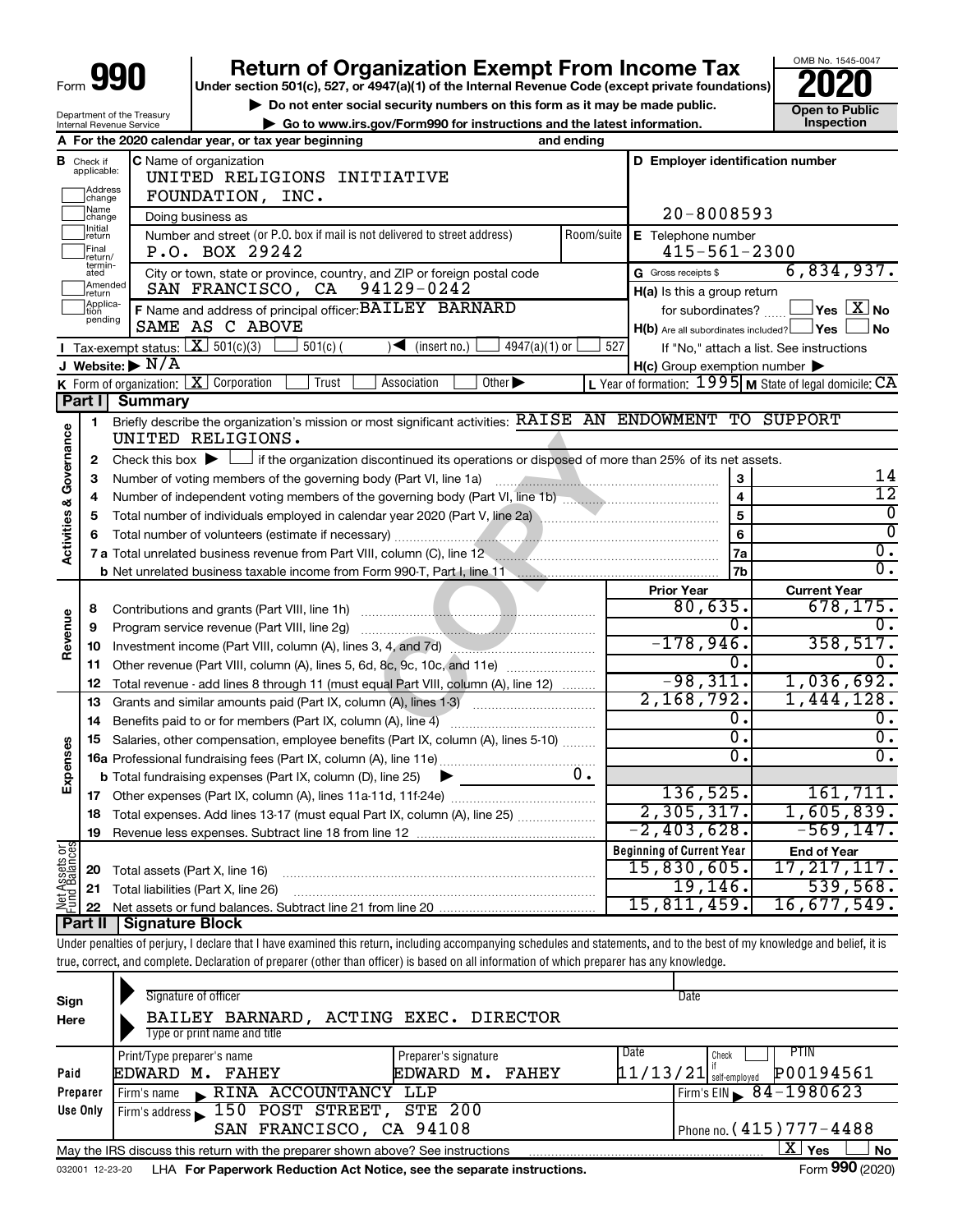|              | UNITED RELIGIONS INITIATIVE                                                                                                                                     |                                             |
|--------------|-----------------------------------------------------------------------------------------------------------------------------------------------------------------|---------------------------------------------|
|              | FOUNDATION, INC.<br>$20 - 8008593$<br>Form 990 (2020)                                                                                                           | Page 2                                      |
|              | Part III   Statement of Program Service Accomplishments                                                                                                         |                                             |
|              |                                                                                                                                                                 |                                             |
| 1.           | Briefly describe the organization's mission:                                                                                                                    |                                             |
|              | THE UNITED RELIGIONS INITIATIVE FOUNDATION, INC. WAS CREATED BY UNITED                                                                                          |                                             |
|              | RELIGIONS DBA UNITED RELIGIONS INITIATIVE'S ("URI") GLOBAL COUNCIL                                                                                              |                                             |
|              | WITH ITS SOLE PURPOSE TO STAND AS AN INDEPENDENT, TRUSTWORTHY VEHICLE                                                                                           |                                             |
|              | FOR THE OVERSIGHT AND STEWARDSHIP OF URI'S INVESTED FUNDS.                                                                                                      |                                             |
| $\mathbf{2}$ | Did the organization undertake any significant program services during the year which were not listed on the                                                    | $\overline{\ }$ Yes $\overline{\rm \ }X$ No |
|              | prior Form 990 or 990-EZ?                                                                                                                                       |                                             |
|              | If "Yes," describe these new services on Schedule O.                                                                                                            | $\sqrt{\ }$ Yes $\sqrt{\ \text{X}}$ No      |
| 3            | Did the organization cease conducting, or make significant changes in how it conducts, any program services?<br>If "Yes," describe these changes on Schedule O. |                                             |
| 4            | Describe the organization's program service accomplishments for each of its three largest program services, as measured by expenses.                            |                                             |
|              | Section 501(c)(3) and 501(c)(4) organizations are required to report the amount of grants and allocations to others, the total expenses, and                    |                                             |
|              | revenue, if any, for each program service reported.                                                                                                             |                                             |
| 4a -         | 1, 444, 128. including grants of \$1, 444, 128. ) (Revenue \$<br>) (Expenses \$<br>(Code:                                                                       |                                             |
|              | THE BOARD OF DIRECTORS OF THE URI FOUNDATION (THE "FOUNDATION BOARD")                                                                                           |                                             |
|              | IS RESPONSIBLE TO ENSURE THAT URI'S INVESTED FUNDS ARE MANAGED IN FULL                                                                                          |                                             |
|              | COMPLIANCE WITH ALL APPLICABLE LAWS AND IN ORDER TO ACHIEVE URI'S                                                                                               |                                             |
|              | OBJECTIVES AS SET FORTH IN THE URI CHARTER. THE FOUNDATION BOARD                                                                                                |                                             |
|              | OVERSEES THE WORK OF THE INVESTMENT COMMITTEE, WHICH MAKES SPECIFIC                                                                                             |                                             |
|              | RECOMMENDATIONS REGARDING THE MAKE-UP OF URI FOUNDATION'S INVESTMENT                                                                                            |                                             |
|              | PORTFOLIO, BOTH ENDOWED FUNDS AND STRATEGIC RESERVE. GRANTS TO URI ARE                                                                                          |                                             |
|              | USED TO FUND OPERATIONS AND SPECIFIC PROGRAMS THROUGHOUT THE WORLD.                                                                                             |                                             |
|              |                                                                                                                                                                 |                                             |
|              |                                                                                                                                                                 |                                             |
|              |                                                                                                                                                                 |                                             |
|              |                                                                                                                                                                 |                                             |
| 4b           | (Code: ) (Expenses \$<br>including grants of \$<br>$($ Revenue \$                                                                                               |                                             |
|              |                                                                                                                                                                 |                                             |
|              |                                                                                                                                                                 |                                             |
|              |                                                                                                                                                                 |                                             |
|              |                                                                                                                                                                 |                                             |
|              |                                                                                                                                                                 |                                             |
|              |                                                                                                                                                                 |                                             |
|              |                                                                                                                                                                 |                                             |
|              |                                                                                                                                                                 |                                             |
|              |                                                                                                                                                                 |                                             |
|              |                                                                                                                                                                 |                                             |
|              |                                                                                                                                                                 |                                             |
|              |                                                                                                                                                                 |                                             |
| 4c           | (Expenses \$<br>(Revenue \$<br>(Code:<br>including grants of \$                                                                                                 |                                             |
|              |                                                                                                                                                                 |                                             |
|              |                                                                                                                                                                 |                                             |
|              |                                                                                                                                                                 |                                             |
|              |                                                                                                                                                                 |                                             |
|              |                                                                                                                                                                 |                                             |
|              |                                                                                                                                                                 |                                             |
|              |                                                                                                                                                                 |                                             |
|              |                                                                                                                                                                 |                                             |
|              |                                                                                                                                                                 |                                             |
|              |                                                                                                                                                                 |                                             |
|              |                                                                                                                                                                 |                                             |
| 4d           | Other program services (Describe on Schedule O.)                                                                                                                |                                             |
|              | (Expenses \$<br>(Revenue \$<br>including grants of \$                                                                                                           |                                             |
|              | 1,444,128.<br>Total program service expenses                                                                                                                    |                                             |
|              |                                                                                                                                                                 | Form 990 (2020)                             |
|              | 032002 12-23-20                                                                                                                                                 |                                             |
|              | 2                                                                                                                                                               |                                             |
|              | $21112 760111 0620707$<br>2020 AEAAA INITERRA RRITATANA TNIESIARING AC207071                                                                                    |                                             |

09431113 769114 0639707 2020.05040 UNITED RELIGIONS INITIATIVE 06397071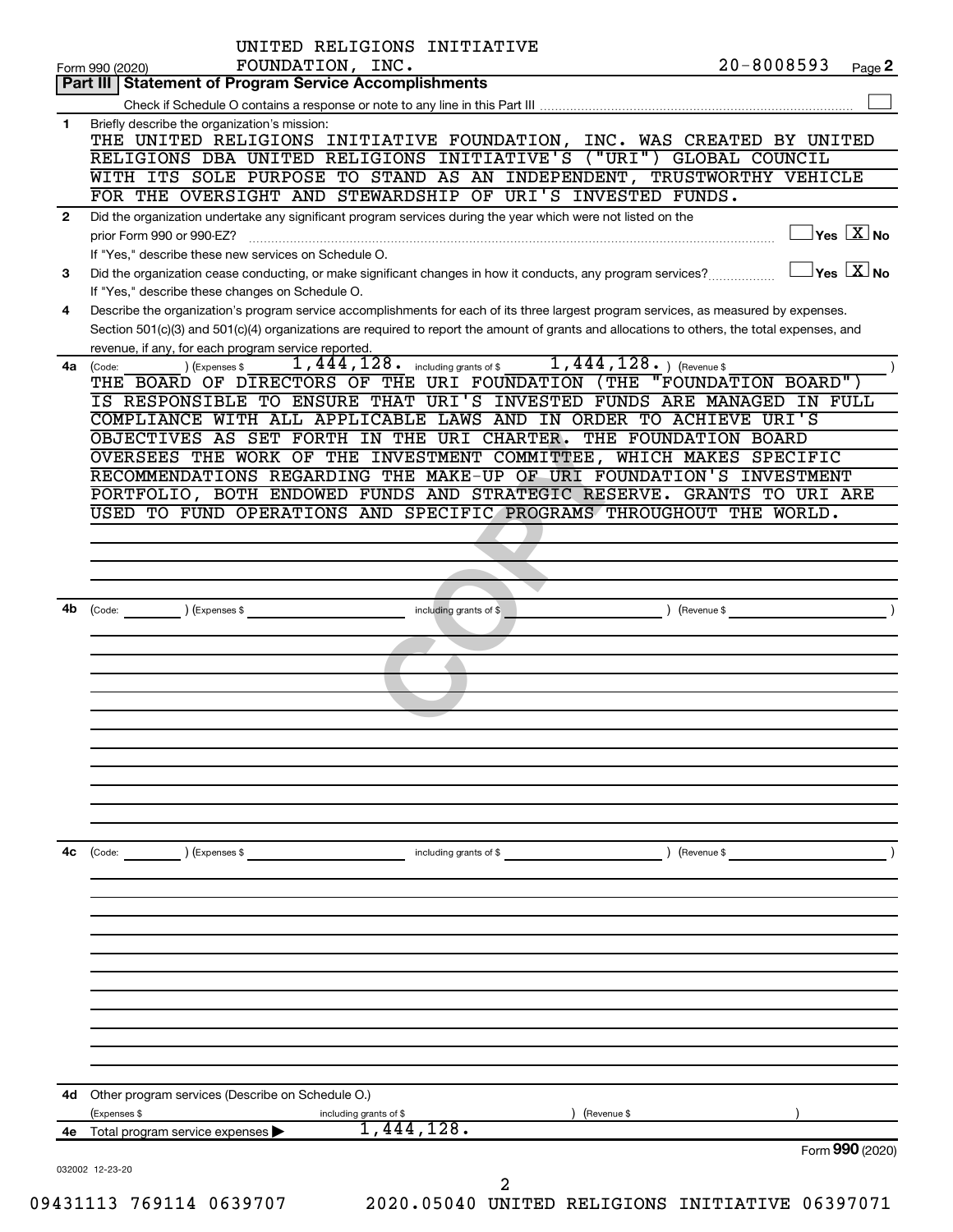**Part IV Checklist of Required Schedules**

|     |                                                                                                                                       |                 | Yes | No.                     |
|-----|---------------------------------------------------------------------------------------------------------------------------------------|-----------------|-----|-------------------------|
| 1   | Is the organization described in section $501(c)(3)$ or $4947(a)(1)$ (other than a private foundation)?                               |                 |     |                         |
|     | If "Yes," complete Schedule A                                                                                                         | 1               | x   |                         |
| 2   |                                                                                                                                       | $\mathbf{2}$    |     | $\overline{\mathbf{X}}$ |
| З   | Did the organization engage in direct or indirect political campaign activities on behalf of or in opposition to candidates for       |                 |     |                         |
|     | public office? If "Yes," complete Schedule C, Part I                                                                                  | 3               |     | x                       |
| 4   | Section 501(c)(3) organizations. Did the organization engage in lobbying activities, or have a section 501(h) election in effect      |                 |     |                         |
|     |                                                                                                                                       | 4               |     | x                       |
| 5   | Is the organization a section 501(c)(4), 501(c)(5), or 501(c)(6) organization that receives membership dues, assessments, or          |                 |     |                         |
|     |                                                                                                                                       | 5               |     | x                       |
| 6   | Did the organization maintain any donor advised funds or any similar funds or accounts for which donors have the right to             |                 |     |                         |
|     | provide advice on the distribution or investment of amounts in such funds or accounts? If "Yes," complete Schedule D, Part I          | 6               |     | х                       |
| 7   | Did the organization receive or hold a conservation easement, including easements to preserve open space,                             |                 |     |                         |
|     | the environment, historic land areas, or historic structures? If "Yes," complete Schedule D, Part II                                  | $\overline{7}$  |     | х                       |
| 8   | Did the organization maintain collections of works of art, historical treasures, or other similar assets? If "Yes," complete          |                 |     |                         |
|     | Schedule D, Part III                                                                                                                  | 8               |     | х                       |
| 9   | Did the organization report an amount in Part X, line 21, for escrow or custodial account liability, serve as a custodian for         |                 |     |                         |
|     | amounts not listed in Part X; or provide credit counseling, debt management, credit repair, or debt negotiation services?             |                 |     |                         |
|     |                                                                                                                                       | 9               |     | x                       |
| 10  | Did the organization, directly or through a related organization, hold assets in donor-restricted endowments                          |                 |     |                         |
|     |                                                                                                                                       | 10              | x.  |                         |
| 11  | If the organization's answer to any of the following questions is "Yes," then complete Schedule D, Parts VI, VII, VIII, IX, or X      |                 |     |                         |
|     | as applicable.                                                                                                                        |                 |     |                         |
|     | a Did the organization report an amount for land, buildings, and equipment in Part X, line 10? If "Yes," complete Schedule D,         |                 |     |                         |
|     | Part VI                                                                                                                               | 11a             |     | х                       |
|     | <b>b</b> Did the organization report an amount for investments - other securities in Part X, line 12, that is 5% or more of its total |                 |     |                         |
|     | assets reported in Part X, line 16? If "Yes," complete Schedule D, Part VII                                                           | 11b             |     | х                       |
|     | c Did the organization report an amount for investments - program related in Part X, line 13, that is 5% or more of its total         |                 |     |                         |
|     | assets reported in Part X, line 16? If "Yes," complete Schedule D, Part VIII                                                          | 11c             |     | х                       |
|     |                                                                                                                                       |                 |     |                         |
|     | d Did the organization report an amount for other assets in Part X, line 15, that is 5% or more of its total assets reported in       |                 |     | х                       |
|     |                                                                                                                                       | 11d             | X   |                         |
|     |                                                                                                                                       | 11e             |     |                         |
| f   | Did the organization's separate or consolidated financial statements for the tax year include a footnote that addresses               |                 |     | х                       |
|     | the organization's liability for uncertain tax positions under FIN 48 (ASC 740)? If "Yes," complete Schedule D, Part X                | 11f             |     |                         |
|     | 12a Did the organization obtain separate, independent audited financial statements for the tax year? If "Yes," complete               |                 |     | x                       |
|     | Schedule D, Parts XI and XII                                                                                                          | 12a             |     |                         |
|     | <b>b</b> Was the organization included in consolidated, independent audited financial statements for the tax year?                    |                 | х   |                         |
|     | If "Yes," and if the organization answered "No" to line 12a, then completing Schedule D, Parts XI and XII is optional                 | 12 <sub>b</sub> |     | $\overline{\textbf{x}}$ |
| 13  |                                                                                                                                       | 13              |     |                         |
| 14a | Did the organization maintain an office, employees, or agents outside of the United States?                                           | 14a             |     | X                       |
| b   | Did the organization have aggregate revenues or expenses of more than \$10,000 from grantmaking, fundraising, business,               |                 |     |                         |
|     | investment, and program service activities outside the United States, or aggregate foreign investments valued at \$100,000            |                 |     |                         |
|     |                                                                                                                                       | 14b             |     | x                       |
| 15  | Did the organization report on Part IX, column (A), line 3, more than \$5,000 of grants or other assistance to or for any             |                 |     |                         |
|     |                                                                                                                                       | 15              |     | х                       |
| 16  | Did the organization report on Part IX, column (A), line 3, more than \$5,000 of aggregate grants or other assistance to              |                 |     |                         |
|     |                                                                                                                                       | 16              |     | X.                      |
| 17  | Did the organization report a total of more than \$15,000 of expenses for professional fundraising services on Part IX,               |                 |     |                         |
|     |                                                                                                                                       | 17              |     | X.                      |
| 18  | Did the organization report more than \$15,000 total of fundraising event gross income and contributions on Part VIII, lines          |                 |     |                         |
|     |                                                                                                                                       | 18              |     | X.                      |
| 19  | Did the organization report more than \$15,000 of gross income from gaming activities on Part VIII, line 9a? If "Yes,"                |                 |     |                         |
|     |                                                                                                                                       | 19              |     | x                       |
|     |                                                                                                                                       | <b>20a</b>      |     | $\overline{\mathbf{X}}$ |
|     |                                                                                                                                       | 20 <sub>b</sub> |     |                         |
| 21  | Did the organization report more than \$5,000 of grants or other assistance to any domestic organization or                           |                 |     |                         |
|     |                                                                                                                                       | 21              | х   |                         |
|     | 032003 12-23-20                                                                                                                       |                 |     | Form 990 (2020)         |

09431113 769114 0639707 2020.05040 UNITED RELIGIONS INITIATIVE 06397071 3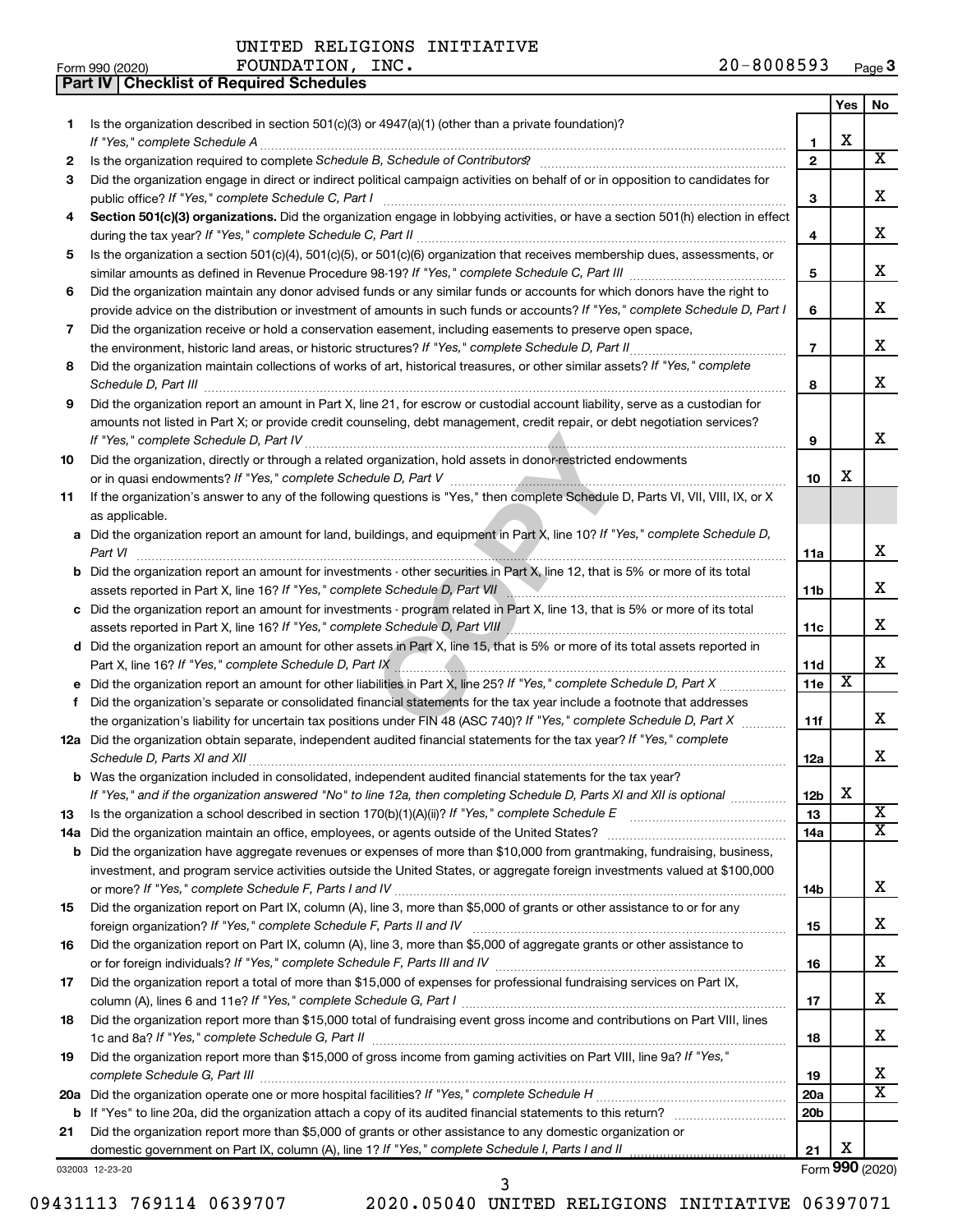|               | 20-8008593<br>FOUNDATION, INC.<br>Form 990 (2020)                                                                                  |                        |     | Page 4                  |
|---------------|------------------------------------------------------------------------------------------------------------------------------------|------------------------|-----|-------------------------|
|               | <b>Part IV   Checklist of Required Schedules (continued)</b>                                                                       |                        |     |                         |
|               |                                                                                                                                    |                        | Yes | No                      |
| 22            | Did the organization report more than \$5,000 of grants or other assistance to or for domestic individuals on                      |                        |     |                         |
|               |                                                                                                                                    | 22                     |     | х                       |
| 23            | Did the organization answer "Yes" to Part VII, Section A, line 3, 4, or 5 about compensation of the organization's current         |                        |     |                         |
|               | and former officers, directors, trustees, key employees, and highest compensated employees? If "Yes," complete                     |                        |     |                         |
|               |                                                                                                                                    | 23                     | х   |                         |
|               | 24a Did the organization have a tax-exempt bond issue with an outstanding principal amount of more than \$100,000 as of the        |                        |     |                         |
|               | last day of the year, that was issued after December 31, 2002? If "Yes," answer lines 24b through 24d and complete                 | 24a                    |     | x                       |
|               | <b>b</b> Did the organization invest any proceeds of tax-exempt bonds beyond a temporary period exception?                         | 24b                    |     |                         |
|               | c Did the organization maintain an escrow account other than a refunding escrow at any time during the year to defease             |                        |     |                         |
|               |                                                                                                                                    | 24c                    |     |                         |
|               |                                                                                                                                    | 24d                    |     |                         |
|               | 25a Section 501(c)(3), 501(c)(4), and 501(c)(29) organizations. Did the organization engage in an excess benefit                   |                        |     |                         |
|               |                                                                                                                                    | 25a                    |     | x                       |
|               | b Is the organization aware that it engaged in an excess benefit transaction with a disqualified person in a prior year, and       |                        |     |                         |
|               | that the transaction has not been reported on any of the organization's prior Forms 990 or 990-EZ? If "Yes," complete              |                        |     |                         |
|               | Schedule L, Part I                                                                                                                 | 25b                    |     | x                       |
| 26            | Did the organization report any amount on Part X, line 5 or 22, for receivables from or payables to any current                    |                        |     |                         |
|               | or former officer, director, trustee, key employee, creator or founder, substantial contributor, or 35%                            |                        |     |                         |
|               | controlled entity or family member of any of these persons? If "Yes," complete Schedule L, Part II                                 | 26                     |     | x                       |
| 27            | Did the organization provide a grant or other assistance to any current or former officer, director, trustee, key employee,        |                        |     |                         |
|               | creator or founder, substantial contributor or employee thereof, a grant selection committee member, or to a 35% controlled        |                        |     |                         |
|               | entity (including an employee thereof) or family member of any of these persons? If "Yes," complete Schedule L, Part III           | 27                     |     | x                       |
| 28            | Was the organization a party to a business transaction with one of the following parties (see Schedule L, Part IV                  |                        |     |                         |
|               | instructions, for applicable filing thresholds, conditions, and exceptions):                                                       |                        |     |                         |
|               | a A current or former officer, director, trustee, key employee, creator or founder, or substantial contributor? If                 |                        |     | х                       |
|               |                                                                                                                                    | 28a<br>28 <sub>b</sub> |     | $\overline{\textbf{X}}$ |
|               | c A 35% controlled entity of one or more individuals and/or organizations described in lines 28a or 28b?/f                         |                        |     |                         |
|               |                                                                                                                                    | 28c                    |     | х                       |
| 29            |                                                                                                                                    | 29                     |     | X                       |
| 30            | Did the organization receive contributions of art, historical treasures, or other similar assets, or qualified conservation        |                        |     |                         |
|               |                                                                                                                                    | 30                     |     | х                       |
| 31            | Did the organization liquidate, terminate, or dissolve and cease operations? If "Yes," complete Schedule N, Part I                 | 31                     |     | $\overline{\textbf{X}}$ |
|               | Did the organization sell, exchange, dispose of, or transfer more than 25% of its net assets? If "Yes," complete                   |                        |     |                         |
|               | Schedule N, Part II                                                                                                                | 32                     |     | х                       |
| 33            | Did the organization own 100% of an entity disregarded as separate from the organization under Regulations                         |                        |     |                         |
|               |                                                                                                                                    | 33                     |     | х                       |
| 34            | Was the organization related to any tax-exempt or taxable entity? If "Yes," complete Schedule R, Part II, III, or IV, and          |                        |     |                         |
|               | Part V, line 1                                                                                                                     | 34                     | х   |                         |
|               |                                                                                                                                    | <b>35a</b>             |     | х                       |
|               | b If "Yes" to line 35a, did the organization receive any payment from or engage in any transaction with a controlled entity        |                        |     |                         |
|               |                                                                                                                                    | 35 <sub>b</sub>        |     |                         |
| 36            | Section 501(c)(3) organizations. Did the organization make any transfers to an exempt non-charitable related organization?         |                        |     |                         |
|               |                                                                                                                                    | 36                     |     | х                       |
| 37            | Did the organization conduct more than 5% of its activities through an entity that is not a related organization                   |                        |     | х                       |
|               |                                                                                                                                    | 37                     |     |                         |
| 38            | Did the organization complete Schedule O and provide explanations in Schedule O for Part VI, lines 11b and 19?                     | 38                     | х   |                         |
| <b>Part V</b> | Note: All Form 990 filers are required to complete Schedule O.<br><b>Statements Regarding Other IRS Filings and Tax Compliance</b> |                        |     |                         |
|               |                                                                                                                                    |                        |     |                         |
|               |                                                                                                                                    |                        | Yes | No                      |
|               | 1a                                                                                                                                 |                        |     |                         |
|               | <b>b</b> Enter the number of Forms W-2G included in line 1a. Enter -0- if not applicable<br>1 <sub>b</sub>                         |                        |     |                         |
|               | c Did the organization comply with backup withholding rules for reportable payments to vendors and reportable gaming               |                        |     |                         |
|               |                                                                                                                                    | 1c                     |     |                         |
|               | 032004 12-23-20                                                                                                                    |                        |     | Form 990 (2020)         |

09431113 769114 0639707 2020.05040 UNITED RELIGIONS INITIATIVE 06397071 4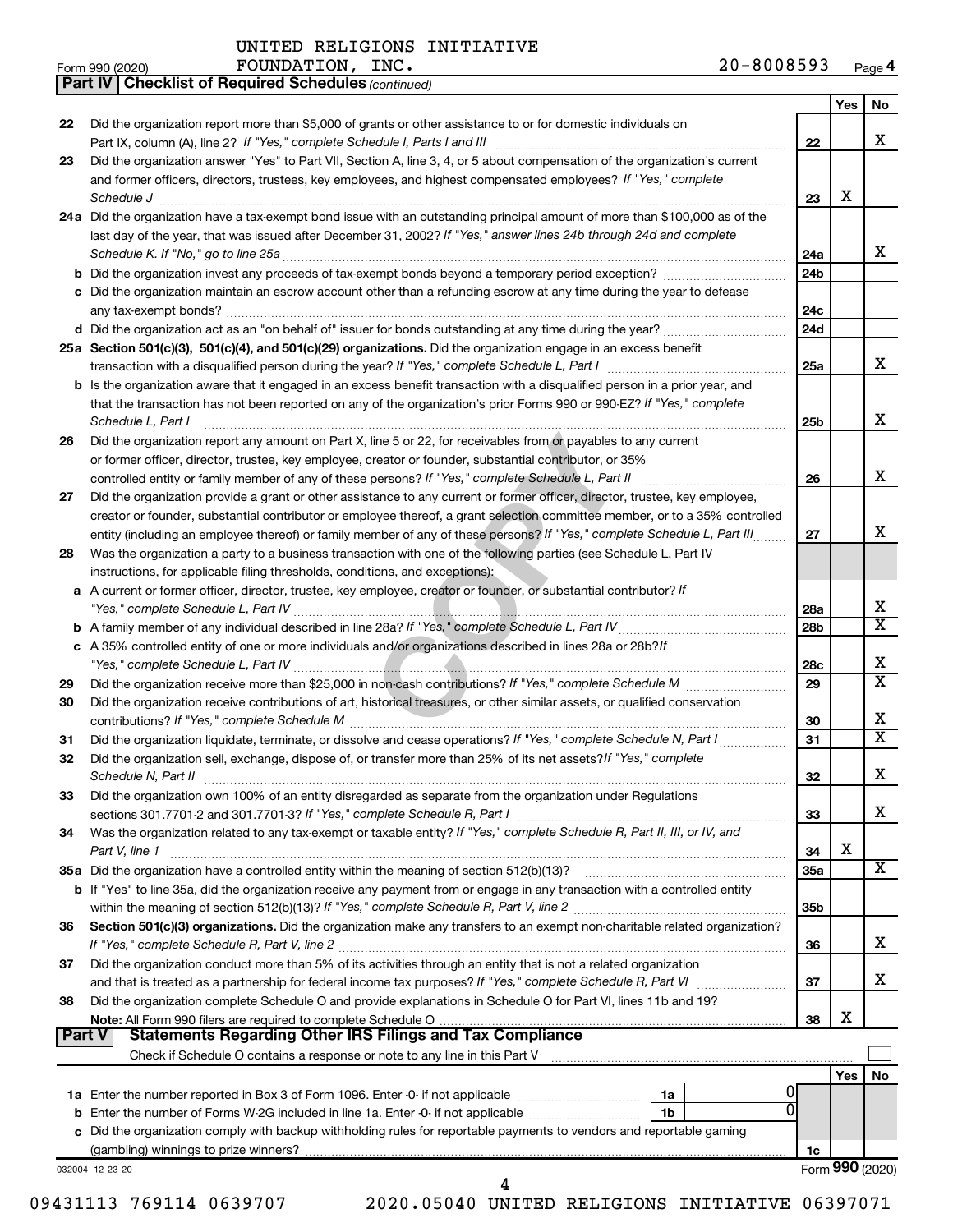| Part V | Statements Regarding Other IRS Filings and Tax Compliance (continued)                                                                           |     |     |                         |  |  |  |  |
|--------|-------------------------------------------------------------------------------------------------------------------------------------------------|-----|-----|-------------------------|--|--|--|--|
|        |                                                                                                                                                 |     | Yes | No                      |  |  |  |  |
|        | 2a Enter the number of employees reported on Form W-3, Transmittal of Wage and Tax Statements,                                                  |     |     |                         |  |  |  |  |
|        | 0 <br>filed for the calendar year ending with or within the year covered by this return<br>2a                                                   |     |     |                         |  |  |  |  |
|        | <b>b</b> If at least one is reported on line 2a, did the organization file all required federal employment tax returns?                         | 2b  |     |                         |  |  |  |  |
|        |                                                                                                                                                 |     |     |                         |  |  |  |  |
|        | 3a Did the organization have unrelated business gross income of \$1,000 or more during the year?                                                | За  |     | х                       |  |  |  |  |
| b      | If "Yes," has it filed a Form 990-T for this year? If "No" to line 3b, provide an explanation on Schedule O manumum                             | 3b  |     |                         |  |  |  |  |
|        | 4a At any time during the calendar year, did the organization have an interest in, or a signature or other authority over, a                    |     |     |                         |  |  |  |  |
|        | financial account in a foreign country (such as a bank account, securities account, or other financial account)?                                | 4a  |     | x                       |  |  |  |  |
|        | <b>b</b> If "Yes," enter the name of the foreign country ▶                                                                                      |     |     |                         |  |  |  |  |
|        | See instructions for filing requirements for FinCEN Form 114, Report of Foreign Bank and Financial Accounts (FBAR).                             |     |     |                         |  |  |  |  |
| 5a     |                                                                                                                                                 | 5a  |     | x                       |  |  |  |  |
| b      |                                                                                                                                                 | 5b  |     | $\overline{\textbf{X}}$ |  |  |  |  |
| с      |                                                                                                                                                 | 5c  |     |                         |  |  |  |  |
|        | 6a Does the organization have annual gross receipts that are normally greater than \$100,000, and did the organization solicit                  |     |     |                         |  |  |  |  |
|        |                                                                                                                                                 | 6a  |     | x                       |  |  |  |  |
|        | <b>b</b> If "Yes," did the organization include with every solicitation an express statement that such contributions or gifts                   |     |     |                         |  |  |  |  |
|        |                                                                                                                                                 | 6b  |     |                         |  |  |  |  |
| 7      | Organizations that may receive deductible contributions under section 170(c).                                                                   |     |     |                         |  |  |  |  |
| а      | Did the organization receive a payment in excess of \$75 made partly as a contribution and partly for goods and services provided to the payor? | 7a  |     | х                       |  |  |  |  |
| b      |                                                                                                                                                 | 7b  |     |                         |  |  |  |  |
|        | c Did the organization sell, exchange, or otherwise dispose of tangible personal property for which it was required                             |     |     |                         |  |  |  |  |
|        |                                                                                                                                                 | 7c  |     | x                       |  |  |  |  |
|        | 7d                                                                                                                                              |     |     |                         |  |  |  |  |
| е      | Did the organization receive any funds, directly or indirectly, to pay premiums on a personal benefit contract?<br>7е                           |     |     |                         |  |  |  |  |
| f.     |                                                                                                                                                 |     |     |                         |  |  |  |  |
| g      | If the organization received a contribution of qualified intellectual property, did the organization file Form 8899 as required?                |     |     |                         |  |  |  |  |
| h      | If the organization received a contribution of cars, boats, airplanes, or other vehicles, did the organization file a Form 1098-C?              |     |     |                         |  |  |  |  |
| 8      | Sponsoring organizations maintaining donor advised funds. Did a donor advised fund maintained by the                                            |     |     |                         |  |  |  |  |
|        |                                                                                                                                                 | 8   |     |                         |  |  |  |  |
| 9      | Sponsoring organizations maintaining donor advised funds.                                                                                       |     |     |                         |  |  |  |  |
| а      | Did the sponsoring organization make any taxable distributions under section 4966?                                                              | 9а  |     |                         |  |  |  |  |
| b      | Did the sponsoring organization make a distribution to a donor, donor advisor, or related person?                                               | 9b  |     |                         |  |  |  |  |
| 10     | Section 501(c)(7) organizations. Enter:                                                                                                         |     |     |                         |  |  |  |  |
| а      | 10a                                                                                                                                             |     |     |                         |  |  |  |  |
|        | 10 <sub>b</sub><br>b Gross receipts, included on Form 990, Part VIII, line 12, for public use of club facilities                                |     |     |                         |  |  |  |  |
| 11     | Section 501(c)(12) organizations. Enter:                                                                                                        |     |     |                         |  |  |  |  |
| а      | 11a                                                                                                                                             |     |     |                         |  |  |  |  |
|        | b Gross income from other sources (Do not net amounts due or paid to other sources against                                                      |     |     |                         |  |  |  |  |
|        | 11b                                                                                                                                             |     |     |                         |  |  |  |  |
|        | 12a Section 4947(a)(1) non-exempt charitable trusts. Is the organization filing Form 990 in lieu of Form 1041?                                  | 12a |     |                         |  |  |  |  |
|        | 12 <sub>b</sub><br><b>b</b> If "Yes," enter the amount of tax-exempt interest received or accrued during the year                               |     |     |                         |  |  |  |  |
| 13     | Section 501(c)(29) qualified nonprofit health insurance issuers.                                                                                |     |     |                         |  |  |  |  |
| а      | Is the organization licensed to issue qualified health plans in more than one state?                                                            | 1За |     |                         |  |  |  |  |
|        | <b>Note:</b> See the instructions for additional information the organization must report on Schedule O.                                        |     |     |                         |  |  |  |  |
|        | <b>b</b> Enter the amount of reserves the organization is required to maintain by the states in which the                                       |     |     |                         |  |  |  |  |
|        | 13 <sub>b</sub>                                                                                                                                 |     |     |                         |  |  |  |  |
| с      | 13с                                                                                                                                             |     |     |                         |  |  |  |  |
|        | 14a Did the organization receive any payments for indoor tanning services during the tax year?                                                  | 14a |     | x                       |  |  |  |  |
| b      | If "Yes," has it filed a Form 720 to report these payments? If "No," provide an explanation on Schedule O                                       | 14b |     |                         |  |  |  |  |
| 15     | Is the organization subject to the section 4960 tax on payment(s) of more than \$1,000,000 in remuneration or                                   |     |     |                         |  |  |  |  |
|        |                                                                                                                                                 | 15  |     | х                       |  |  |  |  |
|        | If "Yes," see instructions and file Form 4720, Schedule N.                                                                                      |     |     |                         |  |  |  |  |
| 16     | Is the organization an educational institution subject to the section 4968 excise tax on net investment income?                                 | 16  |     | х                       |  |  |  |  |
|        | If "Yes," complete Form 4720, Schedule O.                                                                                                       |     |     |                         |  |  |  |  |

Form (2020) **990**

032005 12-23-20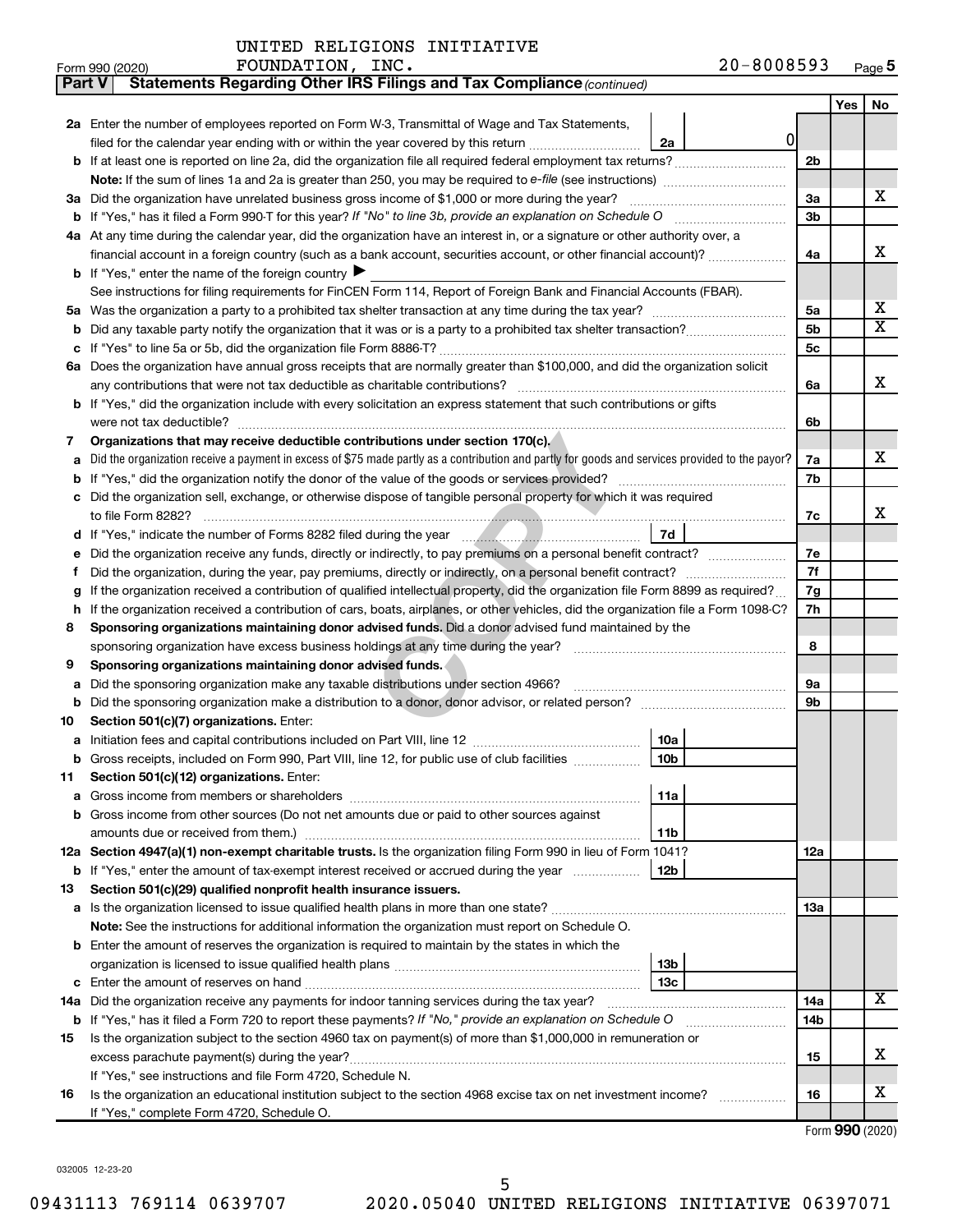| Part VI   Governance, Management, and Disclosure For each "Yes" response to lines 2 through 7b below, and for a "No" response |  |
|-------------------------------------------------------------------------------------------------------------------------------|--|
| to line 8a, 8b, or 10b below, describe the circumstances, processes, or changes on Schedule O. See instructions.              |  |

| b<br>2<br>3<br>4<br>5<br>6<br>7a<br>b<br>8<br>а<br>b | <b>Section A. Governing Body and Management</b><br>1a Enter the number of voting members of the governing body at the end of the tax year <i>manument</i><br>If there are material differences in voting rights among members of the governing body, or if the governing<br>body delegated broad authority to an executive committee or similar committee, explain on Schedule O.<br>Enter the number of voting members included on line 1a, above, who are independent<br>Did any officer, director, trustee, or key employee have a family relationship or a business relationship with any other<br>officer, director, trustee, or key employee?<br>Did the organization delegate control over management duties customarily performed by or under the direct supervision<br>Did the organization make any significant changes to its governing documents since the prior Form 990 was filed?<br>Did the organization have members, stockholders, or other persons who had the power to elect or appoint one or<br>Are any governance decisions of the organization reserved to (or subject to approval by) members, stockholders, or | 1a<br>1b | 14<br>12   | 2<br>3<br>4                                     | Yes                     | No |
|------------------------------------------------------|------------------------------------------------------------------------------------------------------------------------------------------------------------------------------------------------------------------------------------------------------------------------------------------------------------------------------------------------------------------------------------------------------------------------------------------------------------------------------------------------------------------------------------------------------------------------------------------------------------------------------------------------------------------------------------------------------------------------------------------------------------------------------------------------------------------------------------------------------------------------------------------------------------------------------------------------------------------------------------------------------------------------------------------------------------------------------------------------------------------------------------------|----------|------------|-------------------------------------------------|-------------------------|----|
|                                                      |                                                                                                                                                                                                                                                                                                                                                                                                                                                                                                                                                                                                                                                                                                                                                                                                                                                                                                                                                                                                                                                                                                                                          |          |            |                                                 |                         |    |
|                                                      |                                                                                                                                                                                                                                                                                                                                                                                                                                                                                                                                                                                                                                                                                                                                                                                                                                                                                                                                                                                                                                                                                                                                          |          |            |                                                 |                         |    |
|                                                      |                                                                                                                                                                                                                                                                                                                                                                                                                                                                                                                                                                                                                                                                                                                                                                                                                                                                                                                                                                                                                                                                                                                                          |          |            |                                                 |                         |    |
|                                                      |                                                                                                                                                                                                                                                                                                                                                                                                                                                                                                                                                                                                                                                                                                                                                                                                                                                                                                                                                                                                                                                                                                                                          |          |            |                                                 |                         |    |
|                                                      |                                                                                                                                                                                                                                                                                                                                                                                                                                                                                                                                                                                                                                                                                                                                                                                                                                                                                                                                                                                                                                                                                                                                          |          |            |                                                 |                         |    |
|                                                      |                                                                                                                                                                                                                                                                                                                                                                                                                                                                                                                                                                                                                                                                                                                                                                                                                                                                                                                                                                                                                                                                                                                                          |          |            |                                                 |                         |    |
|                                                      |                                                                                                                                                                                                                                                                                                                                                                                                                                                                                                                                                                                                                                                                                                                                                                                                                                                                                                                                                                                                                                                                                                                                          |          |            |                                                 |                         |    |
|                                                      |                                                                                                                                                                                                                                                                                                                                                                                                                                                                                                                                                                                                                                                                                                                                                                                                                                                                                                                                                                                                                                                                                                                                          |          |            |                                                 |                         |    |
|                                                      |                                                                                                                                                                                                                                                                                                                                                                                                                                                                                                                                                                                                                                                                                                                                                                                                                                                                                                                                                                                                                                                                                                                                          |          |            |                                                 |                         |    |
|                                                      |                                                                                                                                                                                                                                                                                                                                                                                                                                                                                                                                                                                                                                                                                                                                                                                                                                                                                                                                                                                                                                                                                                                                          |          |            |                                                 |                         |    |
|                                                      |                                                                                                                                                                                                                                                                                                                                                                                                                                                                                                                                                                                                                                                                                                                                                                                                                                                                                                                                                                                                                                                                                                                                          |          |            |                                                 |                         |    |
|                                                      |                                                                                                                                                                                                                                                                                                                                                                                                                                                                                                                                                                                                                                                                                                                                                                                                                                                                                                                                                                                                                                                                                                                                          |          |            | 5                                               |                         |    |
|                                                      |                                                                                                                                                                                                                                                                                                                                                                                                                                                                                                                                                                                                                                                                                                                                                                                                                                                                                                                                                                                                                                                                                                                                          |          |            | 6                                               |                         |    |
|                                                      |                                                                                                                                                                                                                                                                                                                                                                                                                                                                                                                                                                                                                                                                                                                                                                                                                                                                                                                                                                                                                                                                                                                                          |          |            |                                                 |                         |    |
|                                                      |                                                                                                                                                                                                                                                                                                                                                                                                                                                                                                                                                                                                                                                                                                                                                                                                                                                                                                                                                                                                                                                                                                                                          |          |            |                                                 |                         |    |
|                                                      |                                                                                                                                                                                                                                                                                                                                                                                                                                                                                                                                                                                                                                                                                                                                                                                                                                                                                                                                                                                                                                                                                                                                          |          |            | 7a                                              |                         |    |
|                                                      |                                                                                                                                                                                                                                                                                                                                                                                                                                                                                                                                                                                                                                                                                                                                                                                                                                                                                                                                                                                                                                                                                                                                          |          |            |                                                 |                         |    |
|                                                      | persons other than the governing body?                                                                                                                                                                                                                                                                                                                                                                                                                                                                                                                                                                                                                                                                                                                                                                                                                                                                                                                                                                                                                                                                                                   |          |            | 7b                                              |                         |    |
|                                                      | Did the organization contemporaneously document the meetings held or written actions undertaken during the year by the following:                                                                                                                                                                                                                                                                                                                                                                                                                                                                                                                                                                                                                                                                                                                                                                                                                                                                                                                                                                                                        |          |            |                                                 |                         |    |
|                                                      |                                                                                                                                                                                                                                                                                                                                                                                                                                                                                                                                                                                                                                                                                                                                                                                                                                                                                                                                                                                                                                                                                                                                          |          |            | 8а                                              | x                       |    |
|                                                      |                                                                                                                                                                                                                                                                                                                                                                                                                                                                                                                                                                                                                                                                                                                                                                                                                                                                                                                                                                                                                                                                                                                                          |          |            | 8b                                              | $\overline{\textbf{x}}$ |    |
| 9                                                    | Is there any officer, director, trustee, or key employee listed in Part VII, Section A, who cannot be reached at the                                                                                                                                                                                                                                                                                                                                                                                                                                                                                                                                                                                                                                                                                                                                                                                                                                                                                                                                                                                                                     |          |            |                                                 |                         |    |
|                                                      |                                                                                                                                                                                                                                                                                                                                                                                                                                                                                                                                                                                                                                                                                                                                                                                                                                                                                                                                                                                                                                                                                                                                          |          |            | 9                                               |                         |    |
|                                                      | <b>Section B. Policies</b> (This Section B requests information about policies not required by the Internal Revenue Code.)                                                                                                                                                                                                                                                                                                                                                                                                                                                                                                                                                                                                                                                                                                                                                                                                                                                                                                                                                                                                               |          |            |                                                 |                         |    |
|                                                      |                                                                                                                                                                                                                                                                                                                                                                                                                                                                                                                                                                                                                                                                                                                                                                                                                                                                                                                                                                                                                                                                                                                                          |          |            |                                                 | Yes                     |    |
|                                                      | 10a Did the organization have local chapters, branches, or affiliates?<br>2008. Communication continuum continuum contraction contract in the contract of the contract of the contract o                                                                                                                                                                                                                                                                                                                                                                                                                                                                                                                                                                                                                                                                                                                                                                                                                                                                                                                                                 |          |            | 10a                                             |                         |    |
|                                                      | b If "Yes," did the organization have written policies and procedures governing the activities of such chapters, affiliates,                                                                                                                                                                                                                                                                                                                                                                                                                                                                                                                                                                                                                                                                                                                                                                                                                                                                                                                                                                                                             |          |            |                                                 |                         |    |
|                                                      |                                                                                                                                                                                                                                                                                                                                                                                                                                                                                                                                                                                                                                                                                                                                                                                                                                                                                                                                                                                                                                                                                                                                          |          |            | 10 <sub>b</sub>                                 |                         |    |
|                                                      | 11a Has the organization provided a complete copy of this Form 990 to all members of its governing body before filing the form?                                                                                                                                                                                                                                                                                                                                                                                                                                                                                                                                                                                                                                                                                                                                                                                                                                                                                                                                                                                                          |          |            | 11a                                             | X                       |    |
| b                                                    | Describe in Schedule O the process, if any, used by the organization to review this Form 990.                                                                                                                                                                                                                                                                                                                                                                                                                                                                                                                                                                                                                                                                                                                                                                                                                                                                                                                                                                                                                                            |          |            |                                                 |                         |    |
| 12a                                                  |                                                                                                                                                                                                                                                                                                                                                                                                                                                                                                                                                                                                                                                                                                                                                                                                                                                                                                                                                                                                                                                                                                                                          |          |            | 12a                                             | х                       |    |
| b                                                    | Were officers, directors, or trustees, and key employees required to disclose annually interests that could give rise to conflicts?                                                                                                                                                                                                                                                                                                                                                                                                                                                                                                                                                                                                                                                                                                                                                                                                                                                                                                                                                                                                      |          |            | 12 <sub>b</sub>                                 | $\overline{\textbf{x}}$ |    |
| с                                                    | Did the organization regularly and consistently monitor and enforce compliance with the policy? If "Yes," describe                                                                                                                                                                                                                                                                                                                                                                                                                                                                                                                                                                                                                                                                                                                                                                                                                                                                                                                                                                                                                       |          |            |                                                 |                         |    |
|                                                      |                                                                                                                                                                                                                                                                                                                                                                                                                                                                                                                                                                                                                                                                                                                                                                                                                                                                                                                                                                                                                                                                                                                                          |          |            | 12c                                             | х                       |    |
| 13                                                   |                                                                                                                                                                                                                                                                                                                                                                                                                                                                                                                                                                                                                                                                                                                                                                                                                                                                                                                                                                                                                                                                                                                                          |          |            | 13                                              | $\overline{\textbf{x}}$ |    |
|                                                      | Did the organization have a written document retention and destruction policy? [11] manufaction materials and destruction policy? [11] manufaction have a written document retention and destruction policy?                                                                                                                                                                                                                                                                                                                                                                                                                                                                                                                                                                                                                                                                                                                                                                                                                                                                                                                             |          |            | 14                                              | $\overline{\textbf{x}}$ |    |
| 14                                                   |                                                                                                                                                                                                                                                                                                                                                                                                                                                                                                                                                                                                                                                                                                                                                                                                                                                                                                                                                                                                                                                                                                                                          |          |            |                                                 |                         |    |
| 15                                                   | Did the process for determining compensation of the following persons include a review and approval by independent                                                                                                                                                                                                                                                                                                                                                                                                                                                                                                                                                                                                                                                                                                                                                                                                                                                                                                                                                                                                                       |          |            |                                                 |                         |    |
|                                                      | persons, comparability data, and contemporaneous substantiation of the deliberation and decision?                                                                                                                                                                                                                                                                                                                                                                                                                                                                                                                                                                                                                                                                                                                                                                                                                                                                                                                                                                                                                                        |          |            |                                                 |                         |    |
| а                                                    | The organization's CEO, Executive Director, or top management official manufactured content of the organization's CEO, Executive Director, or top management official manufactured content of the organization's                                                                                                                                                                                                                                                                                                                                                                                                                                                                                                                                                                                                                                                                                                                                                                                                                                                                                                                         |          |            | 15a                                             |                         |    |
|                                                      |                                                                                                                                                                                                                                                                                                                                                                                                                                                                                                                                                                                                                                                                                                                                                                                                                                                                                                                                                                                                                                                                                                                                          |          |            | 15 <sub>b</sub>                                 |                         |    |
|                                                      | If "Yes" to line 15a or 15b, describe the process in Schedule O (see instructions).                                                                                                                                                                                                                                                                                                                                                                                                                                                                                                                                                                                                                                                                                                                                                                                                                                                                                                                                                                                                                                                      |          |            |                                                 |                         |    |
|                                                      | 16a Did the organization invest in, contribute assets to, or participate in a joint venture or similar arrangement with a                                                                                                                                                                                                                                                                                                                                                                                                                                                                                                                                                                                                                                                                                                                                                                                                                                                                                                                                                                                                                |          |            |                                                 |                         |    |
|                                                      | taxable entity during the year?                                                                                                                                                                                                                                                                                                                                                                                                                                                                                                                                                                                                                                                                                                                                                                                                                                                                                                                                                                                                                                                                                                          |          |            | 16a                                             |                         |    |
|                                                      | b If "Yes," did the organization follow a written policy or procedure requiring the organization to evaluate its participation                                                                                                                                                                                                                                                                                                                                                                                                                                                                                                                                                                                                                                                                                                                                                                                                                                                                                                                                                                                                           |          |            |                                                 |                         |    |
|                                                      | in joint venture arrangements under applicable federal tax law, and take steps to safequard the organization's                                                                                                                                                                                                                                                                                                                                                                                                                                                                                                                                                                                                                                                                                                                                                                                                                                                                                                                                                                                                                           |          |            |                                                 |                         |    |
|                                                      | exempt status with respect to such arrangements?                                                                                                                                                                                                                                                                                                                                                                                                                                                                                                                                                                                                                                                                                                                                                                                                                                                                                                                                                                                                                                                                                         |          |            | 16b                                             |                         |    |
|                                                      | <b>Section C. Disclosure</b>                                                                                                                                                                                                                                                                                                                                                                                                                                                                                                                                                                                                                                                                                                                                                                                                                                                                                                                                                                                                                                                                                                             |          |            |                                                 |                         |    |
| 17                                                   | List the states with which a copy of this Form 990 is required to be filed $\blacktriangleright$ CA                                                                                                                                                                                                                                                                                                                                                                                                                                                                                                                                                                                                                                                                                                                                                                                                                                                                                                                                                                                                                                      |          |            |                                                 |                         |    |
| 18                                                   | Section 6104 requires an organization to make its Forms 1023 (1024 or 1024-A, if applicable), 990, and 990-T (Section 501(c)(3)s only) available                                                                                                                                                                                                                                                                                                                                                                                                                                                                                                                                                                                                                                                                                                                                                                                                                                                                                                                                                                                         |          |            |                                                 |                         |    |
|                                                      | for public inspection. Indicate how you made these available. Check all that apply.                                                                                                                                                                                                                                                                                                                                                                                                                                                                                                                                                                                                                                                                                                                                                                                                                                                                                                                                                                                                                                                      |          |            |                                                 |                         |    |
|                                                      | $\lfloor x \rfloor$ Upon request<br><b>X</b> Own website<br>Another's website<br>Other (explain on Schedule O)                                                                                                                                                                                                                                                                                                                                                                                                                                                                                                                                                                                                                                                                                                                                                                                                                                                                                                                                                                                                                           |          |            |                                                 |                         |    |
|                                                      | Describe on Schedule O whether (and if so, how) the organization made its governing documents, conflict of interest policy, and financial                                                                                                                                                                                                                                                                                                                                                                                                                                                                                                                                                                                                                                                                                                                                                                                                                                                                                                                                                                                                |          |            |                                                 |                         |    |
| 19                                                   |                                                                                                                                                                                                                                                                                                                                                                                                                                                                                                                                                                                                                                                                                                                                                                                                                                                                                                                                                                                                                                                                                                                                          |          |            |                                                 |                         |    |
|                                                      | statements available to the public during the tax year.                                                                                                                                                                                                                                                                                                                                                                                                                                                                                                                                                                                                                                                                                                                                                                                                                                                                                                                                                                                                                                                                                  |          |            |                                                 |                         |    |
| 20                                                   | State the name, address, and telephone number of the person who possesses the organization's books and records                                                                                                                                                                                                                                                                                                                                                                                                                                                                                                                                                                                                                                                                                                                                                                                                                                                                                                                                                                                                                           |          |            |                                                 |                         |    |
|                                                      | PAMELA H. BANKS - (415)561-2300                                                                                                                                                                                                                                                                                                                                                                                                                                                                                                                                                                                                                                                                                                                                                                                                                                                                                                                                                                                                                                                                                                          |          |            |                                                 |                         |    |
|                                                      | 1009 GENERAL KENNEDY AVE, 1ST FL, SAN FRANCISCO, CA                                                                                                                                                                                                                                                                                                                                                                                                                                                                                                                                                                                                                                                                                                                                                                                                                                                                                                                                                                                                                                                                                      |          | 94129-0242 |                                                 |                         |    |
|                                                      | 032006 12-23-20                                                                                                                                                                                                                                                                                                                                                                                                                                                                                                                                                                                                                                                                                                                                                                                                                                                                                                                                                                                                                                                                                                                          |          |            |                                                 | Form 990 (2020)         |    |
|                                                      | 6                                                                                                                                                                                                                                                                                                                                                                                                                                                                                                                                                                                                                                                                                                                                                                                                                                                                                                                                                                                                                                                                                                                                        |          |            | 2020.05040 UNITED RELIGIONS INITIATIVE 06397071 |                         |    |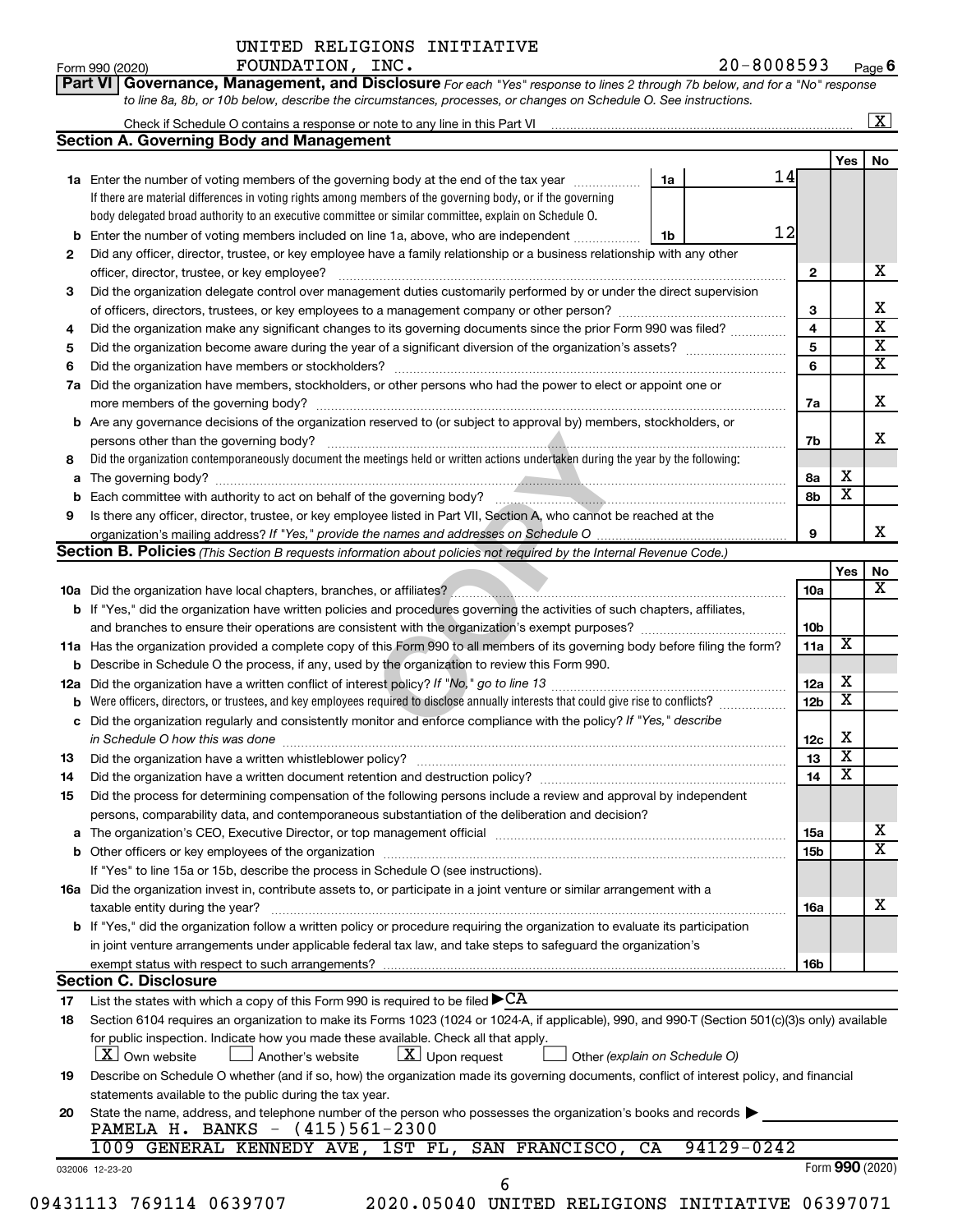|  | UNITED RELIGIONS INITIATIVE |
|--|-----------------------------|
|  |                             |

 $\Box$ 

| Part VII Compensation of Officers, Directors, Trustees, Key Employees, Highest Compensated |  |  |  |
|--------------------------------------------------------------------------------------------|--|--|--|
| <b>Employees, and Independent Contractors</b>                                              |  |  |  |

Check if Schedule O contains a response or note to any line in this Part VII

**Section A. Officers, Directors, Trustees, Key Employees, and Highest Compensated Employees**

**1a**  Complete this table for all persons required to be listed. Report compensation for the calendar year ending with or within the organization's tax year.  $\bullet$  List all of the organization's current officers, directors, trustees (whether individuals or organizations), regardless of amount of compensation.

Enter -0- in columns (D), (E), and (F) if no compensation was paid.

**•** List all of the organization's current key employees, if any. See instructions for definition of "key employee."

• List the organization's five *current* highest compensated employees (other than an officer, director, trustee, or key employee) who received reportable compensation (Box 5 of Form W-2 and/or Box 7 of Form 1099-MISC) of more than \$100,000 from the organization and any related organizations.

 $\bullet$  List all of the organization's former officers, key employees, and highest compensated employees who received more than \$100,000 of reportable compensation from the organization and any related organizations.

**•** List all of the organization's former directors or trustees that received, in the capacity as a former director or trustee of the organization, more than \$10,000 of reportable compensation from the organization and any related organizations.

See instructions for the order in which to list the persons above.

Check this box if neither the organization nor any related organization compensated any current officer, director, or trustee.  $\Box$ 

| (A)                                  | (B)                                                                                 |                                |                       |                                 | (C)          |                                 |        | (D)                             | (E)             | (F)                      |
|--------------------------------------|-------------------------------------------------------------------------------------|--------------------------------|-----------------------|---------------------------------|--------------|---------------------------------|--------|---------------------------------|-----------------|--------------------------|
| Name and title                       | Position<br>Average<br>(do not check more than one<br>box, unless person is both an |                                |                       |                                 |              |                                 |        | Reportable                      | Reportable      | Estimated                |
|                                      | hours per                                                                           |                                |                       | officer and a director/trustee) |              |                                 |        | compensation                    | compensation    | amount of                |
|                                      | week                                                                                |                                |                       |                                 |              |                                 |        | from                            | from related    | other                    |
|                                      | (list any                                                                           |                                |                       |                                 |              |                                 |        | the                             | organizations   | compensation             |
|                                      | hours for<br>related                                                                |                                |                       |                                 |              |                                 |        | organization<br>(W-2/1099-MISC) | (W-2/1099-MISC) | from the<br>organization |
|                                      | organizations                                                                       |                                |                       |                                 |              |                                 |        |                                 |                 | and related              |
|                                      | below                                                                               |                                |                       |                                 |              |                                 |        |                                 |                 | organizations            |
|                                      | line)                                                                               | Individual trustee or director | Institutional trustee | Officer                         | Key employee | Highest compensated<br>employee | Former |                                 |                 |                          |
| REV. VICTOR H. KAZANJIAN, JR.<br>(1) | 1.00                                                                                |                                |                       |                                 |              |                                 |        |                                 |                 |                          |
| PRESIDENT                            | 39.00                                                                               | X                              |                       | $\mathbf X$                     |              |                                 |        | 0.                              | 133,438.        | 79,552.                  |
| (2)<br>THE RIGHT REV. WILLIAM SWING  | 1.00                                                                                |                                |                       |                                 |              |                                 |        |                                 |                 |                          |
| PRESIDENT, URI                       | 39.00                                                                               | X                              |                       |                                 |              |                                 |        | 0.                              | 139,674.        | 2,700.                   |
| (3)<br>PETER PHLEGER                 | 1.00                                                                                |                                |                       |                                 |              |                                 |        |                                 |                 |                          |
| BOARD MEMBER, EX-OFFICIO             |                                                                                     | X                              |                       |                                 |              |                                 |        | $\mathbf 0$ .                   | $\mathbf 0$     | $\boldsymbol{0}$ .       |
| DOUG KAHN<br>(4)                     | 1.00                                                                                |                                |                       |                                 |              |                                 |        |                                 |                 |                          |
| CHAIR                                |                                                                                     | X                              |                       | $\mathbf X$                     |              |                                 |        | $\mathbf 0$ .                   | $\mathbf 0$     | $\mathbf 0$ .            |
| (5)<br>BECKY BURAD                   | 1.00                                                                                |                                |                       |                                 |              |                                 |        |                                 |                 |                          |
| TREASURER                            |                                                                                     | X                              |                       | X                               |              |                                 |        | $\mathbf 0$ .                   | $\mathbf 0$     | $\mathbf 0$ .            |
| JOHN WEISER<br>(6)                   | 1.00                                                                                |                                |                       |                                 |              |                                 |        |                                 |                 |                          |
| BOARD MEMBER                         |                                                                                     | $\mathbf X$                    |                       |                                 |              |                                 |        | $\mathbf 0$ .                   | $\mathbf 0$     | $\boldsymbol{0}$ .       |
| (7)<br>SWAMINI ADITYANANDA SARASWATI | 1.00                                                                                |                                |                       |                                 |              |                                 |        |                                 |                 |                          |
| <b>BOARD MEMBER</b>                  |                                                                                     | X                              |                       |                                 |              |                                 |        | $\mathbf 0$ .                   | $\mathbf 0$     | $\mathbf 0$ .            |
| (8) KELEY PETERSEN                   | 1.00                                                                                |                                |                       |                                 |              |                                 |        |                                 |                 |                          |
| BOARD MEMBER, EX-OFFICIO             |                                                                                     | $\mathbf X$                    |                       |                                 |              |                                 |        | 0.                              | $\mathbf 0$     | $\mathbf 0$ .            |
| <b>JULIA DAVIDSON</b><br>(9)         | 1.00                                                                                |                                |                       |                                 |              |                                 |        |                                 |                 |                          |
| BOARD MEMBER                         |                                                                                     | X                              |                       |                                 |              |                                 |        | $\mathbf 0$ .                   | $\mathbf 0$     | $\mathbf 0$ .            |
| (10) JAMES D. FALASCHI               | 1.00                                                                                |                                |                       |                                 |              |                                 |        |                                 |                 |                          |
| BOARD MEMBER                         |                                                                                     | $\mathbf X$                    |                       |                                 |              |                                 |        | $\mathbf 0$ .                   | $\mathbf 0$     | $\boldsymbol{0}$ .       |
| (11) DAVID STEIRMAN                  | 1.00                                                                                |                                |                       |                                 |              |                                 |        |                                 |                 |                          |
| VICE CHAIR                           |                                                                                     | X                              |                       | $\mathbf X$                     |              |                                 |        | $\mathbf 0$ .                   | $\mathbf 0$     | $\mathbf 0$ .            |
| (12) KAREN PAJARILLO                 | 1.00                                                                                |                                |                       |                                 |              |                                 |        |                                 |                 |                          |
| BOARD MEMBER                         |                                                                                     | X                              |                       |                                 |              |                                 |        | 0.                              | $\mathbf 0$     | $\mathbf 0$ .            |
| (13) BARBARA SHANNON                 | 1.00                                                                                |                                |                       |                                 |              |                                 |        |                                 |                 |                          |
| SECRETARY                            |                                                                                     | $\mathbf X$                    |                       | $\mathbf X$                     |              |                                 |        | $\mathbf 0$ .                   | $\mathbf 0$     | $\mathbf 0$ .            |
| (14) SUSAN COOK HOGANSON             | 1.00                                                                                |                                |                       |                                 |              |                                 |        |                                 |                 |                          |
| <b>BOARD MEMBER</b>                  |                                                                                     | X                              |                       |                                 |              |                                 |        | $\mathbf 0$ .                   | 0.              | $\mathbf 0$ .            |
|                                      |                                                                                     |                                |                       |                                 |              |                                 |        |                                 |                 |                          |
|                                      |                                                                                     |                                |                       |                                 |              |                                 |        |                                 |                 |                          |
|                                      |                                                                                     |                                |                       |                                 |              |                                 |        |                                 |                 |                          |
|                                      |                                                                                     |                                |                       |                                 |              |                                 |        |                                 |                 |                          |
|                                      |                                                                                     |                                |                       |                                 |              |                                 |        |                                 |                 |                          |
|                                      |                                                                                     |                                |                       |                                 |              |                                 |        |                                 |                 |                          |

032007 12-23-20

Form (2020) **990**

09431113 769114 0639707 2020.05040 UNITED RELIGIONS INITIATIVE 06397071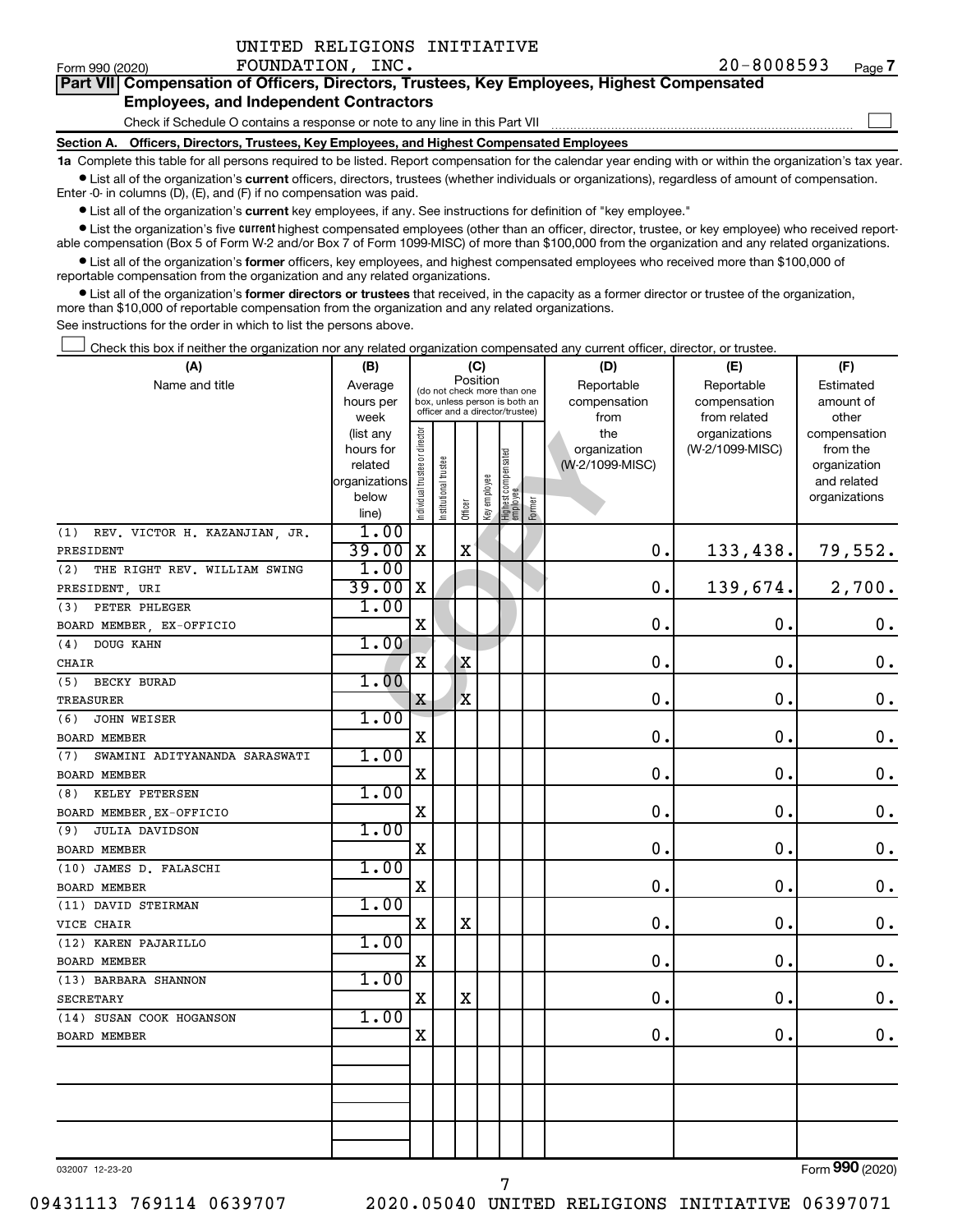|                 | UNITED RELIGIONS INITIATIVE                                                                                                                                                                                                                 |                                                                      |                                                                                                                    |                       |         |              |                                 |        |                                           |                                                   |    |              |                                                                          |                             |
|-----------------|---------------------------------------------------------------------------------------------------------------------------------------------------------------------------------------------------------------------------------------------|----------------------------------------------------------------------|--------------------------------------------------------------------------------------------------------------------|-----------------------|---------|--------------|---------------------------------|--------|-------------------------------------------|---------------------------------------------------|----|--------------|--------------------------------------------------------------------------|-----------------------------|
| <b>Part VII</b> | FOUNDATION, INC.<br>Form 990 (2020)<br>Section A. Officers, Directors, Trustees, Key Employees, and Highest Compensated Employees (continued)                                                                                               |                                                                      |                                                                                                                    |                       |         |              |                                 |        |                                           | $20 - 8008593$                                    |    |              |                                                                          | Page 8                      |
|                 | (A)<br>Name and title                                                                                                                                                                                                                       | (B)<br>Average<br>hours per<br>week                                  | (C)<br>Position<br>(do not check more than one<br>box, unless person is both an<br>officer and a director/trustee) |                       |         |              |                                 |        | (D)<br>Reportable<br>compensation<br>from | (E)<br>Reportable<br>compensation<br>from related |    |              | (F)<br>Estimated<br>amount of<br>other                                   |                             |
|                 |                                                                                                                                                                                                                                             | (list any<br>hours for<br>related<br>organizations<br>below<br>line) | Individual trustee or director                                                                                     | Institutional trustee | Officer | Key employee | Highest compensated<br>employee | Former | the<br>organization<br>(W-2/1099-MISC)    | organizations<br>(W-2/1099-MISC)                  |    |              | compensation<br>from the<br>organization<br>and related<br>organizations |                             |
|                 |                                                                                                                                                                                                                                             |                                                                      |                                                                                                                    |                       |         |              |                                 |        |                                           |                                                   |    |              |                                                                          |                             |
|                 |                                                                                                                                                                                                                                             |                                                                      |                                                                                                                    |                       |         |              |                                 |        |                                           |                                                   |    |              |                                                                          |                             |
|                 |                                                                                                                                                                                                                                             |                                                                      |                                                                                                                    |                       |         |              |                                 |        |                                           |                                                   |    |              |                                                                          |                             |
|                 |                                                                                                                                                                                                                                             |                                                                      |                                                                                                                    |                       |         |              |                                 |        |                                           |                                                   |    |              |                                                                          |                             |
|                 | 1b Subtotal                                                                                                                                                                                                                                 |                                                                      |                                                                                                                    |                       |         |              |                                 |        | $\overline{0}$ .<br>$\overline{0}$ .      | 273, 112.                                         | 0. |              |                                                                          | 82, 252.<br>$\mathbf 0$ .   |
|                 |                                                                                                                                                                                                                                             |                                                                      |                                                                                                                    |                       |         |              |                                 |        | σ.                                        | 273, 112.                                         |    |              |                                                                          | 82, 252.                    |
| 2               | Total number of individuals (including but not limited to those listed above) who received more than \$100,000 of reportable<br>compensation from the organization $\blacktriangleright$                                                    |                                                                      |                                                                                                                    |                       |         |              |                                 |        |                                           |                                                   |    |              |                                                                          | 0                           |
|                 |                                                                                                                                                                                                                                             |                                                                      |                                                                                                                    |                       |         |              |                                 |        |                                           |                                                   |    |              | Yes                                                                      | No                          |
| З               | Did the organization list any former officer, director, trustee, key employee, or highest compensated employee on<br>line 1a? If "Yes," complete Schedule J for such individual                                                             |                                                                      |                                                                                                                    |                       |         |              |                                 |        |                                           |                                                   |    | 3            |                                                                          | $\overline{\text{X}}$       |
| 4               | For any individual listed on line 1a, is the sum of reportable compensation and other compensation from the organization                                                                                                                    |                                                                      |                                                                                                                    |                       |         |              |                                 |        |                                           |                                                   |    |              | x                                                                        |                             |
| 5               | Did any person listed on line 1a receive or accrue compensation from any unrelated organization or individual for services                                                                                                                  |                                                                      |                                                                                                                    |                       |         |              |                                 |        |                                           |                                                   |    | 4            |                                                                          |                             |
|                 | rendered to the organization? If "Yes," complete Schedule J for such person manufactured to the organization? If "Yes," complete Schedule J for such person manufactured and the organization?<br><b>Section B. Independent Contractors</b> |                                                                      |                                                                                                                    |                       |         |              |                                 |        |                                           |                                                   |    | 5            |                                                                          | x                           |
| 1               | Complete this table for your five highest compensated independent contractors that received more than \$100,000 of compensation from                                                                                                        |                                                                      |                                                                                                                    |                       |         |              |                                 |        |                                           |                                                   |    |              |                                                                          |                             |
|                 | the organization. Report compensation for the calendar year ending with or within the organization's tax year.<br>(A)                                                                                                                       |                                                                      |                                                                                                                    |                       |         |              |                                 |        | (B)                                       |                                                   |    | (C)          |                                                                          |                             |
|                 | Name and business address                                                                                                                                                                                                                   |                                                                      |                                                                                                                    | <b>NONE</b>           |         |              |                                 |        | Description of services                   |                                                   |    | Compensation |                                                                          |                             |
|                 |                                                                                                                                                                                                                                             |                                                                      |                                                                                                                    |                       |         |              |                                 |        |                                           |                                                   |    |              |                                                                          |                             |
|                 |                                                                                                                                                                                                                                             |                                                                      |                                                                                                                    |                       |         |              |                                 |        |                                           |                                                   |    |              |                                                                          |                             |
|                 |                                                                                                                                                                                                                                             |                                                                      |                                                                                                                    |                       |         |              |                                 |        |                                           |                                                   |    |              |                                                                          |                             |
|                 |                                                                                                                                                                                                                                             |                                                                      |                                                                                                                    |                       |         |              |                                 |        |                                           |                                                   |    |              |                                                                          |                             |
|                 |                                                                                                                                                                                                                                             |                                                                      |                                                                                                                    |                       |         |              |                                 |        |                                           |                                                   |    |              |                                                                          |                             |
| 2               | Total number of independent contractors (including but not limited to those listed above) who received more than<br>\$100,000 of compensation from the organization                                                                         |                                                                      |                                                                                                                    |                       |         |              | 0                               |        |                                           |                                                   |    |              |                                                                          |                             |
|                 |                                                                                                                                                                                                                                             |                                                                      |                                                                                                                    |                       |         |              |                                 |        |                                           |                                                   |    |              |                                                                          | $F_{\text{arm}}$ 000 (2020) |

032008 12-23-20

8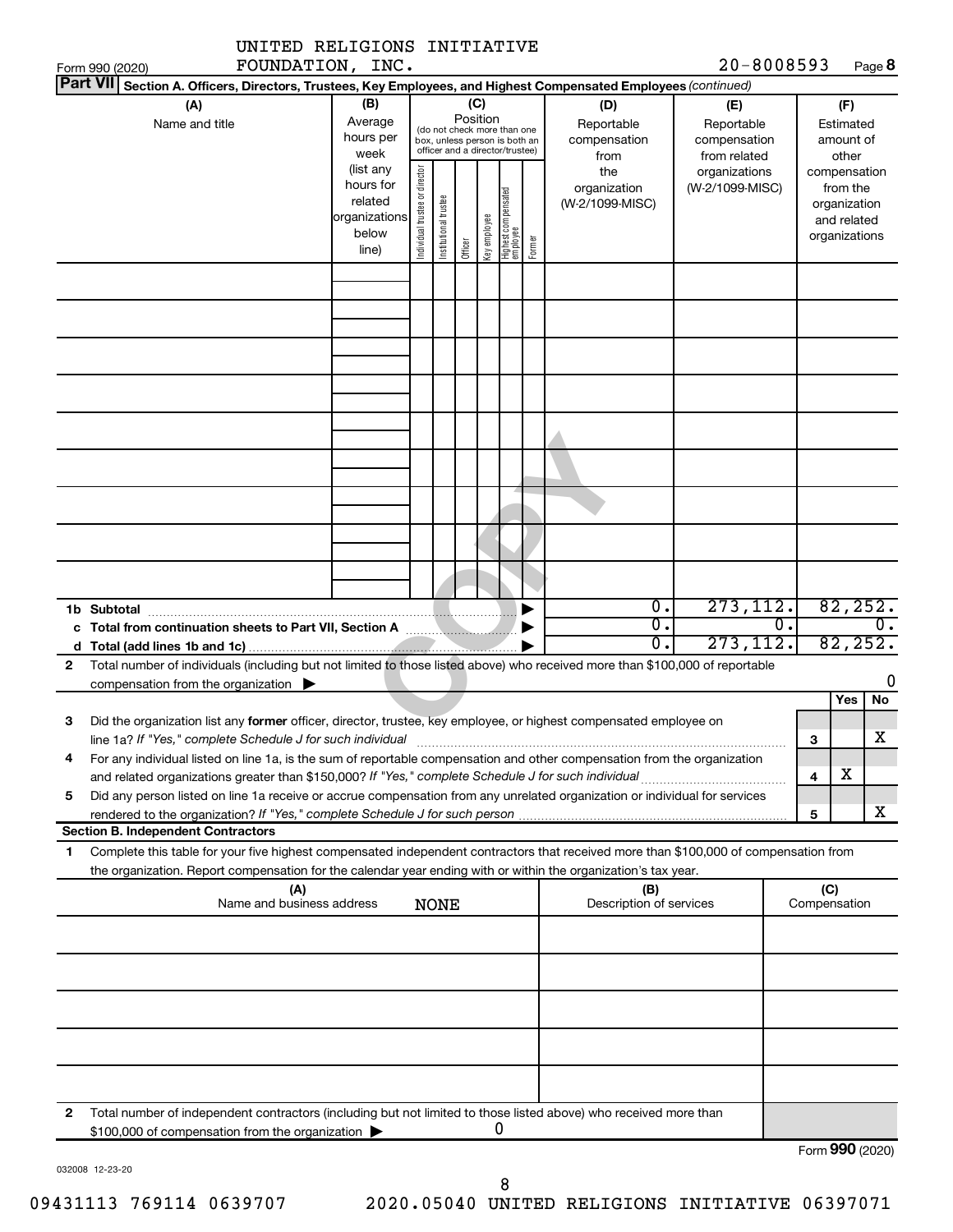Form 990 (2020)  $\qquad \qquad \text{FOUNDATION}$ ,  $\text{INC.}$   $\qquad \qquad \text{20-8008593}$  Page 20-8008593 Page 9

|                              | <b>Part VIII</b> |   | <b>Statement of Revenue</b>                                                  |                      |                      |                                                                 |                  |                                                                 |
|------------------------------|------------------|---|------------------------------------------------------------------------------|----------------------|----------------------|-----------------------------------------------------------------|------------------|-----------------------------------------------------------------|
|                              |                  |   |                                                                              |                      |                      |                                                                 |                  |                                                                 |
|                              |                  |   |                                                                              |                      | (A)<br>Total revenue | (B)<br>Related or exempt<br>function revenue   business revenue | (C)<br>Unrelated | (D)<br>Revenue excluded<br>from tax under<br>sections 512 - 514 |
|                              |                  |   | <b>1 a</b> Federated campaigns<br>1a<br>.                                    |                      |                      |                                                                 |                  |                                                                 |
| Contributions, Gifts, Grants |                  | b | 1 <sub>b</sub><br>Membership dues                                            |                      |                      |                                                                 |                  |                                                                 |
|                              |                  |   | 1 <sub>c</sub><br>c Fundraising events                                       |                      |                      |                                                                 |                  |                                                                 |
|                              |                  |   | 1 <sub>d</sub><br>d Related organizations<br>.                               |                      |                      |                                                                 |                  |                                                                 |
|                              |                  |   | e Government grants (contributions)<br>1e                                    |                      |                      |                                                                 |                  |                                                                 |
|                              |                  |   | f All other contributions, gifts, grants, and                                |                      |                      |                                                                 |                  |                                                                 |
|                              |                  |   | similar amounts not included above<br>1f                                     | 678,175.             |                      |                                                                 |                  |                                                                 |
|                              |                  | g | Noncash contributions included in lines 1a-1f<br>$1g$ $\frac{1}{3}$          |                      |                      |                                                                 |                  |                                                                 |
|                              |                  |   |                                                                              |                      | 678,175.             |                                                                 |                  |                                                                 |
|                              |                  |   |                                                                              | <b>Business Code</b> |                      |                                                                 |                  |                                                                 |
|                              | 2 a              |   |                                                                              |                      |                      |                                                                 |                  |                                                                 |
| Program Service<br>Revenue   | b                |   | the control of the control of the control of the control of                  |                      |                      |                                                                 |                  |                                                                 |
|                              |                  | с | the control of the control of the control of the control of the control of   |                      |                      |                                                                 |                  |                                                                 |
|                              |                  | d |                                                                              |                      |                      |                                                                 |                  |                                                                 |
|                              |                  |   | f All other program service revenue                                          |                      |                      |                                                                 |                  |                                                                 |
|                              |                  |   |                                                                              | ▶                    |                      |                                                                 |                  |                                                                 |
|                              | 3                |   | Investment income (including dividends, interest, and                        |                      |                      |                                                                 |                  |                                                                 |
|                              |                  |   |                                                                              |                      | 308,297              |                                                                 |                  | 308,297.                                                        |
|                              | 4                |   | Income from investment of tax-exempt bond proceeds                           |                      |                      |                                                                 |                  |                                                                 |
|                              | 5                |   |                                                                              |                      |                      |                                                                 |                  |                                                                 |
|                              |                  |   | (i) Real                                                                     | (ii) Personal        |                      |                                                                 |                  |                                                                 |
|                              |                  |   | <b>6 a</b> Gross rents<br>6a<br>.                                            |                      |                      |                                                                 |                  |                                                                 |
|                              |                  | b | Less: rental expenses<br>6b                                                  |                      |                      |                                                                 |                  |                                                                 |
|                              |                  | с | Rental income or (loss)<br>6c                                                |                      |                      |                                                                 |                  |                                                                 |
|                              |                  |   | d Net rental income or (loss)                                                |                      |                      |                                                                 |                  |                                                                 |
|                              |                  |   | (i) Securities<br>7 a Gross amount from sales of                             | (ii) Other           |                      |                                                                 |                  |                                                                 |
|                              |                  |   | 5,848,465.<br>assets other than inventory<br>7a                              |                      |                      |                                                                 |                  |                                                                 |
|                              |                  |   | <b>b</b> Less: cost or other basis<br>5,798,245.<br>and sales expenses<br>7b |                      |                      |                                                                 |                  |                                                                 |
| Revenue                      |                  |   | 7c <br>50, 220.<br>c Gain or (loss)                                          |                      |                      |                                                                 |                  |                                                                 |
|                              |                  |   |                                                                              |                      | 50, 220.             | 50, 220.                                                        |                  |                                                                 |
|                              |                  |   | 8 a Gross income from fundraising events (not                                |                      |                      |                                                                 |                  |                                                                 |
| Ĕ                            |                  |   | including \$<br>оf                                                           |                      |                      |                                                                 |                  |                                                                 |
|                              |                  |   | contributions reported on line 1c). See                                      |                      |                      |                                                                 |                  |                                                                 |
|                              |                  |   | l 8a                                                                         |                      |                      |                                                                 |                  |                                                                 |
|                              |                  |   | 8b<br><b>b</b> Less: direct expenses <i>manually contained</i>               |                      |                      |                                                                 |                  |                                                                 |
|                              |                  |   | c Net income or (loss) from fundraising events                               | .                    |                      |                                                                 |                  |                                                                 |
|                              |                  |   | 9 a Gross income from gaming activities. See                                 |                      |                      |                                                                 |                  |                                                                 |
|                              |                  |   | 9a                                                                           |                      |                      |                                                                 |                  |                                                                 |
|                              |                  |   | 9 <sub>b</sub><br><b>b</b> Less: direct expenses <b>manually</b>             |                      |                      |                                                                 |                  |                                                                 |
|                              |                  |   | c Net income or (loss) from gaming activities                                | .                    |                      |                                                                 |                  |                                                                 |
|                              |                  |   | 10 a Gross sales of inventory, less returns<br> 10al                         |                      |                      |                                                                 |                  |                                                                 |
|                              |                  |   | 10bl<br><b>b</b> Less: cost of goods sold                                    |                      |                      |                                                                 |                  |                                                                 |
|                              |                  |   | c Net income or (loss) from sales of inventory                               |                      |                      |                                                                 |                  |                                                                 |
|                              |                  |   |                                                                              | <b>Business Code</b> |                      |                                                                 |                  |                                                                 |
|                              | 11 a             |   |                                                                              |                      |                      |                                                                 |                  |                                                                 |
|                              | b                |   |                                                                              |                      |                      |                                                                 |                  |                                                                 |
|                              |                  | с | the control of the control of the control of                                 |                      |                      |                                                                 |                  |                                                                 |
| Miscellaneous<br>Revenue     |                  |   |                                                                              |                      |                      |                                                                 |                  |                                                                 |
|                              |                  |   |                                                                              | ▶                    |                      |                                                                 |                  |                                                                 |
|                              | 12               |   |                                                                              |                      | 1,036,692.           | 50, 220.                                                        | 0.               | 308,297.                                                        |
|                              | 032009 12-23-20  |   |                                                                              |                      |                      |                                                                 |                  | Form 990 (2020)                                                 |

9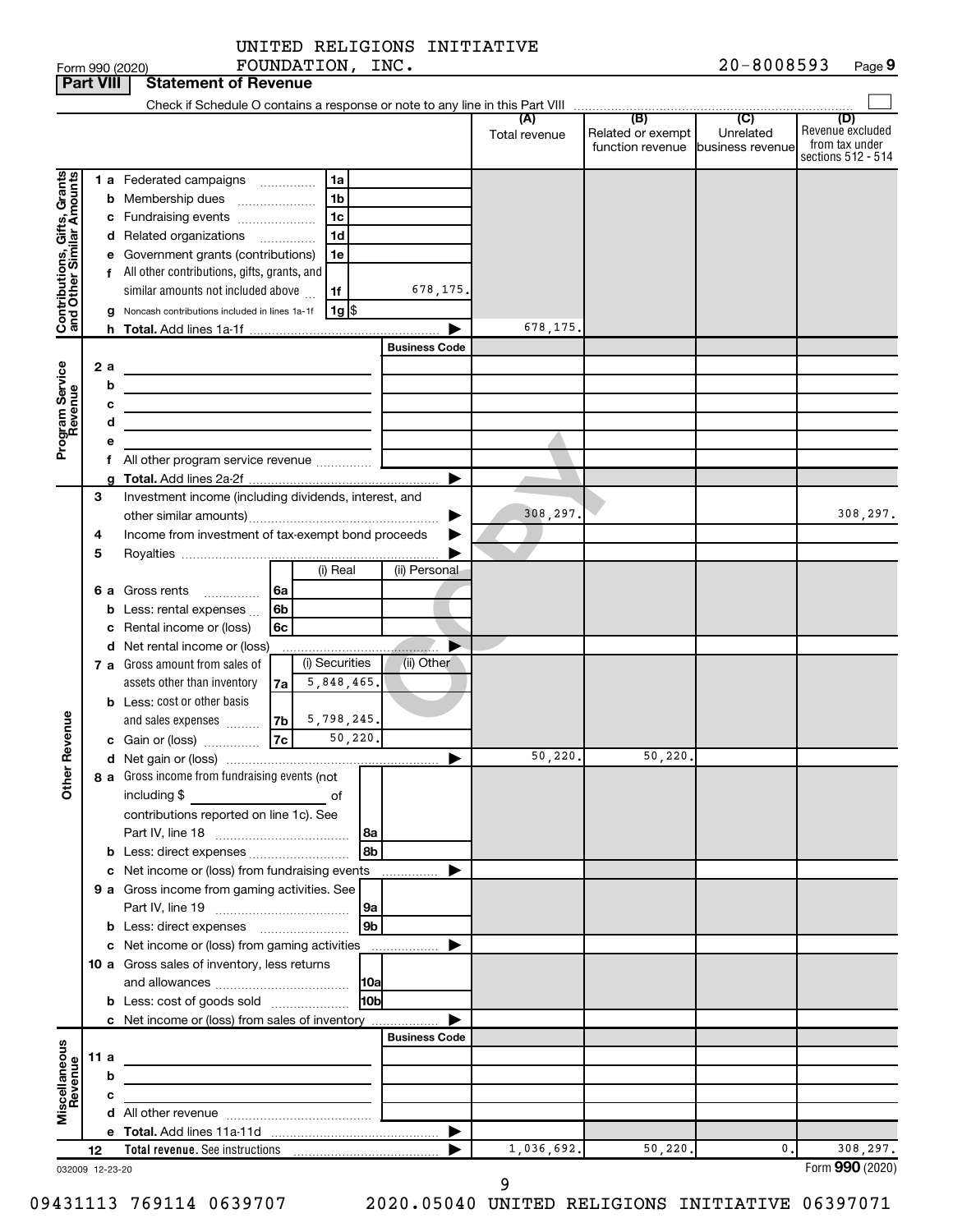**Part IX | Statement of Functional Expenses** 

*Section 501(c)(3) and 501(c)(4) organizations must complete all columns. All other organizations must complete column (A).*

|    |                                                                                   | (A)            | (B)             | (C)                                | (D)              |  |  |  |  |  |
|----|-----------------------------------------------------------------------------------|----------------|-----------------|------------------------------------|------------------|--|--|--|--|--|
|    | Do not include amounts reported on lines 6b,<br>7b, 8b, 9b, and 10b of Part VIII. | Total expenses | Program service | Management and<br>general expenses | Fundraising      |  |  |  |  |  |
|    |                                                                                   |                | expenses        |                                    | expenses         |  |  |  |  |  |
| 1. | Grants and other assistance to domestic organizations                             |                |                 |                                    |                  |  |  |  |  |  |
|    | and domestic governments. See Part IV, line 21                                    | 1,444,128.     | 1,444,128.      |                                    |                  |  |  |  |  |  |
| 2  | Grants and other assistance to domestic                                           |                |                 |                                    |                  |  |  |  |  |  |
|    | individuals. See Part IV, line 22                                                 |                |                 |                                    |                  |  |  |  |  |  |
| 3  | Grants and other assistance to foreign                                            |                |                 |                                    |                  |  |  |  |  |  |
|    | organizations, foreign governments, and foreign                                   |                |                 |                                    |                  |  |  |  |  |  |
|    | individuals. See Part IV, lines 15 and 16                                         |                |                 |                                    |                  |  |  |  |  |  |
| 4  | Benefits paid to or for members                                                   |                |                 |                                    |                  |  |  |  |  |  |
| 5  | Compensation of current officers, directors,                                      |                |                 |                                    |                  |  |  |  |  |  |
|    | trustees, and key employees                                                       |                |                 |                                    |                  |  |  |  |  |  |
| 6  | Compensation not included above to disqualified                                   |                |                 |                                    |                  |  |  |  |  |  |
|    | persons (as defined under section 4958(f)(1)) and                                 |                |                 |                                    |                  |  |  |  |  |  |
|    |                                                                                   |                |                 |                                    |                  |  |  |  |  |  |
|    | persons described in section 4958(c)(3)(B)                                        |                |                 |                                    |                  |  |  |  |  |  |
| 7  |                                                                                   |                |                 |                                    |                  |  |  |  |  |  |
| 8  | Pension plan accruals and contributions (include                                  |                |                 |                                    |                  |  |  |  |  |  |
|    | section 401(k) and 403(b) employer contributions)                                 |                |                 |                                    |                  |  |  |  |  |  |
| 9  |                                                                                   |                |                 |                                    |                  |  |  |  |  |  |
| 10 |                                                                                   |                |                 |                                    |                  |  |  |  |  |  |
| 11 | Fees for services (nonemployees):                                                 |                |                 |                                    |                  |  |  |  |  |  |
| a  |                                                                                   | 45,000.        |                 | 45,000.                            |                  |  |  |  |  |  |
| b  |                                                                                   |                |                 |                                    |                  |  |  |  |  |  |
| с  |                                                                                   | 5,000.         |                 | 5,000.                             |                  |  |  |  |  |  |
| d  |                                                                                   |                |                 |                                    |                  |  |  |  |  |  |
| e  | Professional fundraising services. See Part IV, line 17                           |                |                 |                                    |                  |  |  |  |  |  |
| f  | Investment management fees                                                        | 108,571.       |                 | 108,571.                           |                  |  |  |  |  |  |
| a  | Other. (If line 11g amount exceeds 10% of line 25,                                |                |                 |                                    |                  |  |  |  |  |  |
|    | column (A) amount, list line 11g expenses on Sch O.)                              |                |                 |                                    |                  |  |  |  |  |  |
| 12 |                                                                                   |                |                 |                                    |                  |  |  |  |  |  |
| 13 |                                                                                   |                |                 |                                    |                  |  |  |  |  |  |
| 14 |                                                                                   |                |                 |                                    |                  |  |  |  |  |  |
| 15 |                                                                                   |                |                 |                                    |                  |  |  |  |  |  |
| 16 |                                                                                   |                |                 |                                    |                  |  |  |  |  |  |
| 17 | Travel                                                                            |                |                 |                                    |                  |  |  |  |  |  |
| 18 | Payments of travel or entertainment expenses                                      |                |                 |                                    |                  |  |  |  |  |  |
|    | for any federal, state, or local public officials                                 |                |                 |                                    |                  |  |  |  |  |  |
| 19 | Conferences, conventions, and meetings                                            |                |                 |                                    |                  |  |  |  |  |  |
| 20 | Interest                                                                          |                |                 |                                    |                  |  |  |  |  |  |
| 21 |                                                                                   |                |                 |                                    |                  |  |  |  |  |  |
| 22 | Depreciation, depletion, and amortization                                         |                |                 |                                    |                  |  |  |  |  |  |
| 23 | Insurance                                                                         |                |                 |                                    |                  |  |  |  |  |  |
| 24 | Other expenses. Itemize expenses not covered                                      |                |                 |                                    |                  |  |  |  |  |  |
|    | above (List miscellaneous expenses on line 24e. If                                |                |                 |                                    |                  |  |  |  |  |  |
|    | line 24e amount exceeds 10% of line 25, column (A)                                |                |                 |                                    |                  |  |  |  |  |  |
|    | amount, list line 24e expenses on Schedule O.)<br>TAXES & LICENSES                | 1,993.         |                 | 1,993.                             |                  |  |  |  |  |  |
| a  | PLEDGE RECEIVABLE WRITE                                                           | 1,147.         |                 | 1,147.                             |                  |  |  |  |  |  |
|    |                                                                                   |                |                 |                                    |                  |  |  |  |  |  |
| c  |                                                                                   |                |                 |                                    |                  |  |  |  |  |  |
| d  |                                                                                   |                |                 |                                    |                  |  |  |  |  |  |
| е  | All other expenses                                                                | 1,605,839.     | 1,444,128.      | 161, 711.                          | $\overline{0}$ . |  |  |  |  |  |
| 25 | Total functional expenses. Add lines 1 through 24e                                |                |                 |                                    |                  |  |  |  |  |  |
| 26 | Joint costs. Complete this line only if the organization                          |                |                 |                                    |                  |  |  |  |  |  |
|    | reported in column (B) joint costs from a combined                                |                |                 |                                    |                  |  |  |  |  |  |
|    | educational campaign and fundraising solicitation.                                |                |                 |                                    |                  |  |  |  |  |  |
|    | Check here<br>if following SOP 98-2 (ASC 958-720)                                 |                |                 |                                    |                  |  |  |  |  |  |

032010 12-23-20

Form (2020) **990**

09431113 769114 0639707 2020.05040 UNITED RELIGIONS INITIATIVE 06397071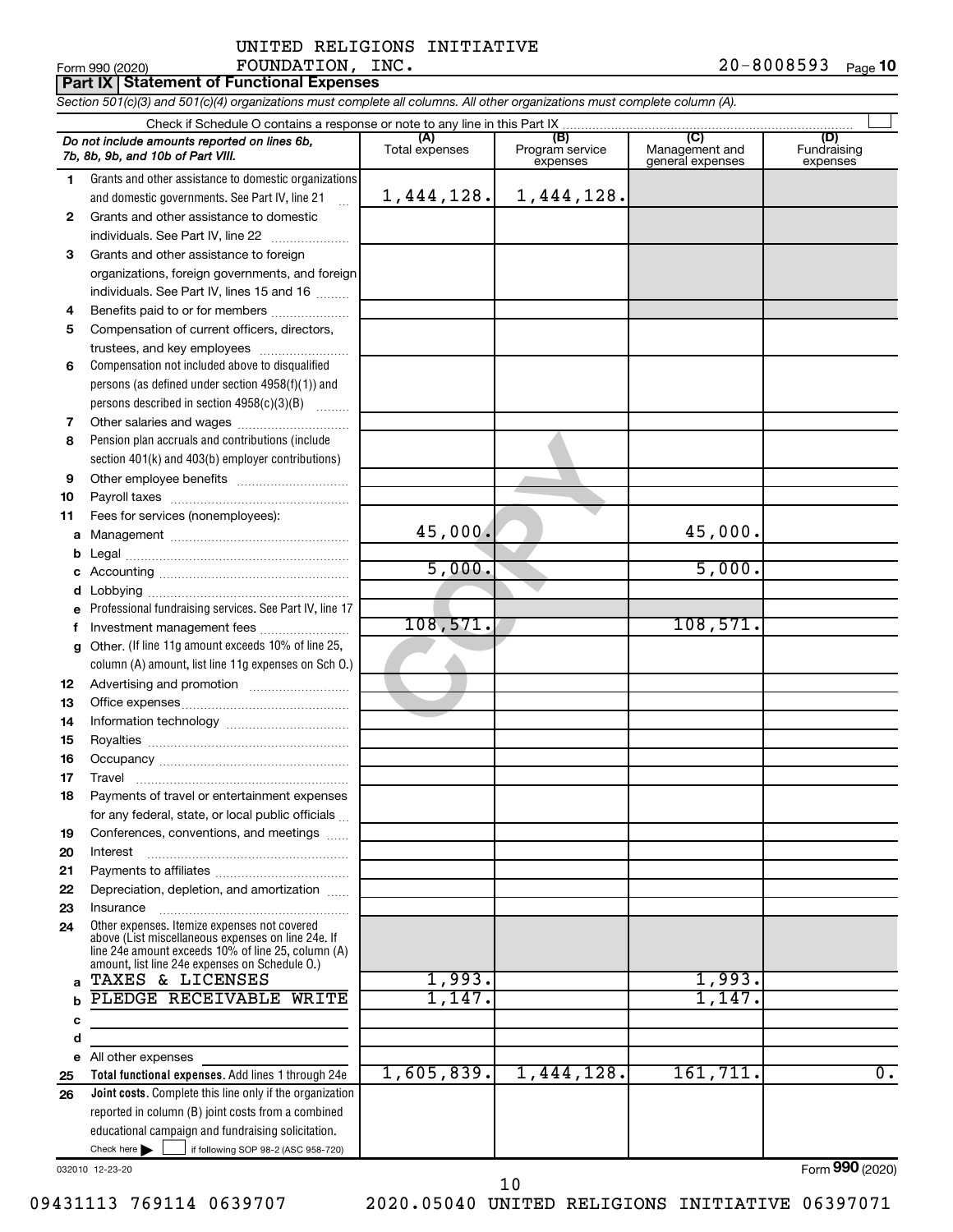| Form 990 (2020 |  |  |
|----------------|--|--|

|                             | Part X   | <b>Balance Sheet</b>                                                                                                                                                                                                           |                          |                |                    |  |  |  |  |  |
|-----------------------------|----------|--------------------------------------------------------------------------------------------------------------------------------------------------------------------------------------------------------------------------------|--------------------------|----------------|--------------------|--|--|--|--|--|
|                             |          |                                                                                                                                                                                                                                |                          |                |                    |  |  |  |  |  |
|                             |          |                                                                                                                                                                                                                                | (A)<br>Beginning of year |                | (B)<br>End of year |  |  |  |  |  |
|                             | 1        |                                                                                                                                                                                                                                |                          | 1              |                    |  |  |  |  |  |
|                             | 2        |                                                                                                                                                                                                                                |                          | 2              |                    |  |  |  |  |  |
|                             | з        |                                                                                                                                                                                                                                | 2,421,825.               | 3              | 1,000,000.         |  |  |  |  |  |
|                             | 4        |                                                                                                                                                                                                                                |                          | 4              |                    |  |  |  |  |  |
|                             | 5        | Loans and other receivables from any current or former officer, director,                                                                                                                                                      |                          |                |                    |  |  |  |  |  |
|                             |          | trustee, key employee, creator or founder, substantial contributor, or 35%                                                                                                                                                     |                          |                |                    |  |  |  |  |  |
|                             |          |                                                                                                                                                                                                                                |                          | 5              |                    |  |  |  |  |  |
|                             | 6        | Loans and other receivables from other disqualified persons (as defined                                                                                                                                                        |                          |                |                    |  |  |  |  |  |
|                             |          | under section $4958(f)(1)$ , and persons described in section $4958(c)(3)(B)$<br>$\sim$                                                                                                                                        |                          | 6              |                    |  |  |  |  |  |
|                             | 7        |                                                                                                                                                                                                                                |                          | $\overline{7}$ |                    |  |  |  |  |  |
| Assets                      | 8        |                                                                                                                                                                                                                                |                          | 8              |                    |  |  |  |  |  |
|                             | 9        | Prepaid expenses and deferred charges [11] [11] prepaid expenses and deferred charges [11] [11] presummation and the Prepaid expenses and deferred charges [11] and an amount of Prepaid experiment and the Prepaid experiment |                          | 9              |                    |  |  |  |  |  |
|                             |          | <b>10a</b> Land, buildings, and equipment: cost or other                                                                                                                                                                       |                          |                |                    |  |  |  |  |  |
|                             |          | basis. Complete Part VI of Schedule D<br>10a                                                                                                                                                                                   |                          |                |                    |  |  |  |  |  |
|                             |          | 10 <sub>b</sub>                                                                                                                                                                                                                |                          | 10c            |                    |  |  |  |  |  |
|                             | 11       |                                                                                                                                                                                                                                | 13,408,780.              | 11             | 16, 217, 117.      |  |  |  |  |  |
|                             | 12       |                                                                                                                                                                                                                                |                          | 12             |                    |  |  |  |  |  |
|                             | 13       |                                                                                                                                                                                                                                |                          | 13             |                    |  |  |  |  |  |
|                             | 14       |                                                                                                                                                                                                                                |                          | 14             |                    |  |  |  |  |  |
|                             | 15       |                                                                                                                                                                                                                                |                          | 15             |                    |  |  |  |  |  |
|                             | 16       |                                                                                                                                                                                                                                | 15,830,605.              | 16             | 17, 217, 117.      |  |  |  |  |  |
|                             | 17       |                                                                                                                                                                                                                                |                          | 17             |                    |  |  |  |  |  |
|                             | 18       |                                                                                                                                                                                                                                |                          | 18             |                    |  |  |  |  |  |
|                             | 19       |                                                                                                                                                                                                                                |                          | 19             |                    |  |  |  |  |  |
|                             | 20       |                                                                                                                                                                                                                                |                          | 20             |                    |  |  |  |  |  |
|                             | 21       | Escrow or custodial account liability. Complete Part IV of Schedule D /                                                                                                                                                        |                          | 21             |                    |  |  |  |  |  |
|                             | 22       | Loans and other payables to any current or former officer, director,                                                                                                                                                           |                          |                |                    |  |  |  |  |  |
|                             |          | trustee, key employee, creator or founder, substantial contributor, or 35%                                                                                                                                                     |                          |                |                    |  |  |  |  |  |
| Liabilities                 |          | controlled entity or family member of any of these persons <b>with all any controlled</b> entity or family member of any of these persons                                                                                      |                          | 22             |                    |  |  |  |  |  |
|                             | 23       | Secured mortgages and notes payable to unrelated third parties                                                                                                                                                                 |                          | 23             |                    |  |  |  |  |  |
|                             | 24       | Unsecured notes and loans payable to unrelated third parties                                                                                                                                                                   |                          | 24             |                    |  |  |  |  |  |
|                             | 25       | Other liabilities (including federal income tax, payables to related third                                                                                                                                                     |                          |                |                    |  |  |  |  |  |
|                             |          | parties, and other liabilities not included on lines 17-24). Complete Part X                                                                                                                                                   | 19,146.                  |                | 539,568.           |  |  |  |  |  |
|                             |          | of Schedule D                                                                                                                                                                                                                  | 19, 146.                 | 25             | 539,568.           |  |  |  |  |  |
|                             | 26       | Total liabilities. Add lines 17 through 25<br>Organizations that follow FASB ASC 958, check here $\blacktriangleright \lfloor \underline{X} \rfloor$                                                                           |                          | 26             |                    |  |  |  |  |  |
|                             |          | and complete lines 27, 28, 32, and 33.                                                                                                                                                                                         |                          |                |                    |  |  |  |  |  |
|                             |          |                                                                                                                                                                                                                                | 9,055,148.               | 27             | 11,708,576.        |  |  |  |  |  |
|                             | 27<br>28 |                                                                                                                                                                                                                                | 6,756,311.               | 28             | 4,968,973.         |  |  |  |  |  |
|                             |          | Organizations that do not follow FASB ASC 958, check here $\blacktriangleright$                                                                                                                                                |                          |                |                    |  |  |  |  |  |
| Net Assets or Fund Balances |          | and complete lines 29 through 33.                                                                                                                                                                                              |                          |                |                    |  |  |  |  |  |
|                             | 29       |                                                                                                                                                                                                                                |                          | 29             |                    |  |  |  |  |  |
|                             | 30       | Paid-in or capital surplus, or land, building, or equipment fund                                                                                                                                                               |                          | 30             |                    |  |  |  |  |  |
|                             | 31       | Retained earnings, endowment, accumulated income, or other funds                                                                                                                                                               |                          | 31             |                    |  |  |  |  |  |
|                             | 32       |                                                                                                                                                                                                                                | 15,811,459.              | 32             | 16,677,549.        |  |  |  |  |  |
|                             | 33       |                                                                                                                                                                                                                                | 15,830,605.              | 33             | 17, 217, 117.      |  |  |  |  |  |
|                             |          |                                                                                                                                                                                                                                |                          |                |                    |  |  |  |  |  |

Form (2020) **990**

032011 12-23-20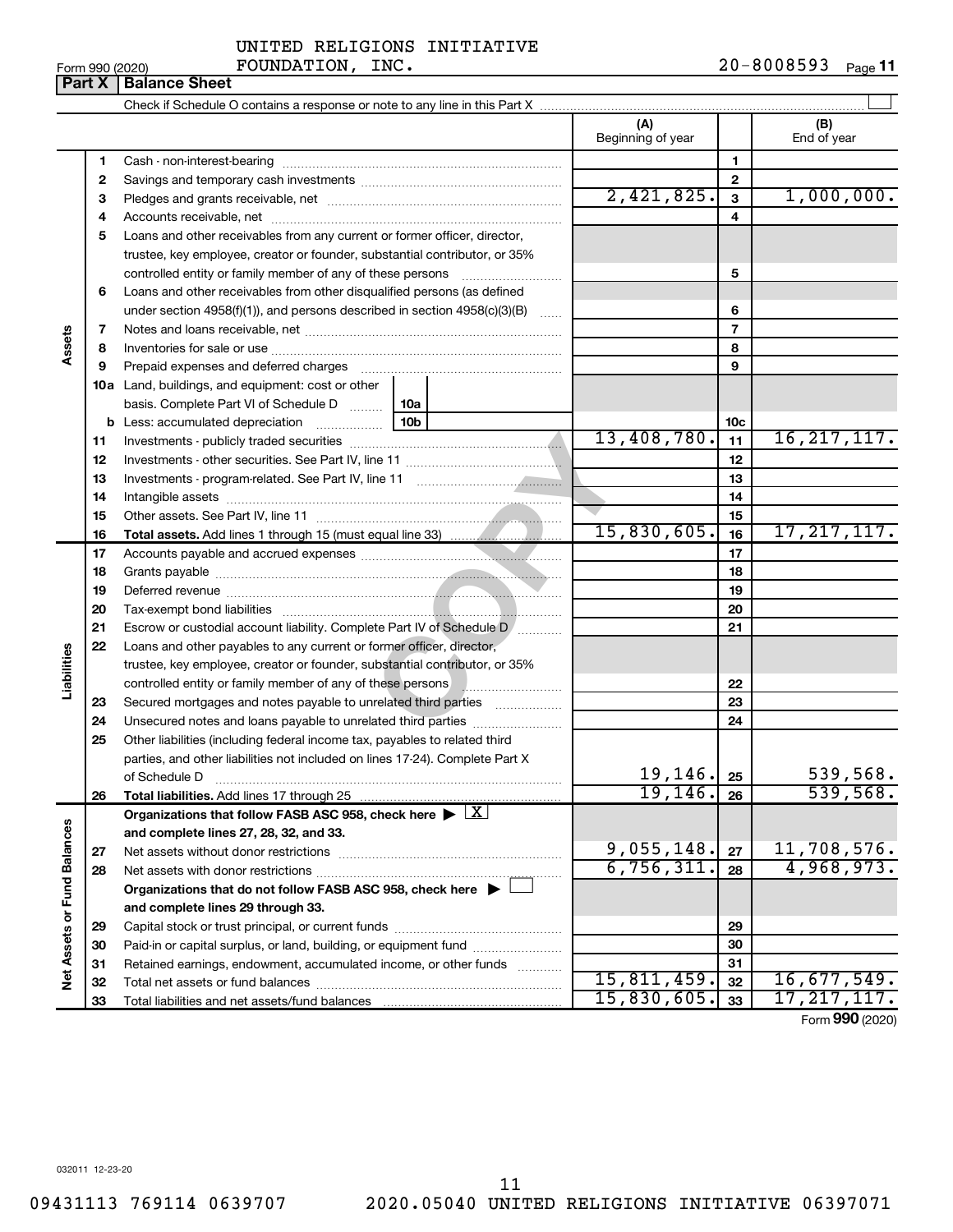|    | Part XI<br><b>Reconciliation of Net Assets</b>                                                                                                                                                                                 |                         |  |                |     |                    |
|----|--------------------------------------------------------------------------------------------------------------------------------------------------------------------------------------------------------------------------------|-------------------------|--|----------------|-----|--------------------|
|    |                                                                                                                                                                                                                                |                         |  |                |     | $\boxed{\text{X}}$ |
| 1  |                                                                                                                                                                                                                                | $\mathbf{1}$            |  | 1,036,692.     |     |                    |
|    |                                                                                                                                                                                                                                | $\mathbf{2}$            |  | 1,605,839.     |     |                    |
|    | 2<br>$\mathbf{3}$                                                                                                                                                                                                              |                         |  |                |     |                    |
| З  | Revenue less expenses. Subtract line 2 from line 1                                                                                                                                                                             | $\overline{\mathbf{4}}$ |  | $-569, 147.$   |     | 15,811,459.        |
|    | 4                                                                                                                                                                                                                              |                         |  |                |     |                    |
| 5  |                                                                                                                                                                                                                                | 5                       |  | 1,634,668.     |     |                    |
| 6  |                                                                                                                                                                                                                                | 6                       |  |                |     |                    |
| 7  | Investment expenses [[11] https://www.facebook.com/www.facebook.com/www.facebook.com/www.facebook.com/www.facebook.com/www.facebook.com/www.facebook.com/www.facebook.com/www.facebook.com/www.facebook.com/www.facebook.com/w | $\overline{7}$          |  |                |     |                    |
| 8  | Prior period adjustments                                                                                                                                                                                                       | 8                       |  |                |     |                    |
| 9  | Other changes in net assets or fund balances (explain on Schedule O)                                                                                                                                                           | 9                       |  |                |     | $-199,432.$        |
| 10 | Net assets or fund balances at end of year. Combine lines 3 through 9 (must equal Part X, line 32,                                                                                                                             |                         |  |                |     |                    |
|    |                                                                                                                                                                                                                                | 10                      |  | 16,677,548.    |     |                    |
|    | Part XII Financial Statements and Reporting                                                                                                                                                                                    |                         |  |                |     |                    |
|    |                                                                                                                                                                                                                                |                         |  |                |     |                    |
|    |                                                                                                                                                                                                                                |                         |  |                | Yes | <b>No</b>          |
| 1  | $\lfloor \mathbf{X} \rfloor$ Accrual<br>Accounting method used to prepare the Form 990: $\Box$ Cash<br>Other                                                                                                                   |                         |  |                |     |                    |
|    | If the organization changed its method of accounting from a prior year or checked "Other," explain in Schedule O.                                                                                                              |                         |  |                |     |                    |
|    |                                                                                                                                                                                                                                |                         |  |                |     | х                  |
|    | If "Yes," check a box below to indicate whether the financial statements for the year were compiled or reviewed on a                                                                                                           |                         |  |                |     |                    |
|    | separate basis, consolidated basis, or both:                                                                                                                                                                                   |                         |  |                |     |                    |
|    | Separate basis<br><b>Consolidated basis</b><br>Both consolidated and separate basis                                                                                                                                            |                         |  |                |     |                    |
|    |                                                                                                                                                                                                                                |                         |  | 2 <sub>b</sub> | х   |                    |
|    | If "Yes," check a box below to indicate whether the financial statements for the year were audited on a separate basis,                                                                                                        |                         |  |                |     |                    |
|    | consolidated basis, or both:                                                                                                                                                                                                   |                         |  |                |     |                    |
|    | $\lfloor x \rfloor$ Consolidated basis<br>Separate basis<br>Both consolidated and separate basis                                                                                                                               |                         |  |                |     |                    |
|    | c If "Yes" to line 2a or 2b, does the organization have a committee that assumes responsibility for oversight of the audit,                                                                                                    |                         |  |                |     |                    |
|    |                                                                                                                                                                                                                                |                         |  |                |     |                    |
|    | If the organization changed either its oversight process or selection process during the tax year, explain on Schedule O.                                                                                                      |                         |  |                |     |                    |
|    | 3a As a result of a federal award, was the organization required to undergo an audit or audits as set forth in the Single Audit                                                                                                |                         |  |                |     |                    |
|    |                                                                                                                                                                                                                                |                         |  | За             |     | x                  |
|    | b If "Yes," did the organization undergo the required audit or audits? If the organization did not undergo the required audit                                                                                                  |                         |  |                |     |                    |
|    |                                                                                                                                                                                                                                |                         |  | 3 <sub>b</sub> |     |                    |
|    |                                                                                                                                                                                                                                |                         |  |                |     | Form 990 (2020)    |

032012 12-23-20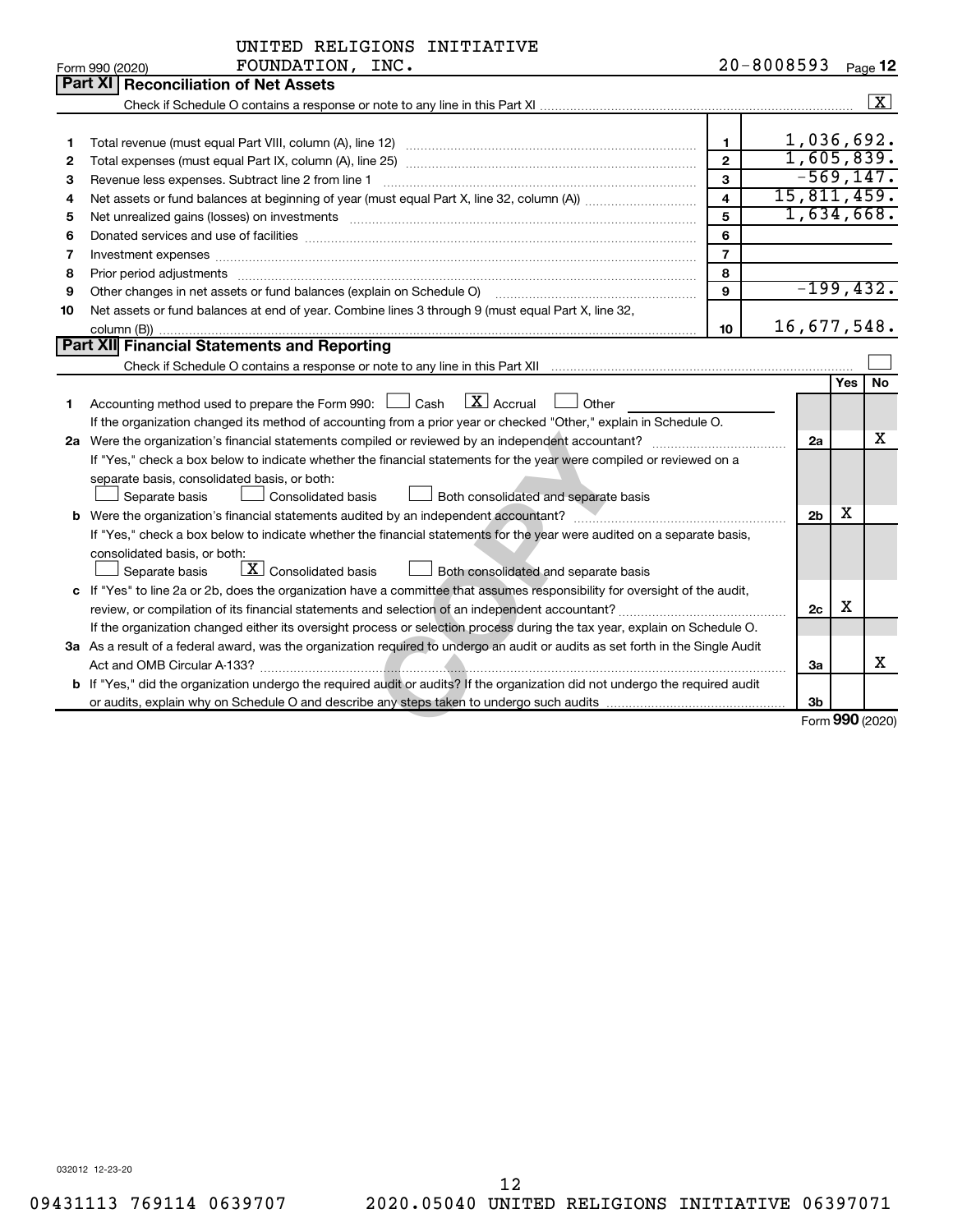| <b>SCHEDULE A</b>                                                                                         |                                                                              |                                                                                                                                                                                                                                                      |     |                                                                |                            |            | OMB No. 1545-0047                     |
|-----------------------------------------------------------------------------------------------------------|------------------------------------------------------------------------------|------------------------------------------------------------------------------------------------------------------------------------------------------------------------------------------------------------------------------------------------------|-----|----------------------------------------------------------------|----------------------------|------------|---------------------------------------|
| (Form 990 or 990-EZ)                                                                                      |                                                                              | <b>Public Charity Status and Public Support</b><br>Complete if the organization is a section 501(c)(3) organization or a section                                                                                                                     |     |                                                                |                            |            |                                       |
| Department of the Treasury                                                                                | 4947(a)(1) nonexempt charitable trust.<br>Attach to Form 990 or Form 990-EZ. |                                                                                                                                                                                                                                                      |     |                                                                |                            |            | <b>Open to Public</b>                 |
| Internal Revenue Service                                                                                  |                                                                              | Go to www.irs.gov/Form990 for instructions and the latest information.                                                                                                                                                                               |     |                                                                |                            |            | <b>Inspection</b>                     |
| Name of the organization                                                                                  |                                                                              | UNITED RELIGIONS INITIATIVE                                                                                                                                                                                                                          |     |                                                                |                            |            | <b>Employer identification number</b> |
| Part I                                                                                                    | FOUNDATION, INC.                                                             | Reason for Public Charity Status. (All organizations must complete this part.) See instructions.                                                                                                                                                     |     |                                                                |                            |            | $20 - 8008593$                        |
| The organization is not a private foundation because it is: (For lines 1 through 12, check only one box.) |                                                                              |                                                                                                                                                                                                                                                      |     |                                                                |                            |            |                                       |
| 1                                                                                                         |                                                                              | A church, convention of churches, or association of churches described in section 170(b)(1)(A)(i).                                                                                                                                                   |     |                                                                |                            |            |                                       |
| 2                                                                                                         |                                                                              | A school described in section 170(b)(1)(A)(ii). (Attach Schedule E (Form 990 or 990-EZ).)                                                                                                                                                            |     |                                                                |                            |            |                                       |
| 3                                                                                                         |                                                                              | A hospital or a cooperative hospital service organization described in section 170(b)(1)(A)(iii).                                                                                                                                                    |     |                                                                |                            |            |                                       |
| 4                                                                                                         |                                                                              | A medical research organization operated in conjunction with a hospital described in section 170(b)(1)(A)(iii). Enter the hospital's name,                                                                                                           |     |                                                                |                            |            |                                       |
| city, and state:                                                                                          |                                                                              |                                                                                                                                                                                                                                                      |     |                                                                |                            |            |                                       |
| 5                                                                                                         | section 170(b)(1)(A)(iv). (Complete Part II.)                                | An organization operated for the benefit of a college or university owned or operated by a governmental unit described in                                                                                                                            |     |                                                                |                            |            |                                       |
| 6                                                                                                         |                                                                              | A federal, state, or local government or governmental unit described in section 170(b)(1)(A)(v).                                                                                                                                                     |     |                                                                |                            |            |                                       |
| 7                                                                                                         |                                                                              | An organization that normally receives a substantial part of its support from a governmental unit or from the general public described in                                                                                                            |     |                                                                |                            |            |                                       |
|                                                                                                           | section 170(b)(1)(A)(vi). (Complete Part II.)                                |                                                                                                                                                                                                                                                      |     |                                                                |                            |            |                                       |
| 8                                                                                                         |                                                                              | A community trust described in section 170(b)(1)(A)(vi). (Complete Part II.)                                                                                                                                                                         |     |                                                                |                            |            |                                       |
| 9                                                                                                         |                                                                              | An agricultural research organization described in section 170(b)(1)(A)(ix) operated in conjunction with a land-grant college                                                                                                                        |     |                                                                |                            |            |                                       |
|                                                                                                           |                                                                              | or university or a non-land-grant college of agriculture (see instructions). Enter the name, city, and state of the college or                                                                                                                       |     |                                                                |                            |            |                                       |
| university:<br>10                                                                                         |                                                                              | An organization that normally receives (1) more than 33 1/3% of its support from contributions, membership fees, and gross receipts from                                                                                                             |     |                                                                |                            |            |                                       |
|                                                                                                           |                                                                              | activities related to its exempt functions, subject to certain exceptions; and (2) no more than 33 1/3% of its support from gross investment                                                                                                         |     |                                                                |                            |            |                                       |
|                                                                                                           |                                                                              | income and unrelated business taxable income (less section 511 tax) from businesses acquired by the organization after June 30, 1975.                                                                                                                |     |                                                                |                            |            |                                       |
|                                                                                                           | See section 509(a)(2). (Complete Part III.)                                  |                                                                                                                                                                                                                                                      |     |                                                                |                            |            |                                       |
| 11                                                                                                        |                                                                              | An organization organized and operated exclusively to test for public safety. See section 509(a)(4).                                                                                                                                                 |     |                                                                |                            |            |                                       |
| $\lfloor x \rfloor$<br>12 <sub>2</sub>                                                                    |                                                                              | An organization organized and operated exclusively for the benefit of, to perform the functions of, or to carry out the purposes of one or                                                                                                           |     |                                                                |                            |            |                                       |
|                                                                                                           |                                                                              | more publicly supported organizations described in section 509(a)(1) or section 509(a)(2). See section 509(a)(3). Check the box in<br>lines 12a through 12d that describes the type of supporting organization and complete lines 12e, 12f, and 12g. |     |                                                                |                            |            |                                       |
| a                                                                                                         |                                                                              | $X$ Type I. A supporting organization operated, supervised, or controlled by its supported organization(s), typically by giving                                                                                                                      |     |                                                                |                            |            |                                       |
|                                                                                                           |                                                                              | the supported organization(s) the power to regularly appoint or elect a majority of the directors or trustees of the supporting                                                                                                                      |     |                                                                |                            |            |                                       |
|                                                                                                           | organization. You must complete Part IV, Sections A and B.                   |                                                                                                                                                                                                                                                      |     |                                                                |                            |            |                                       |
| b                                                                                                         |                                                                              | Type II. A supporting organization supervised or controlled in connection with its supported organization(s), by having                                                                                                                              |     |                                                                |                            |            |                                       |
|                                                                                                           |                                                                              | control or management of the supporting organization vested in the same persons that control or manage the supported                                                                                                                                 |     |                                                                |                            |            |                                       |
| с                                                                                                         | organization(s). You must complete Part IV, Sections A and C.                | Type III functionally integrated. A supporting organization operated in connection with, and functionally integrated with,                                                                                                                           |     |                                                                |                            |            |                                       |
|                                                                                                           |                                                                              | its supported organization(s) (see instructions). You must complete Part IV, Sections A, D, and E.                                                                                                                                                   |     |                                                                |                            |            |                                       |
| d                                                                                                         |                                                                              | Type III non-functionally integrated. A supporting organization operated in connection with its supported organization(s)                                                                                                                            |     |                                                                |                            |            |                                       |
|                                                                                                           |                                                                              | that is not functionally integrated. The organization generally must satisfy a distribution requirement and an attentiveness                                                                                                                         |     |                                                                |                            |            |                                       |
|                                                                                                           |                                                                              | requirement (see instructions). You must complete Part IV, Sections A and D, and Part V.                                                                                                                                                             |     |                                                                |                            |            |                                       |
| $\lfloor x \rfloor$<br>е                                                                                  |                                                                              | Check this box if the organization received a written determination from the IRS that it is a Type I, Type II, Type III                                                                                                                              |     |                                                                |                            |            |                                       |
| Enter the number of supported organizations<br>f.                                                         |                                                                              | functionally integrated, or Type III non-functionally integrated supporting organization.                                                                                                                                                            |     |                                                                |                            |            | 1                                     |
| g                                                                                                         | Provide the following information about the supported organization(s).       |                                                                                                                                                                                                                                                      |     |                                                                |                            |            |                                       |
| (i) Name of supported                                                                                     | (ii) EIN                                                                     | (iii) Type of organization<br>(described on lines 1-10                                                                                                                                                                                               |     | (iv) Is the organization listed<br>in your governing document? | (v) Amount of monetary     |            | (vi) Amount of other                  |
| organization                                                                                              |                                                                              | above (see instructions))                                                                                                                                                                                                                            | Yes | No                                                             | support (see instructions) |            | support (see instructions)            |
| UNITED RELIGIONS                                                                                          | 68-0369482                                                                   | 7                                                                                                                                                                                                                                                    | х   |                                                                |                            | 1,444,128. |                                       |
|                                                                                                           |                                                                              |                                                                                                                                                                                                                                                      |     |                                                                |                            |            |                                       |
|                                                                                                           |                                                                              |                                                                                                                                                                                                                                                      |     |                                                                |                            |            |                                       |
|                                                                                                           |                                                                              |                                                                                                                                                                                                                                                      |     |                                                                |                            |            |                                       |
|                                                                                                           |                                                                              |                                                                                                                                                                                                                                                      |     |                                                                |                            |            |                                       |
|                                                                                                           |                                                                              |                                                                                                                                                                                                                                                      |     |                                                                |                            |            |                                       |
|                                                                                                           |                                                                              |                                                                                                                                                                                                                                                      |     |                                                                |                            |            |                                       |
|                                                                                                           |                                                                              |                                                                                                                                                                                                                                                      |     |                                                                |                            |            |                                       |
| Total                                                                                                     |                                                                              |                                                                                                                                                                                                                                                      |     |                                                                |                            | 1,444,128. | 0.                                    |
| LHA For Paperwork Reduction Act Notice, see the Instructions for Form 990 or 990-EZ. 032021 01-25-21      |                                                                              |                                                                                                                                                                                                                                                      |     |                                                                |                            |            | Schedule A (Form 990 or 990-EZ) 2020  |
|                                                                                                           |                                                                              | 13                                                                                                                                                                                                                                                   |     |                                                                |                            |            |                                       |

09431113 769114 0639707 2020.05040 UNITED RELIGIONS INITIATIVE 06397071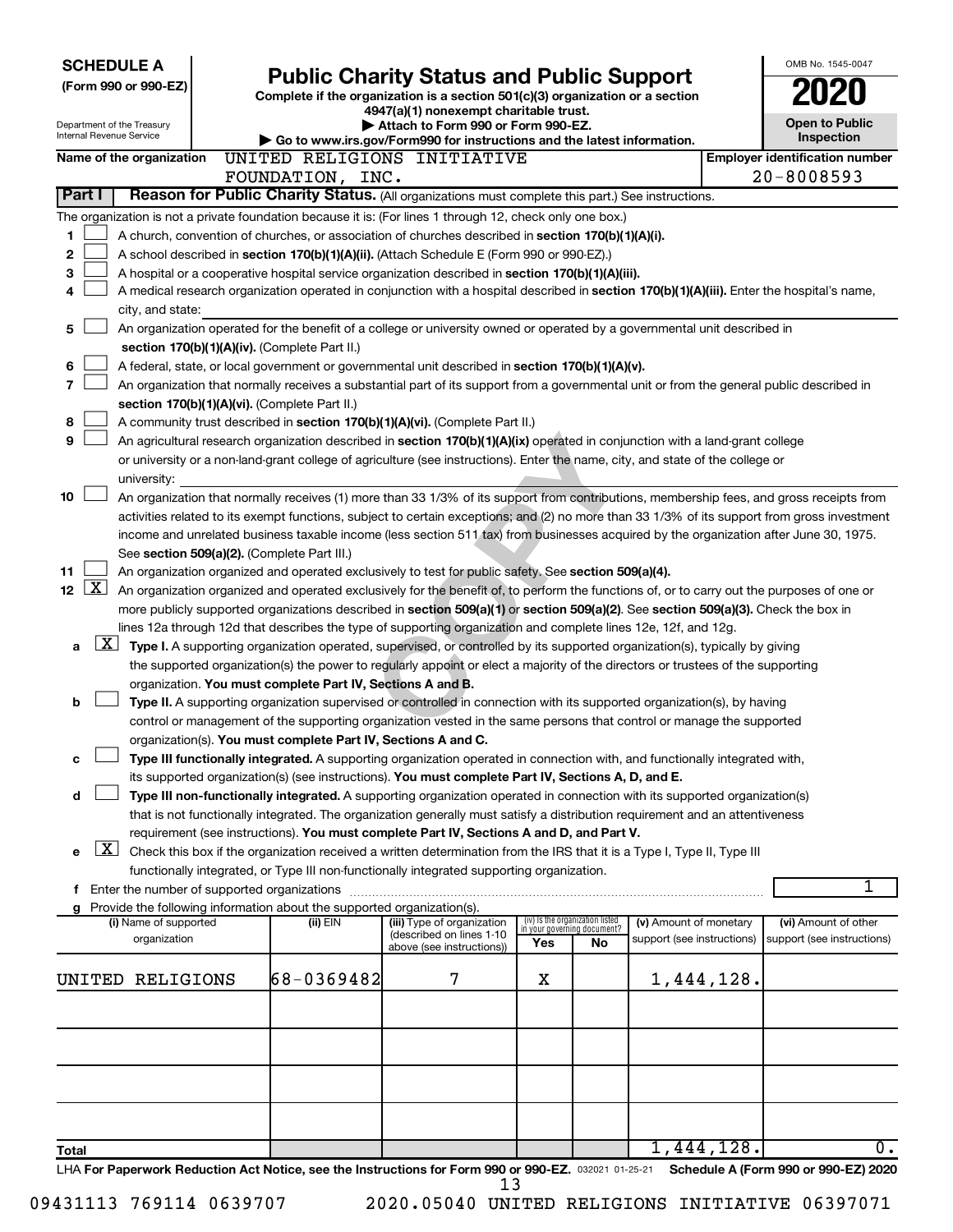20-8008593 Page 2

Schedule A (Form 990 or 990-EZ) 2020  ${\tt FOUNDATION}$ ,  ${\tt INC.}$   $20-8008593$   ${\tt Page}$ **Part II Support Schedule for Organizations Described in Sections 170(b)(1)(A)(iv) and 170(b)(1)(A)(vi)**

(Complete only if you checked the box on line 5, 7, or 8 of Part I or if the organization failed to qualify under Part III. If the organization fails to qualify under the tests listed below, please complete Part III.)

|   | <b>Section A. Public Support</b>                                                                                                                                                                                                   |          |          |            |            |          |           |
|---|------------------------------------------------------------------------------------------------------------------------------------------------------------------------------------------------------------------------------------|----------|----------|------------|------------|----------|-----------|
|   | Calendar year (or fiscal year beginning in)                                                                                                                                                                                        | (a) 2016 | (b) 2017 | $(c)$ 2018 | $(d)$ 2019 | (e) 2020 | (f) Total |
|   | 1 Gifts, grants, contributions, and                                                                                                                                                                                                |          |          |            |            |          |           |
|   | membership fees received. (Do not                                                                                                                                                                                                  |          |          |            |            |          |           |
|   | include any "unusual grants.")                                                                                                                                                                                                     |          |          |            |            |          |           |
|   | 2 Tax revenues levied for the organ-                                                                                                                                                                                               |          |          |            |            |          |           |
|   | ization's benefit and either paid to                                                                                                                                                                                               |          |          |            |            |          |           |
|   | or expended on its behalf                                                                                                                                                                                                          |          |          |            |            |          |           |
|   | 3 The value of services or facilities                                                                                                                                                                                              |          |          |            |            |          |           |
|   | furnished by a governmental unit to                                                                                                                                                                                                |          |          |            |            |          |           |
|   | the organization without charge                                                                                                                                                                                                    |          |          |            |            |          |           |
|   | 4 Total. Add lines 1 through 3                                                                                                                                                                                                     |          |          |            |            |          |           |
|   | 5 The portion of total contributions                                                                                                                                                                                               |          |          |            |            |          |           |
|   | by each person (other than a                                                                                                                                                                                                       |          |          |            |            |          |           |
|   | governmental unit or publicly                                                                                                                                                                                                      |          |          |            |            |          |           |
|   | supported organization) included                                                                                                                                                                                                   |          |          |            |            |          |           |
|   | on line 1 that exceeds 2% of the                                                                                                                                                                                                   |          |          |            |            |          |           |
|   | amount shown on line 11,                                                                                                                                                                                                           |          |          |            |            |          |           |
|   | column (f)                                                                                                                                                                                                                         |          |          |            |            |          |           |
|   | 6 Public support. Subtract line 5 from line 4.                                                                                                                                                                                     |          |          |            |            |          |           |
|   | <b>Section B. Total Support</b>                                                                                                                                                                                                    |          |          |            |            |          |           |
|   | Calendar year (or fiscal year beginning in)                                                                                                                                                                                        | (a) 2016 | (b) 2017 | $(c)$ 2018 | $(d)$ 2019 | (e) 2020 | (f) Total |
|   | 7 Amounts from line 4                                                                                                                                                                                                              |          |          |            |            |          |           |
|   | 8 Gross income from interest,                                                                                                                                                                                                      |          |          |            |            |          |           |
|   | dividends, payments received on                                                                                                                                                                                                    |          |          |            |            |          |           |
|   | securities loans, rents, royalties,                                                                                                                                                                                                |          |          |            |            |          |           |
|   | and income from similar sources                                                                                                                                                                                                    |          |          |            |            |          |           |
| 9 | Net income from unrelated business                                                                                                                                                                                                 |          |          |            |            |          |           |
|   | activities, whether or not the                                                                                                                                                                                                     |          |          |            |            |          |           |
|   | business is regularly carried on                                                                                                                                                                                                   |          |          |            |            |          |           |
|   | 10 Other income. Do not include gain                                                                                                                                                                                               |          |          |            |            |          |           |
|   | or loss from the sale of capital                                                                                                                                                                                                   |          |          |            |            |          |           |
|   | assets (Explain in Part VI.)                                                                                                                                                                                                       |          |          |            |            |          |           |
|   | 11 Total support. Add lines 7 through 10                                                                                                                                                                                           |          |          |            |            |          |           |
|   | <b>12</b> Gross receipts from related activities, etc. (see instructions)                                                                                                                                                          |          |          |            |            | 12       |           |
|   | 13 First 5 years. If the Form 990 is for the organization's first, second, third, fourth, or fifth tax year as a section 501(c)(3)                                                                                                 |          |          |            |            |          |           |
|   | organization, check this box and stop here <b>construction and the construction</b> of the construction of the construction of the construction of the construction of the construction of the construction of the construction of |          |          |            |            |          |           |
|   | <b>Section C. Computation of Public Support Percentage</b>                                                                                                                                                                         |          |          |            |            |          |           |
|   |                                                                                                                                                                                                                                    |          |          |            |            | 14       | %         |
|   |                                                                                                                                                                                                                                    |          |          |            |            | 15       | %         |
|   | 16a 33 1/3% support test - 2020. If the organization did not check the box on line 13, and line 14 is 33 1/3% or more, check this box and                                                                                          |          |          |            |            |          |           |
|   | stop here. The organization qualifies as a publicly supported organization manufactured content and the support of the state of the state of the state of the state of the state of the state of the state of the state of the     |          |          |            |            |          |           |
|   | b 33 1/3% support test - 2019. If the organization did not check a box on line 13 or 16a, and line 15 is 33 1/3% or more, check this box                                                                                           |          |          |            |            |          |           |
|   |                                                                                                                                                                                                                                    |          |          |            |            |          |           |
|   | 17a 10% -facts-and-circumstances test - 2020. If the organization did not check a box on line 13, 16a, or 16b, and line 14 is 10% or more,                                                                                         |          |          |            |            |          |           |
|   | and if the organization meets the facts-and-circumstances test, check this box and stop here. Explain in Part VI how the organization                                                                                              |          |          |            |            |          |           |
|   | meets the facts-and-circumstances test. The organization qualifies as a publicly supported organization                                                                                                                            |          |          |            |            |          |           |
|   |                                                                                                                                                                                                                                    |          |          |            |            |          |           |
|   | <b>b 10%</b> -facts-and-circumstances test - 2019. If the organization did not check a box on line 13, 16a, 16b, or 17a, and line 15 is 10% or                                                                                     |          |          |            |            |          |           |
|   | more, and if the organization meets the facts-and-circumstances test, check this box and stop here. Explain in Part VI how the                                                                                                     |          |          |            |            |          |           |
|   | organization meets the facts-and-circumstances test. The organization qualifies as a publicly supported organization                                                                                                               |          |          |            |            |          |           |

**Schedule A (Form 990 or 990-EZ) 2020**

032022 01-25-21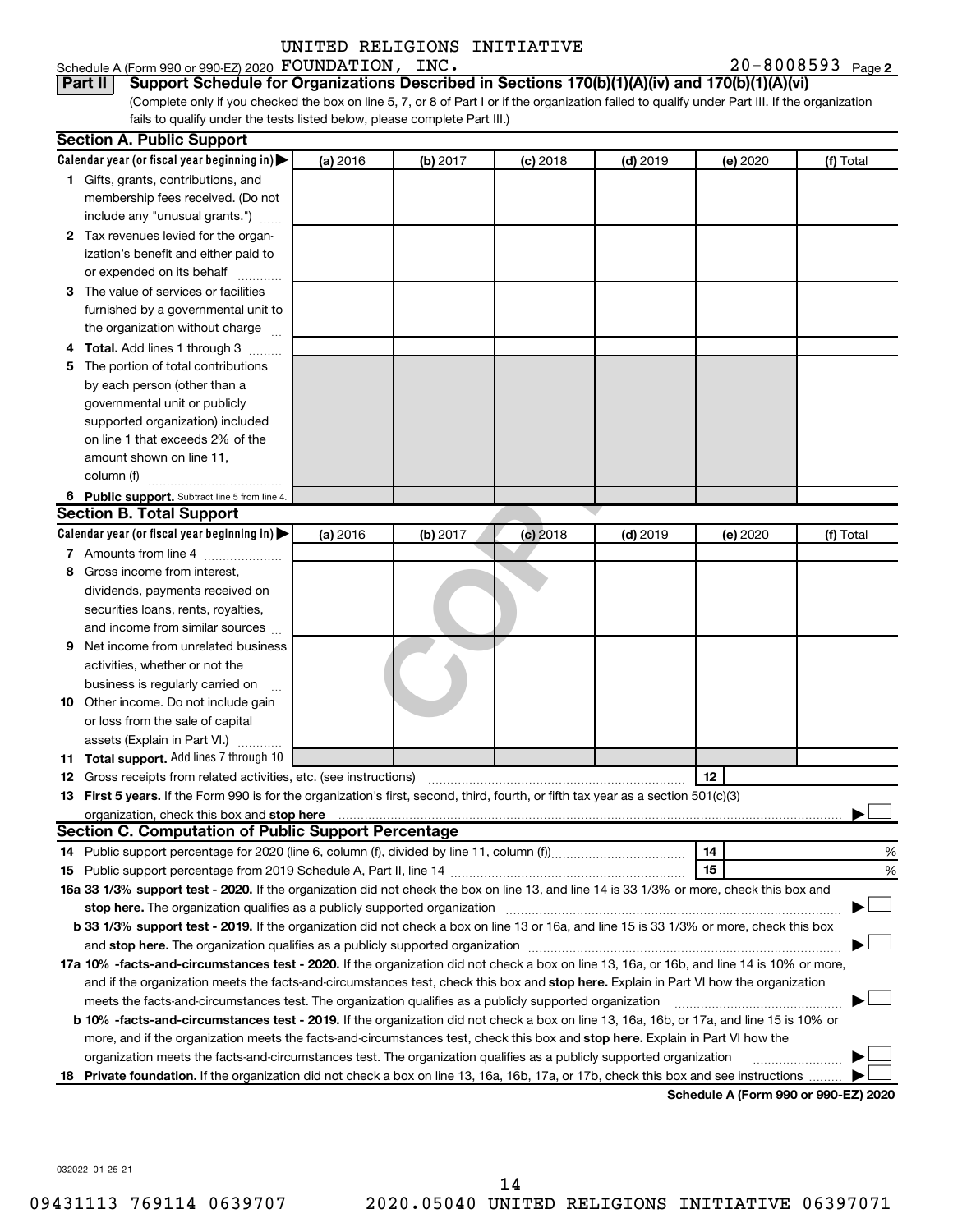#### **Part III Support Schedule for Organizations Described in Section 509(a)(2)**

(Complete only if you checked the box on line 10 of Part I or if the organization failed to qualify under Part II. If the organization fails to qualify under the tests listed below, please complete Part II.)

|    | <b>Section A. Public Support</b>                                                                                                                                                         |          |          |            |            |          |                                      |
|----|------------------------------------------------------------------------------------------------------------------------------------------------------------------------------------------|----------|----------|------------|------------|----------|--------------------------------------|
|    | Calendar year (or fiscal year beginning in)                                                                                                                                              | (a) 2016 | (b) 2017 | (c) 2018   | $(d)$ 2019 | (e) 2020 | (f) Total                            |
|    | 1 Gifts, grants, contributions, and                                                                                                                                                      |          |          |            |            |          |                                      |
|    | membership fees received. (Do not                                                                                                                                                        |          |          |            |            |          |                                      |
|    | include any "unusual grants.")                                                                                                                                                           |          |          |            |            |          |                                      |
|    | 2 Gross receipts from admissions,<br>merchandise sold or services per-<br>formed, or facilities furnished in<br>any activity that is related to the<br>organization's tax-exempt purpose |          |          |            |            |          |                                      |
| З  | Gross receipts from activities that<br>are not an unrelated trade or bus-                                                                                                                |          |          |            |            |          |                                      |
|    | iness under section 513                                                                                                                                                                  |          |          |            |            |          |                                      |
|    | 4 Tax revenues levied for the organ-<br>ization's benefit and either paid to                                                                                                             |          |          |            |            |          |                                      |
|    | or expended on its behalf                                                                                                                                                                |          |          |            |            |          |                                      |
| 5. | The value of services or facilities<br>furnished by a governmental unit to<br>the organization without charge                                                                            |          |          |            |            |          |                                      |
|    | 6 Total. Add lines 1 through 5                                                                                                                                                           |          |          |            |            |          |                                      |
|    | 7a Amounts included on lines 1, 2, and                                                                                                                                                   |          |          |            |            |          |                                      |
|    | 3 received from disqualified persons                                                                                                                                                     |          |          |            |            |          |                                      |
|    | <b>b</b> Amounts included on lines 2 and 3 received<br>from other than disqualified persons that<br>exceed the greater of \$5,000 or 1% of the<br>amount on line 13 for the year         |          |          |            |            |          |                                      |
|    | c Add lines 7a and 7b                                                                                                                                                                    |          |          |            |            |          |                                      |
|    | 8 Public support. (Subtract line 7c from line 6.)                                                                                                                                        |          |          |            |            |          |                                      |
|    | <b>Section B. Total Support</b>                                                                                                                                                          |          |          |            |            |          |                                      |
|    | Calendar year (or fiscal year beginning in)                                                                                                                                              | (a) 2016 | (b) 2017 | $(c)$ 2018 | $(d)$ 2019 | (e) 2020 | (f) Total                            |
|    | 9 Amounts from line 6                                                                                                                                                                    |          |          |            |            |          |                                      |
|    | <b>10a</b> Gross income from interest,<br>dividends, payments received on<br>securities loans, rents, royalties,<br>and income from similar sources                                      |          |          |            |            |          |                                      |
|    | <b>b</b> Unrelated business taxable income<br>(less section 511 taxes) from businesses<br>acquired after June 30, 1975<br>.                                                              |          |          |            |            |          |                                      |
|    | c Add lines 10a and 10b                                                                                                                                                                  |          |          |            |            |          |                                      |
|    | <b>11</b> Net income from unrelated business<br>activities not included in line 10b.<br>whether or not the business is<br>regularly carried on                                           |          |          |            |            |          |                                      |
|    | <b>12</b> Other income. Do not include gain<br>or loss from the sale of capital<br>assets (Explain in Part VI.)                                                                          |          |          |            |            |          |                                      |
|    | 13 Total support. (Add lines 9, 10c, 11, and 12.)                                                                                                                                        |          |          |            |            |          |                                      |
|    | 14 First 5 years. If the Form 990 is for the organization's first, second, third, fourth, or fifth tax year as a section 501(c)(3) organization,                                         |          |          |            |            |          |                                      |
|    | check this box and stop here                                                                                                                                                             |          |          |            |            |          |                                      |
|    | Section C. Computation of Public Support Percentage                                                                                                                                      |          |          |            |            |          |                                      |
|    | 15 Public support percentage for 2020 (line 8, column (f), divided by line 13, column (f) <i></i>                                                                                        |          |          |            |            | 15       | %                                    |
|    | 16 Public support percentage from 2019 Schedule A, Part III, line 15                                                                                                                     |          |          |            |            | 16       | %                                    |
|    | <b>Section D. Computation of Investment Income Percentage</b>                                                                                                                            |          |          |            |            |          |                                      |
|    |                                                                                                                                                                                          |          |          |            |            | 17       | %                                    |
|    | 18 Investment income percentage from 2019 Schedule A, Part III, line 17                                                                                                                  |          |          |            |            | 18       | %                                    |
|    | 19a 33 1/3% support tests - 2020. If the organization did not check the box on line 14, and line 15 is more than 33 1/3%, and line 17 is not                                             |          |          |            |            |          |                                      |
|    | more than 33 1/3%, check this box and stop here. The organization qualifies as a publicly supported organization                                                                         |          |          |            |            |          |                                      |
|    | b 33 1/3% support tests - 2019. If the organization did not check a box on line 14 or line 19a, and line 16 is more than 33 1/3%, and                                                    |          |          |            |            |          |                                      |
|    | line 18 is not more than 33 1/3%, check this box and stop here. The organization qualifies as a publicly supported organization                                                          |          |          |            |            |          |                                      |
|    |                                                                                                                                                                                          |          |          |            |            |          |                                      |
|    | 032023 01-25-21                                                                                                                                                                          |          |          | 15         |            |          | Schedule A (Form 990 or 990-EZ) 2020 |

09431113 769114 0639707 2020.05040 UNITED RELIGIONS INITIATIVE 06397071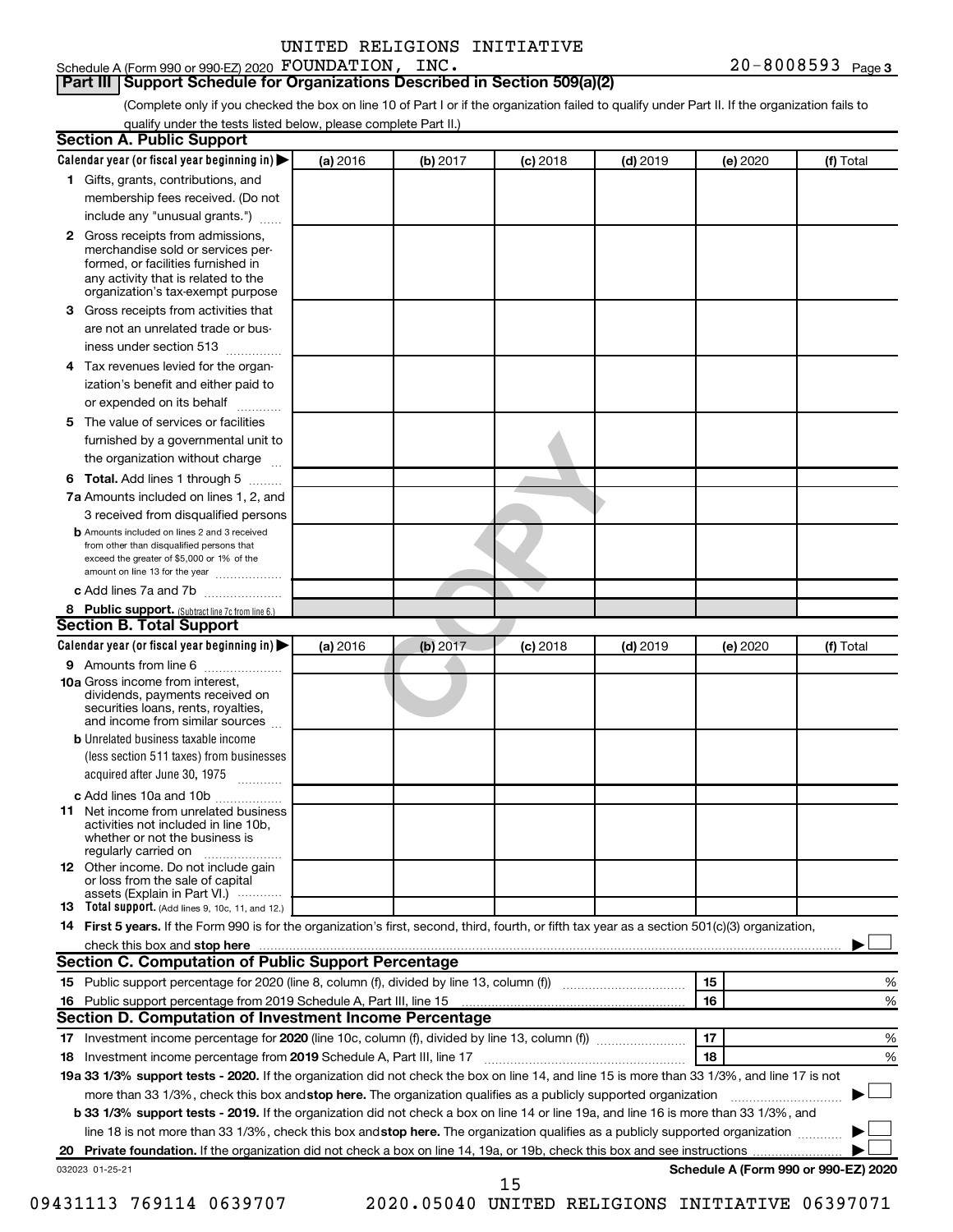20-8008593 Page 4 Schedule A (Form 990 or 990-EZ) 2020  ${\tt FOUNDATION}$ ,  ${\tt INC.}$   $20-8008593$   ${\tt Page}$ 

**1**

**2**

**3a**

**3b**

**3c**

**4a**

**4b**

**4c**

**5a**

**5b 5c**

**6**

**7**

**8**

**9a**

**9b**

**9c**

**10a**

**10b**

**Yes No**

X

X

X

X

X

X

X

X

X

X

X

X

#### **Part IV Supporting Organizations**

(Complete only if you checked a box in line 12 on Part I. If you checked box 12a, Part I, complete Sections A and B. If you checked box 12b, Part I, complete Sections A and C. If you checked box 12c, Part I, complete Sections A, D, and E. If you checked box 12d, Part I, complete Sections A and D, and complete Part V.)

#### **Section A. All Supporting Organizations**

- **1** Are all of the organization's supported organizations listed by name in the organization's governing documents? If "No," describe in Part VI how the supported organizations are designated. If designated by *class or purpose, describe the designation. If historic and continuing relationship, explain.*
- **2** Did the organization have any supported organization that does not have an IRS determination of status under section 509(a)(1) or (2)? If "Yes," explain in Part **VI** how the organization determined that the supported *organization was described in section 509(a)(1) or (2).*
- **3a** Did the organization have a supported organization described in section 501(c)(4), (5), or (6)? If "Yes," answer *lines 3b and 3c below.*
- **b** Did the organization confirm that each supported organization qualified under section 501(c)(4), (5), or (6) and satisfied the public support tests under section 509(a)(2)? If "Yes," describe in Part VI when and how the *organization made the determination.*
- **c** Did the organization ensure that all support to such organizations was used exclusively for section 170(c)(2)(B) purposes? If "Yes," explain in Part VI what controls the organization put in place to ensure such use.
- **4 a** *If* Was any supported organization not organized in the United States ("foreign supported organization")? *"Yes," and if you checked box 12a or 12b in Part I, answer lines 4b and 4c below.*
- **b** Did the organization have ultimate control and discretion in deciding whether to make grants to the foreign supported organization? If "Yes," describe in Part VI how the organization had such control and discretion *despite being controlled or supervised by or in connection with its supported organizations.*
- **c** Did the organization support any foreign supported organization that does not have an IRS determination under sections 501(c)(3) and 509(a)(1) or (2)? If "Yes," explain in Part VI what controls the organization used *to ensure that all support to the foreign supported organization was used exclusively for section 170(c)(2)(B) purposes.*
- the United States ("foreign supported organization")? *l*<br>answer lines 4b and 4c below.<br>Consider the foreign supported organization")? *l*<br>answer lines 4b and 4c below.<br>**VI** how the organization had such control and discre **5a** Did the organization add, substitute, or remove any supported organizations during the tax year? If "Yes," answer lines 5b and 5c below (if applicable). Also, provide detail in **Part VI,** including (i) the names and EIN *numbers of the supported organizations added, substituted, or removed; (ii) the reasons for each such action; (iii) the authority under the organization's organizing document authorizing such action; and (iv) how the action was accomplished (such as by amendment to the organizing document).*
- **b** Type I or Type II only. Was any added or substituted supported organization part of a class already designated in the organization's organizing document?
- **c Substitutions only.**  Was the substitution the result of an event beyond the organization's control?
- **6** Did the organization provide support (whether in the form of grants or the provision of services or facilities) to **Part VI.** support or benefit one or more of the filing organization's supported organizations? If "Yes," provide detail in anyone other than (i) its supported organizations, (ii) individuals that are part of the charitable class benefited by one or more of its supported organizations, or (iii) other supporting organizations that also
- **7** Did the organization provide a grant, loan, compensation, or other similar payment to a substantial contributor regard to a substantial contributor? If "Yes," complete Part I of Schedule L (Form 990 or 990-EZ). (as defined in section 4958(c)(3)(C)), a family member of a substantial contributor, or a 35% controlled entity with
- **8** Did the organization make a loan to a disqualified person (as defined in section 4958) not described in line 7? *If "Yes," complete Part I of Schedule L (Form 990 or 990-EZ).*
- **9 a** Was the organization controlled directly or indirectly at any time during the tax year by one or more in section 509(a)(1) or (2))? If "Yes," provide detail in **Part VI.** disqualified persons, as defined in section 4946 (other than foundation managers and organizations described
- **b** Did one or more disqualified persons (as defined in line 9a) hold a controlling interest in any entity in which the supporting organization had an interest? If "Yes," provide detail in Part VI.
- **c** Did a disqualified person (as defined in line 9a) have an ownership interest in, or derive any personal benefit from, assets in which the supporting organization also had an interest? If "Yes," provide detail in Part VI.
- **10 a** Was the organization subject to the excess business holdings rules of section 4943 because of section supporting organizations)? If "Yes," answer line 10b below. 4943(f) (regarding certain Type II supporting organizations, and all Type III non-functionally integrated
	- **b** Did the organization have any excess business holdings in the tax year? (Use Schedule C, Form 4720, to *determine whether the organization had excess business holdings.)*

032024 01-25-21

**Schedule A (Form 990 or 990-EZ) 2020**

16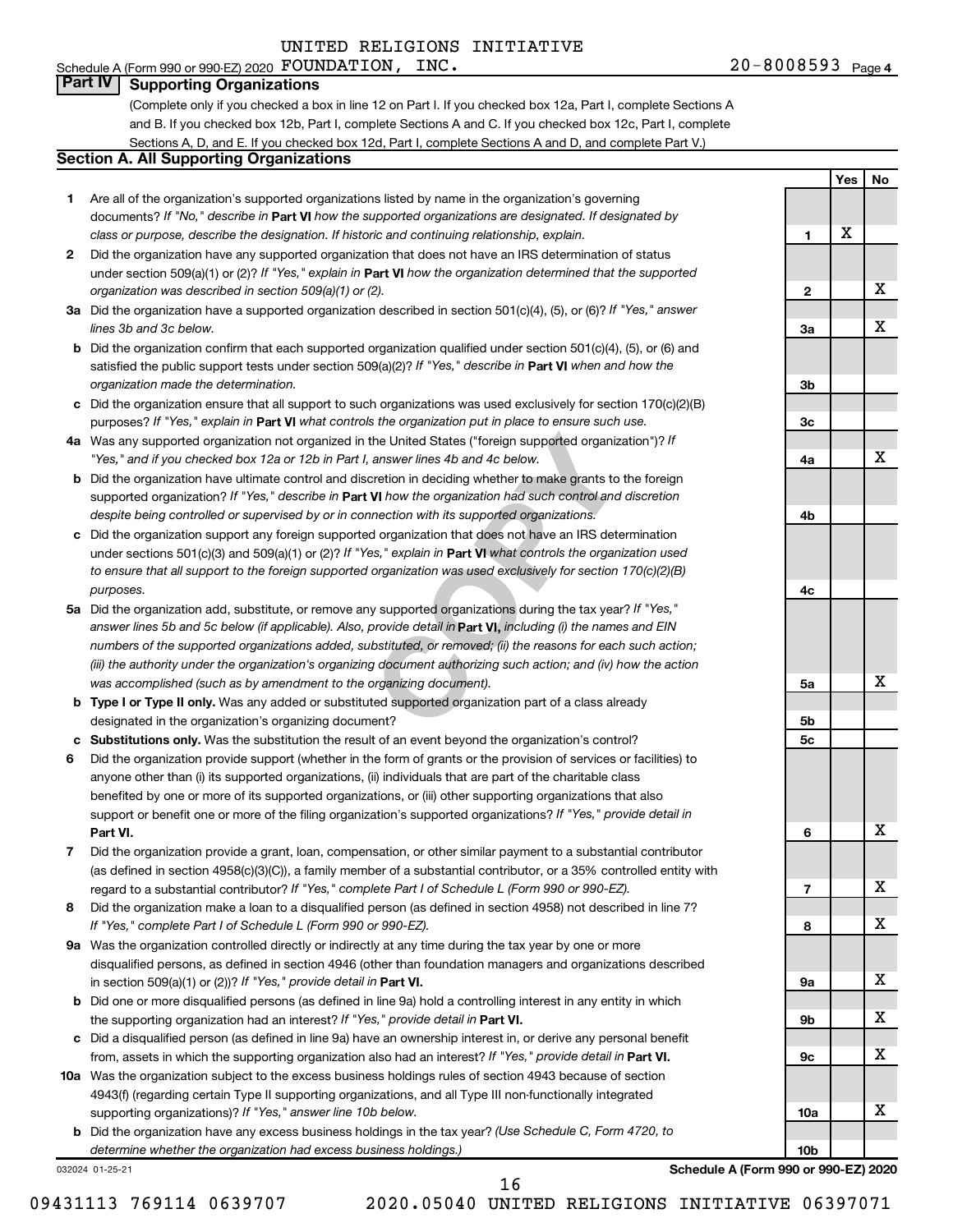20-8008593 Page 5 Schedule A (Form 990 or 990-EZ) 2020 Page FOUNDATION, INC. 20-8008593

|    | <b>Supporting Organizations (continued)</b><br>Part IV                                                                                                                                                                                                     |                 |     |                         |
|----|------------------------------------------------------------------------------------------------------------------------------------------------------------------------------------------------------------------------------------------------------------|-----------------|-----|-------------------------|
|    |                                                                                                                                                                                                                                                            |                 | Yes | No                      |
| 11 | Has the organization accepted a gift or contribution from any of the following persons?                                                                                                                                                                    |                 |     |                         |
|    | a A person who directly or indirectly controls, either alone or together with persons described in lines 11b and                                                                                                                                           |                 |     |                         |
|    | 11c below, the governing body of a supported organization?                                                                                                                                                                                                 | 11a             |     | X                       |
|    | <b>b</b> A family member of a person described in line 11a above?                                                                                                                                                                                          | 11 <sub>b</sub> |     | $\overline{\mathtt{x}}$ |
|    | c A 35% controlled entity of a person described in line 11a or 11b above?If "Yes" to line 11a, 11b, or 11c, provide                                                                                                                                        |                 |     |                         |
|    | detail in Part VI.                                                                                                                                                                                                                                         | 11c             |     | X                       |
|    | <b>Section B. Type I Supporting Organizations</b>                                                                                                                                                                                                          |                 |     |                         |
|    |                                                                                                                                                                                                                                                            |                 | Yes | No                      |
| 1  | Did the governing body, members of the governing body, officers acting in their official capacity, or membership of one or                                                                                                                                 |                 |     |                         |
|    | more supported organizations have the power to regularly appoint or elect at least a majority of the organization's officers,                                                                                                                              |                 |     |                         |
|    | directors, or trustees at all times during the tax year? If "No," describe in Part VI how the supported organization(s)                                                                                                                                    |                 |     |                         |
|    | effectively operated, supervised, or controlled the organization's activities. If the organization had more than one supported<br>organization, describe how the powers to appoint and/or remove officers, directors, or trustees were allocated among the |                 |     |                         |
|    | supported organizations and what conditions or restrictions, if any, applied to such powers during the tax year.                                                                                                                                           | 1               | x   |                         |
| 2  | Did the organization operate for the benefit of any supported organization other than the supported                                                                                                                                                        |                 |     |                         |
|    | organization(s) that operated, supervised, or controlled the supporting organization? If "Yes," explain in                                                                                                                                                 |                 |     |                         |
|    | Part VI how providing such benefit carried out the purposes of the supported organization(s) that operated,                                                                                                                                                |                 |     |                         |
|    | supervised, or controlled the supporting organization.                                                                                                                                                                                                     | $\mathbf{2}$    |     | X                       |
|    | <b>Section C. Type II Supporting Organizations</b>                                                                                                                                                                                                         |                 |     |                         |
|    |                                                                                                                                                                                                                                                            |                 | Yes | No                      |
| 1  | Were a majority of the organization's directors or trustees during the tax year also a majority of the directors                                                                                                                                           |                 |     |                         |
|    | or trustees of each of the organization's supported organization(s)? If "No," describe in Part VI how control                                                                                                                                              |                 |     |                         |
|    | or management of the supporting organization was vested in the same persons that controlled or managed                                                                                                                                                     |                 |     |                         |
|    | the supported organization(s).                                                                                                                                                                                                                             | 1               |     |                         |
|    | Section D. All Type III Supporting Organizations                                                                                                                                                                                                           |                 |     |                         |
|    |                                                                                                                                                                                                                                                            |                 | Yes | No                      |
| 1  | Did the organization provide to each of its supported organizations, by the last day of the fifth month of the                                                                                                                                             |                 |     |                         |
|    | organization's tax year, (i) a written notice describing the type and amount of support provided during the prior tax                                                                                                                                      |                 |     |                         |
|    | year, (ii) a copy of the Form 990 that was most recently filed as of the date of notification, and (iii) copies of the                                                                                                                                     |                 |     |                         |
|    | organization's governing documents in effect on the date of notification, to the extent not previously provided?                                                                                                                                           | 1               |     |                         |
| 2  | Were any of the organization's officers, directors, or trustees either (i) appointed or elected by the supported                                                                                                                                           |                 |     |                         |
|    | organization(s) or (ii) serving on the governing body of a supported organization? If "No," explain in Part VI how                                                                                                                                         |                 |     |                         |
|    | the organization maintained a close and continuous working relationship with the supported organization(s).                                                                                                                                                | 2               |     |                         |
| 3  | By reason of the relationship described in line 2, above, did the organization's supported organizations have a                                                                                                                                            |                 |     |                         |
|    | significant voice in the organization's investment policies and in directing the use of the organization's                                                                                                                                                 |                 |     |                         |
|    | income or assets at all times during the tax year? If "Yes," describe in Part VI the role the organization's                                                                                                                                               |                 |     |                         |
|    | supported organizations played in this regard.                                                                                                                                                                                                             | 3               |     |                         |
|    | Section E. Type III Functionally Integrated Supporting Organizations                                                                                                                                                                                       |                 |     |                         |
| 1  | Check the box next to the method that the organization used to satisfy the Integral Part Test during the yealsee instructions).                                                                                                                            |                 |     |                         |
| а  | The organization satisfied the Activities Test. Complete line 2 below.                                                                                                                                                                                     |                 |     |                         |
| b  | The organization is the parent of each of its supported organizations. Complete line 3 below.                                                                                                                                                              |                 |     |                         |
| c  | The organization supported a governmental entity. Describe in Part VI how you supported a governmental entity (see instructions).                                                                                                                          |                 |     |                         |
| 2  | Activities Test. Answer lines 2a and 2b below.                                                                                                                                                                                                             |                 | Yes | No                      |
| а  | Did substantially all of the organization's activities during the tax year directly further the exempt purposes of                                                                                                                                         |                 |     |                         |
|    | the supported organization(s) to which the organization was responsive? If "Yes," then in Part VI identify                                                                                                                                                 |                 |     |                         |
|    | those supported organizations and explain how these activities directly furthered their exempt purposes,                                                                                                                                                   |                 |     |                         |
|    | how the organization was responsive to those supported organizations, and how the organization determined                                                                                                                                                  |                 |     |                         |
|    | that these activities constituted substantially all of its activities.                                                                                                                                                                                     | 2a              |     |                         |
| b  | Did the activities described in line 2a, above, constitute activities that, but for the organization's involvement,                                                                                                                                        |                 |     |                         |
|    | one or more of the organization's supported organization(s) would have been engaged in? If "Yes," explain in                                                                                                                                               |                 |     |                         |
|    | Part VI the reasons for the organization's position that its supported organization(s) would have engaged in                                                                                                                                               |                 |     |                         |
|    | these activities but for the organization's involvement.                                                                                                                                                                                                   | 2b              |     |                         |
| З  | Parent of Supported Organizations. Answer lines 3a and 3b below.                                                                                                                                                                                           |                 |     |                         |
|    | Did the organization have the power to regularly appoint or elect a majority of the officers, directors, or                                                                                                                                                |                 |     |                         |
| а  |                                                                                                                                                                                                                                                            |                 |     |                         |
|    | trustees of each of the supported organizations? If "Yes" or "No" provide details in Part VI.                                                                                                                                                              | За              |     |                         |
|    | <b>b</b> Did the organization exercise a substantial degree of direction over the policies, programs, and activities of each                                                                                                                               | Зb              |     |                         |
|    | of its supported organizations? If "Yes," describe in Part VI the role played by the organization in this regard.<br>Schedule A (Form 990 or 990-EZ) 2020<br>032025 01-25-21                                                                               |                 |     |                         |
|    | 17                                                                                                                                                                                                                                                         |                 |     |                         |

<sup>09431113 769114 0639707 2020.05040</sup> UNITED RELIGIONS INITIATIVE 06397071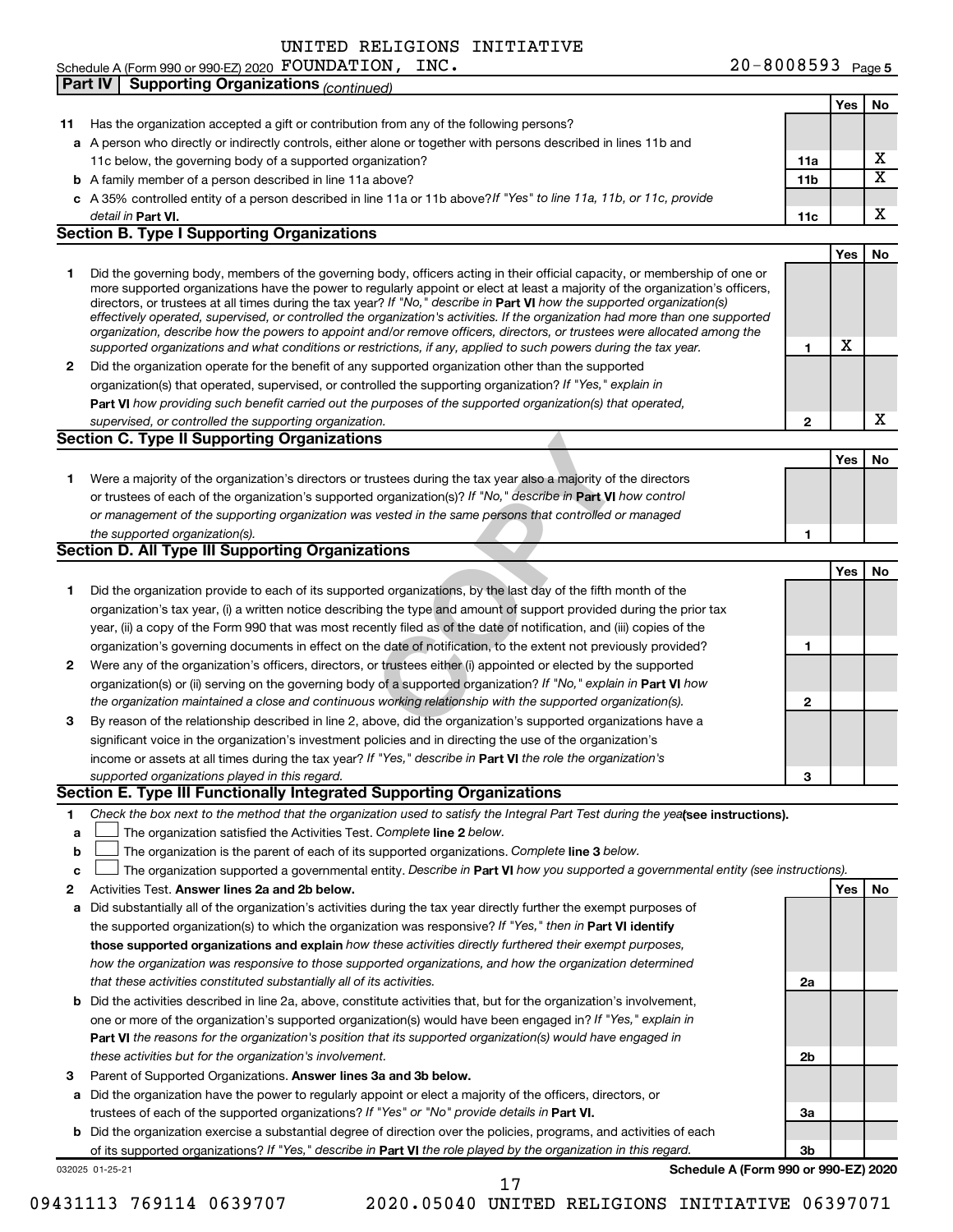#### **Part V Type III Non-Functionally Integrated 509(a)(3) Supporting Organizations**

1 **Letter See instructions.** Check here if the organization satisfied the Integral Part Test as a qualifying trust on Nov. 20, 1970 (*explain in* Part **VI**). See instructions. All other Type III non-functionally integrated supporting organizations must complete Sections A through E.

|    | Section A - Adjusted Net Income                                             | (A) Prior Year | (B) Current Year<br>(optional) |                                |
|----|-----------------------------------------------------------------------------|----------------|--------------------------------|--------------------------------|
| 1  | Net short-term capital gain                                                 | 1              |                                |                                |
| 2  | Recoveries of prior-year distributions                                      | $\overline{2}$ |                                |                                |
| 3  | Other gross income (see instructions)                                       | 3              |                                |                                |
| 4  | Add lines 1 through 3.                                                      | 4              |                                |                                |
| 5  | Depreciation and depletion                                                  | 5              |                                |                                |
| 6  | Portion of operating expenses paid or incurred for production or            |                |                                |                                |
|    | collection of gross income or for management, conservation, or              |                |                                |                                |
|    | maintenance of property held for production of income (see instructions)    | 6              |                                |                                |
| 7  | Other expenses (see instructions)                                           | $\overline{7}$ |                                |                                |
| 8  | Adjusted Net Income (subtract lines 5, 6, and 7 from line 4)                | 8              |                                |                                |
|    | <b>Section B - Minimum Asset Amount</b>                                     |                | (A) Prior Year                 | (B) Current Year<br>(optional) |
| 1. | Aggregate fair market value of all non-exempt-use assets (see               |                |                                |                                |
|    | instructions for short tax year or assets held for part of year):           |                |                                |                                |
|    | a Average monthly value of securities                                       | 1a             |                                |                                |
|    | <b>b</b> Average monthly cash balances                                      | 1 <sub>b</sub> |                                |                                |
|    | c Fair market value of other non-exempt-use assets                          | 1c             |                                |                                |
|    | d Total (add lines 1a, 1b, and 1c)                                          | 1 <sub>d</sub> |                                |                                |
|    | <b>e</b> Discount claimed for blockage or other factors                     |                |                                |                                |
|    | (explain in detail in Part VI):                                             |                |                                |                                |
| 2  | Acquisition indebtedness applicable to non-exempt-use assets                | $\mathbf{2}$   |                                |                                |
| 3  | Subtract line 2 from line 1d.                                               | 3              |                                |                                |
| 4  | Cash deemed held for exempt use. Enter 0.015 of line 3 (for greater amount, |                |                                |                                |
|    | see instructions).                                                          | 4              |                                |                                |
| 5  | Net value of non-exempt-use assets (subtract line 4 from line 3)            | 5              |                                |                                |
| 6  | Multiply line 5 by 0.035.                                                   | 6              |                                |                                |
| 7  | Recoveries of prior-year distributions                                      | $\overline{7}$ |                                |                                |
| 8  | Minimum Asset Amount (add line 7 to line 6)                                 | 8              |                                |                                |
|    | <b>Section C - Distributable Amount</b>                                     |                |                                | <b>Current Year</b>            |
| 1  | Adjusted net income for prior year (from Section A, line 8, column A)       | 1              |                                |                                |
| 2  | Enter 0.85 of line 1.                                                       | $\mathbf{2}$   |                                |                                |
| З  | Minimum asset amount for prior year (from Section B, line 8, column A)      | 3              |                                |                                |
| 4  | Enter greater of line 2 or line 3.                                          | 4              |                                |                                |
| 5  | Income tax imposed in prior year                                            | 5              |                                |                                |
| 6  | Distributable Amount. Subtract line 5 from line 4, unless subject to        |                |                                |                                |
|    | emergency temporary reduction (see instructions).                           | 6              |                                |                                |
|    |                                                                             |                |                                |                                |

**7** Check here if the current year is the organization's first as a non-functionally integrated Type III supporting organization (see † instructions).

**Schedule A (Form 990 or 990-EZ) 2020**

032026 01-25-21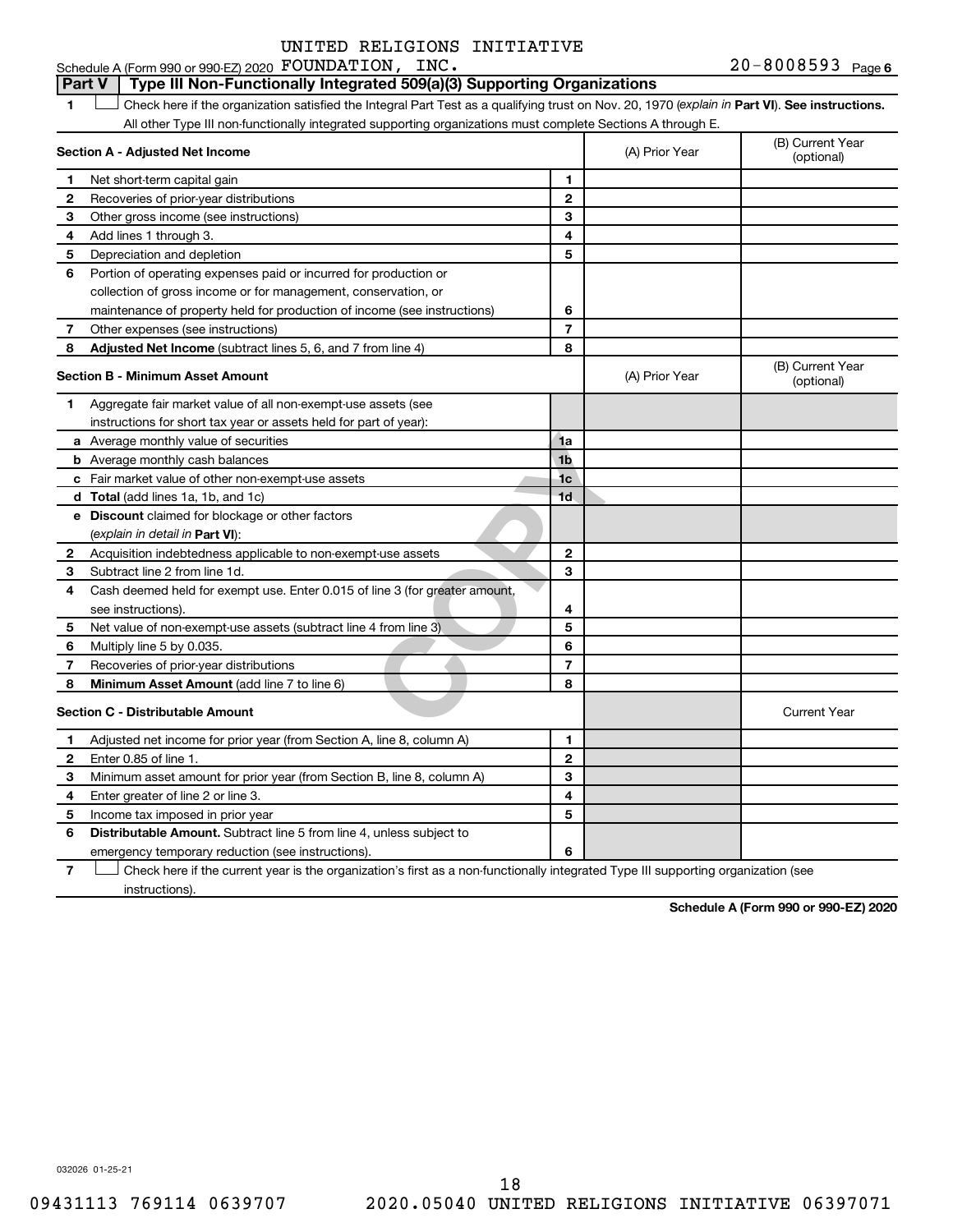|               | Schedule A (Form 990 or 990-EZ) 2020 FOUNDATION, INC.                                      |                                    |                                               |    | $20 - 8008593$ Page 7                            |
|---------------|--------------------------------------------------------------------------------------------|------------------------------------|-----------------------------------------------|----|--------------------------------------------------|
| <b>Part V</b> | Type III Non-Functionally Integrated 509(a)(3) Supporting Organizations (continued)        |                                    |                                               |    |                                                  |
|               | <b>Section D - Distributions</b>                                                           |                                    |                                               |    | <b>Current Year</b>                              |
| 1             | Amounts paid to supported organizations to accomplish exempt purposes                      |                                    | 1                                             |    |                                                  |
| 2             | Amounts paid to perform activity that directly furthers exempt purposes of supported       |                                    |                                               |    |                                                  |
|               | organizations, in excess of income from activity                                           |                                    |                                               | 2  |                                                  |
| 3             | Administrative expenses paid to accomplish exempt purposes of supported organizations      |                                    |                                               | 3  |                                                  |
| 4             | Amounts paid to acquire exempt-use assets                                                  |                                    |                                               | 4  |                                                  |
| 5             | Qualified set-aside amounts (prior IRS approval required - provide details in Part VI)     |                                    |                                               | 5  |                                                  |
| 6             | Other distributions (describe in Part VI). See instructions.                               |                                    |                                               | 6  |                                                  |
| 7             | Total annual distributions. Add lines 1 through 6.                                         |                                    |                                               | 7  |                                                  |
| 8             | Distributions to attentive supported organizations to which the organization is responsive |                                    |                                               |    |                                                  |
|               | (provide details in Part VI). See instructions.                                            |                                    |                                               | 8  |                                                  |
| 9             | Distributable amount for 2020 from Section C, line 6                                       |                                    |                                               | 9  |                                                  |
| 10            | Line 8 amount divided by line 9 amount                                                     |                                    |                                               | 10 |                                                  |
|               | <b>Section E - Distribution Allocations (see instructions)</b>                             | (i)<br><b>Excess Distributions</b> | (ii)<br><b>Underdistributions</b><br>Pre-2020 |    | (iii)<br><b>Distributable</b><br>Amount for 2020 |
| 1             | Distributable amount for 2020 from Section C, line 6                                       |                                    |                                               |    |                                                  |
| 2             | Underdistributions, if any, for years prior to 2020 (reason-                               |                                    |                                               |    |                                                  |
|               | able cause required - explain in Part VI). See instructions.                               |                                    |                                               |    |                                                  |
| 3             | Excess distributions carryover, if any, to 2020                                            |                                    |                                               |    |                                                  |
|               | a From 2015                                                                                |                                    |                                               |    |                                                  |
|               | <b>b</b> From 2016                                                                         |                                    |                                               |    |                                                  |
|               | c From 2017                                                                                |                                    |                                               |    |                                                  |
|               | <b>d</b> From 2018                                                                         |                                    |                                               |    |                                                  |
|               | e From 2019                                                                                |                                    |                                               |    |                                                  |
|               | f Total of lines 3a through 3e                                                             |                                    |                                               |    |                                                  |
|               | g Applied to underdistributions of prior years                                             |                                    |                                               |    |                                                  |
|               | h Applied to 2020 distributable amount                                                     |                                    |                                               |    |                                                  |
| Ť.            | Carryover from 2015 not applied (see instructions)                                         |                                    |                                               |    |                                                  |
|               | Remainder. Subtract lines 3g, 3h, and 3i from line 3f.                                     |                                    |                                               |    |                                                  |
| 4             | Distributions for 2020 from Section D,                                                     |                                    |                                               |    |                                                  |
|               | line $7:$                                                                                  |                                    |                                               |    |                                                  |
|               | a Applied to underdistributions of prior years                                             |                                    |                                               |    |                                                  |
|               | <b>b</b> Applied to 2020 distributable amount                                              |                                    |                                               |    |                                                  |
|               | c Remainder. Subtract lines 4a and 4b from line 4.                                         |                                    |                                               |    |                                                  |
|               | 5 Remaining underdistributions for years prior to 2020, if                                 |                                    |                                               |    |                                                  |
|               | any. Subtract lines 3g and 4a from line 2. For result greater                              |                                    |                                               |    |                                                  |
|               | than zero, explain in Part VI. See instructions.                                           |                                    |                                               |    |                                                  |
| 6             | Remaining underdistributions for 2020. Subtract lines 3h                                   |                                    |                                               |    |                                                  |
|               | and 4b from line 1. For result greater than zero, explain in                               |                                    |                                               |    |                                                  |
|               | <b>Part VI.</b> See instructions.                                                          |                                    |                                               |    |                                                  |
| 7             | Excess distributions carryover to 2021. Add lines 3j                                       |                                    |                                               |    |                                                  |
|               | and 4c.                                                                                    |                                    |                                               |    |                                                  |
| 8             | Breakdown of line 7:                                                                       |                                    |                                               |    |                                                  |
|               | a Excess from 2016                                                                         |                                    |                                               |    |                                                  |
|               | <b>b</b> Excess from 2017                                                                  |                                    |                                               |    |                                                  |
|               | c Excess from 2018                                                                         |                                    |                                               |    |                                                  |
|               | d Excess from 2019                                                                         |                                    |                                               |    |                                                  |
|               | e Excess from 2020                                                                         |                                    |                                               |    |                                                  |

**Schedule A (Form 990 or 990-EZ) 2020**

032027 01-25-21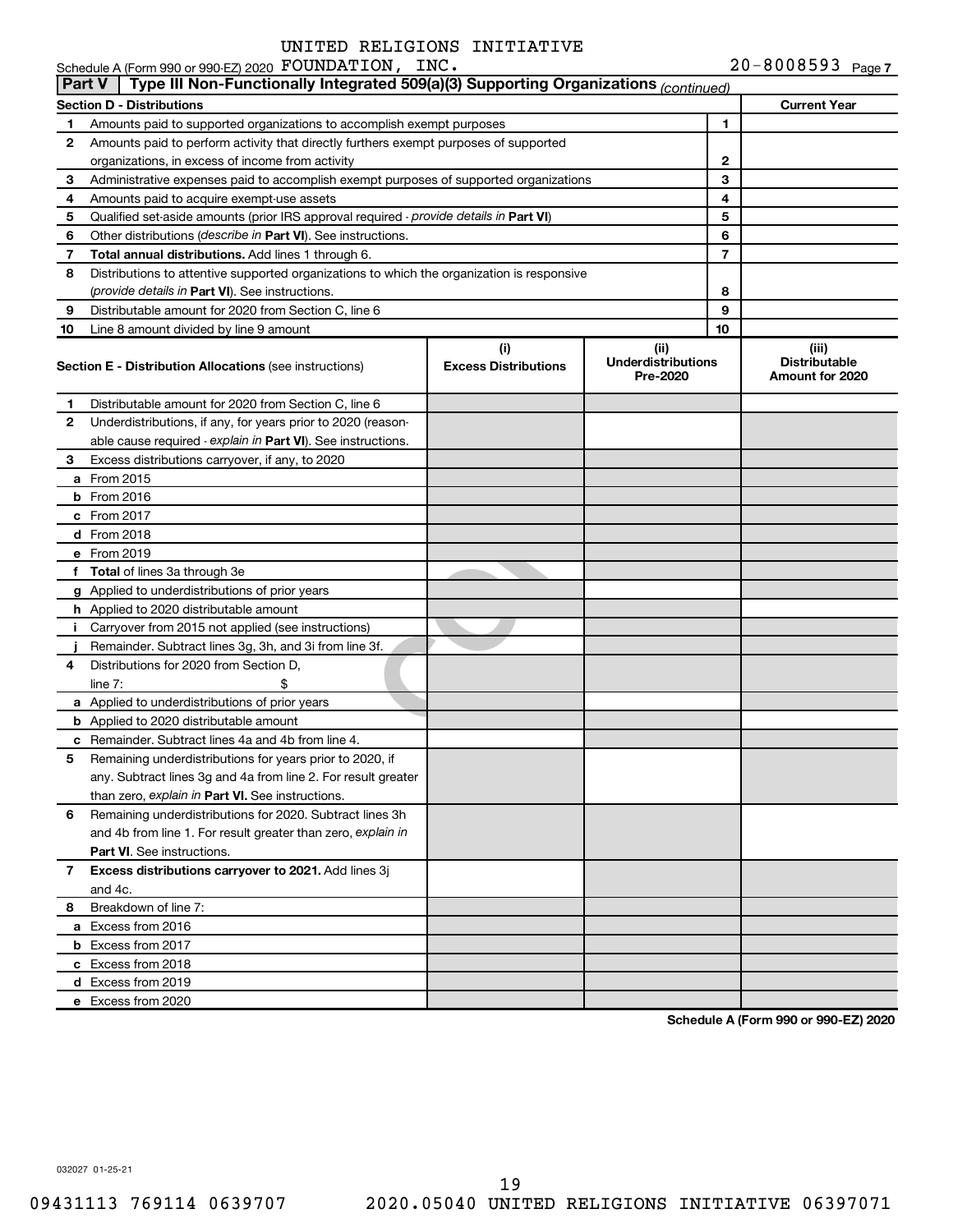| Schedule A (Form 990 or 990-EZ) 2020 FOUNDATION, INC. | UNITED RELIGIONS INITIATIVE                                                                                                                                                                                                                                                                                                                                                                                                                                                                                                                                          | 20-8008593 Page 8                               |
|-------------------------------------------------------|----------------------------------------------------------------------------------------------------------------------------------------------------------------------------------------------------------------------------------------------------------------------------------------------------------------------------------------------------------------------------------------------------------------------------------------------------------------------------------------------------------------------------------------------------------------------|-------------------------------------------------|
| Part VI<br>(See instructions.)                        | Supplemental Information. Provide the explanations required by Part II, line 10; Part II, line 17a or 17b; Part III, line 12;<br>Part IV, Section A, lines 1, 2, 3b, 3c, 4b, 4c, 5a, 6, 9a, 9b, 9c, 11a, 11b, and 11c; Part IV, Section B, lines 1 and 2; Part IV, Section C,<br>line 1; Part IV, Section D, lines 2 and 3; Part IV, Section E, lines 1c, 2a, 2b, 3a, and 3b; Part V, line 1; Part V, Section B, line 1e; Part V,<br>Section D, lines 5, 6, and 8; and Part V, Section E, lines 2, 5, and 6. Also complete this part for any additional information. |                                                 |
|                                                       |                                                                                                                                                                                                                                                                                                                                                                                                                                                                                                                                                                      |                                                 |
|                                                       |                                                                                                                                                                                                                                                                                                                                                                                                                                                                                                                                                                      |                                                 |
|                                                       |                                                                                                                                                                                                                                                                                                                                                                                                                                                                                                                                                                      |                                                 |
|                                                       |                                                                                                                                                                                                                                                                                                                                                                                                                                                                                                                                                                      |                                                 |
|                                                       |                                                                                                                                                                                                                                                                                                                                                                                                                                                                                                                                                                      |                                                 |
|                                                       |                                                                                                                                                                                                                                                                                                                                                                                                                                                                                                                                                                      |                                                 |
|                                                       |                                                                                                                                                                                                                                                                                                                                                                                                                                                                                                                                                                      |                                                 |
|                                                       |                                                                                                                                                                                                                                                                                                                                                                                                                                                                                                                                                                      |                                                 |
|                                                       |                                                                                                                                                                                                                                                                                                                                                                                                                                                                                                                                                                      |                                                 |
|                                                       |                                                                                                                                                                                                                                                                                                                                                                                                                                                                                                                                                                      |                                                 |
|                                                       |                                                                                                                                                                                                                                                                                                                                                                                                                                                                                                                                                                      |                                                 |
|                                                       |                                                                                                                                                                                                                                                                                                                                                                                                                                                                                                                                                                      |                                                 |
|                                                       |                                                                                                                                                                                                                                                                                                                                                                                                                                                                                                                                                                      |                                                 |
|                                                       |                                                                                                                                                                                                                                                                                                                                                                                                                                                                                                                                                                      |                                                 |
|                                                       |                                                                                                                                                                                                                                                                                                                                                                                                                                                                                                                                                                      |                                                 |
|                                                       |                                                                                                                                                                                                                                                                                                                                                                                                                                                                                                                                                                      |                                                 |
|                                                       |                                                                                                                                                                                                                                                                                                                                                                                                                                                                                                                                                                      |                                                 |
|                                                       |                                                                                                                                                                                                                                                                                                                                                                                                                                                                                                                                                                      |                                                 |
|                                                       |                                                                                                                                                                                                                                                                                                                                                                                                                                                                                                                                                                      |                                                 |
|                                                       |                                                                                                                                                                                                                                                                                                                                                                                                                                                                                                                                                                      |                                                 |
|                                                       |                                                                                                                                                                                                                                                                                                                                                                                                                                                                                                                                                                      |                                                 |
|                                                       |                                                                                                                                                                                                                                                                                                                                                                                                                                                                                                                                                                      |                                                 |
|                                                       |                                                                                                                                                                                                                                                                                                                                                                                                                                                                                                                                                                      |                                                 |
|                                                       |                                                                                                                                                                                                                                                                                                                                                                                                                                                                                                                                                                      |                                                 |
|                                                       |                                                                                                                                                                                                                                                                                                                                                                                                                                                                                                                                                                      |                                                 |
|                                                       |                                                                                                                                                                                                                                                                                                                                                                                                                                                                                                                                                                      |                                                 |
|                                                       |                                                                                                                                                                                                                                                                                                                                                                                                                                                                                                                                                                      |                                                 |
|                                                       |                                                                                                                                                                                                                                                                                                                                                                                                                                                                                                                                                                      |                                                 |
|                                                       |                                                                                                                                                                                                                                                                                                                                                                                                                                                                                                                                                                      |                                                 |
| 032028 01-25-21                                       |                                                                                                                                                                                                                                                                                                                                                                                                                                                                                                                                                                      | Schedule A (Form 990 or 990-EZ) 2020            |
| 09431113 769114 0639707                               | 20                                                                                                                                                                                                                                                                                                                                                                                                                                                                                                                                                                   | 2020.05040 UNITED RELIGIONS INITIATIVE 06397071 |
|                                                       |                                                                                                                                                                                                                                                                                                                                                                                                                                                                                                                                                                      |                                                 |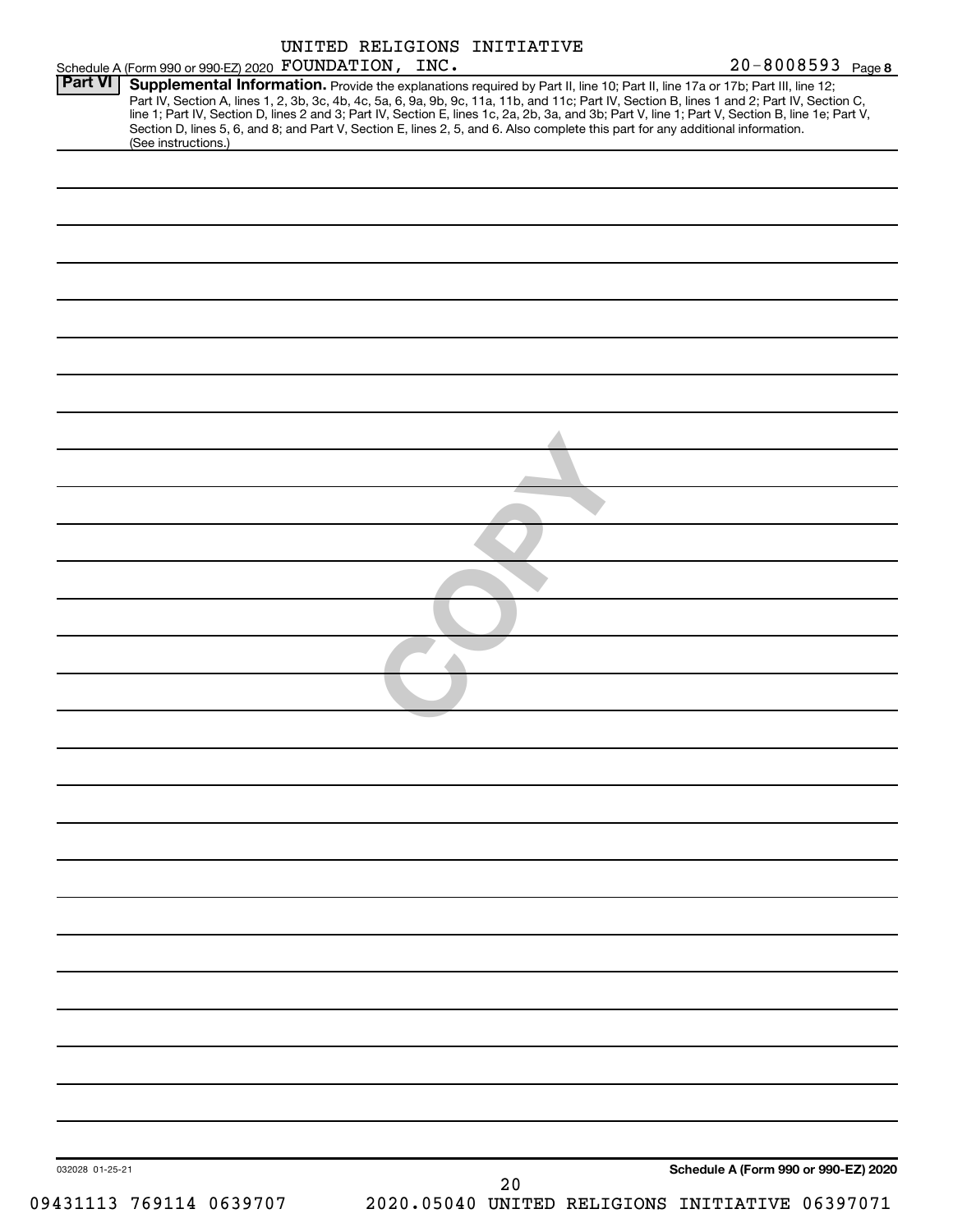|         | <b>SCHEDULE D</b>                                                                                                                                             |                                                                                                                                                | <b>Supplemental Financial Statements</b> |                                                    |                              | OMB No. 1545-0047               |                       |  |  |  |
|---------|---------------------------------------------------------------------------------------------------------------------------------------------------------------|------------------------------------------------------------------------------------------------------------------------------------------------|------------------------------------------|----------------------------------------------------|------------------------------|---------------------------------|-----------------------|--|--|--|
|         | Complete if the organization answered "Yes" on Form 990,<br>(Form 990)<br>Part IV, line 6, 7, 8, 9, 10, 11a, 11b, 11c, 11d, 11e, 11f, 12a, or 12b.            |                                                                                                                                                |                                          |                                                    |                              |                                 |                       |  |  |  |
|         | Department of the Treasury                                                                                                                                    |                                                                                                                                                | Attach to Form 990.                      |                                                    |                              | Inspection                      | <b>Open to Public</b> |  |  |  |
|         | Go to www.irs.gov/Form990 for instructions and the latest information.<br>Internal Revenue Service<br>UNITED RELIGIONS INITIATIVE<br>Name of the organization |                                                                                                                                                |                                          |                                                    |                              |                                 |                       |  |  |  |
|         | <b>Employer identification number</b><br>$20 - 8008593$<br>FOUNDATION, INC.                                                                                   |                                                                                                                                                |                                          |                                                    |                              |                                 |                       |  |  |  |
| Part I  |                                                                                                                                                               | Organizations Maintaining Donor Advised Funds or Other Similar Funds or Accounts. Complete if the                                              |                                          |                                                    |                              |                                 |                       |  |  |  |
|         |                                                                                                                                                               | organization answered "Yes" on Form 990, Part IV, line 6.                                                                                      |                                          |                                                    |                              |                                 |                       |  |  |  |
|         |                                                                                                                                                               |                                                                                                                                                | (a) Donor advised funds                  |                                                    | (b) Funds and other accounts |                                 |                       |  |  |  |
| 1       |                                                                                                                                                               |                                                                                                                                                |                                          |                                                    |                              |                                 |                       |  |  |  |
| 2       |                                                                                                                                                               | Aggregate value of contributions to (during year)                                                                                              |                                          |                                                    |                              |                                 |                       |  |  |  |
| З       |                                                                                                                                                               | Aggregate value of grants from (during year)                                                                                                   |                                          |                                                    |                              |                                 |                       |  |  |  |
| 4       |                                                                                                                                                               |                                                                                                                                                |                                          |                                                    |                              |                                 |                       |  |  |  |
| 5       |                                                                                                                                                               | Did the organization inform all donors and donor advisors in writing that the assets held in donor advised funds                               |                                          |                                                    |                              |                                 |                       |  |  |  |
|         |                                                                                                                                                               | Did the organization inform all grantees, donors, and donor advisors in writing that grant funds can be used only                              |                                          |                                                    |                              | Yes                             | No                    |  |  |  |
| 6       |                                                                                                                                                               | for charitable purposes and not for the benefit of the donor or donor advisor, or for any other purpose conferring                             |                                          |                                                    |                              |                                 |                       |  |  |  |
|         | impermissible private benefit?                                                                                                                                |                                                                                                                                                |                                          |                                                    |                              | Yes                             | No                    |  |  |  |
| Part II |                                                                                                                                                               | Conservation Easements. Complete if the organization answered "Yes" on Form 990, Part IV, line 7.                                              |                                          |                                                    |                              |                                 |                       |  |  |  |
| 1.      |                                                                                                                                                               | Purpose(s) of conservation easements held by the organization (check all that apply).                                                          |                                          |                                                    |                              |                                 |                       |  |  |  |
|         |                                                                                                                                                               | Preservation of land for public use (for example, recreation or education)                                                                     |                                          | Preservation of a historically important land area |                              |                                 |                       |  |  |  |
|         |                                                                                                                                                               | Protection of natural habitat                                                                                                                  |                                          | Preservation of a certified historic structure     |                              |                                 |                       |  |  |  |
|         |                                                                                                                                                               | Preservation of open space                                                                                                                     |                                          |                                                    |                              |                                 |                       |  |  |  |
| 2       |                                                                                                                                                               | Complete lines 2a through 2d if the organization held a qualified conservation contribution in the form of a conservation easement on the last |                                          |                                                    |                              |                                 |                       |  |  |  |
|         | day of the tax year.                                                                                                                                          |                                                                                                                                                |                                          |                                                    |                              | Held at the End of the Tax Year |                       |  |  |  |
| а       |                                                                                                                                                               |                                                                                                                                                |                                          |                                                    | 2a                           |                                 |                       |  |  |  |
| b       |                                                                                                                                                               |                                                                                                                                                |                                          |                                                    | 2b                           |                                 |                       |  |  |  |
| с       |                                                                                                                                                               |                                                                                                                                                |                                          |                                                    | 2c                           |                                 |                       |  |  |  |
| d       |                                                                                                                                                               | Number of conservation easements included in (c) acquired after 7/25/06, and not on a historic structure                                       |                                          |                                                    |                              |                                 |                       |  |  |  |
| 3       |                                                                                                                                                               | Number of conservation easements modified, transferred, released, extinguished, or terminated by the organization during the tax               |                                          |                                                    | 2d                           |                                 |                       |  |  |  |
|         | year                                                                                                                                                          |                                                                                                                                                |                                          |                                                    |                              |                                 |                       |  |  |  |
| 4       |                                                                                                                                                               | Number of states where property subject to conservation easement is located $\blacktriangleright$                                              |                                          |                                                    |                              |                                 |                       |  |  |  |
| 5       |                                                                                                                                                               | Does the organization have a written policy regarding the periodic monitoring, inspection, handling of                                         |                                          |                                                    |                              |                                 |                       |  |  |  |
|         |                                                                                                                                                               |                                                                                                                                                |                                          |                                                    |                              | Yes                             | No                    |  |  |  |
| 6       |                                                                                                                                                               | Staff and volunteer hours devoted to monitoring, inspecting, handling of violations, and enforcing conservation easements during the year      |                                          |                                                    |                              |                                 |                       |  |  |  |
|         |                                                                                                                                                               |                                                                                                                                                |                                          |                                                    |                              |                                 |                       |  |  |  |
| 7       |                                                                                                                                                               | Amount of expenses incurred in monitoring, inspecting, handling of violations, and enforcing conservation easements during the year            |                                          |                                                    |                              |                                 |                       |  |  |  |
|         | $\blacktriangleright$ \$                                                                                                                                      |                                                                                                                                                |                                          |                                                    |                              |                                 |                       |  |  |  |
| 8       |                                                                                                                                                               | Does each conservation easement reported on line 2(d) above satisfy the requirements of section 170(h)(4)(B)(i)                                |                                          |                                                    |                              |                                 |                       |  |  |  |
| 9       |                                                                                                                                                               | In Part XIII, describe how the organization reports conservation easements in its revenue and expense statement and                            |                                          |                                                    |                              | Yes                             | No                    |  |  |  |
|         |                                                                                                                                                               | balance sheet, and include, if applicable, the text of the footnote to the organization's financial statements that describes the              |                                          |                                                    |                              |                                 |                       |  |  |  |
|         |                                                                                                                                                               | organization's accounting for conservation easements.                                                                                          |                                          |                                                    |                              |                                 |                       |  |  |  |
|         | Part III l                                                                                                                                                    | Organizations Maintaining Collections of Art, Historical Treasures, or Other Similar Assets.                                                   |                                          |                                                    |                              |                                 |                       |  |  |  |
|         |                                                                                                                                                               | Complete if the organization answered "Yes" on Form 990, Part IV, line 8.                                                                      |                                          |                                                    |                              |                                 |                       |  |  |  |
|         |                                                                                                                                                               | 1a If the organization elected, as permitted under FASB ASC 958, not to report in its revenue statement and balance sheet works                |                                          |                                                    |                              |                                 |                       |  |  |  |
|         |                                                                                                                                                               | of art, historical treasures, or other similar assets held for public exhibition, education, or research in furtherance of public              |                                          |                                                    |                              |                                 |                       |  |  |  |
|         |                                                                                                                                                               | service, provide in Part XIII the text of the footnote to its financial statements that describes these items.                                 |                                          |                                                    |                              |                                 |                       |  |  |  |
| b       |                                                                                                                                                               | If the organization elected, as permitted under FASB ASC 958, to report in its revenue statement and balance sheet works of                    |                                          |                                                    |                              |                                 |                       |  |  |  |
|         |                                                                                                                                                               | art, historical treasures, or other similar assets held for public exhibition, education, or research in furtherance of public service,        |                                          |                                                    |                              |                                 |                       |  |  |  |
|         |                                                                                                                                                               | provide the following amounts relating to these items:                                                                                         |                                          |                                                    |                              |                                 |                       |  |  |  |
|         |                                                                                                                                                               |                                                                                                                                                |                                          |                                                    | - \$                         |                                 |                       |  |  |  |
|         |                                                                                                                                                               | (ii) Assets included in Form 990, Part X                                                                                                       |                                          |                                                    | - \$                         |                                 |                       |  |  |  |
| 2       |                                                                                                                                                               | If the organization received or held works of art, historical treasures, or other similar assets for financial gain, provide                   |                                          |                                                    |                              |                                 |                       |  |  |  |
| a       |                                                                                                                                                               | the following amounts required to be reported under FASB ASC 958 relating to these items:                                                      |                                          |                                                    | - \$<br>▶                    |                                 |                       |  |  |  |
|         |                                                                                                                                                               |                                                                                                                                                |                                          |                                                    | $\blacktriangleright$ s      |                                 |                       |  |  |  |
|         |                                                                                                                                                               | LHA For Paperwork Reduction Act Notice, see the Instructions for Form 990.                                                                     |                                          |                                                    |                              | Schedule D (Form 990) 2020      |                       |  |  |  |
|         | 032051 12-01-20                                                                                                                                               |                                                                                                                                                |                                          |                                                    |                              |                                 |                       |  |  |  |
|         |                                                                                                                                                               |                                                                                                                                                | 21                                       |                                                    |                              |                                 |                       |  |  |  |

09431113 769114 0639707 2020.05040 UNITED RELIGIONS INITIATIVE 06397071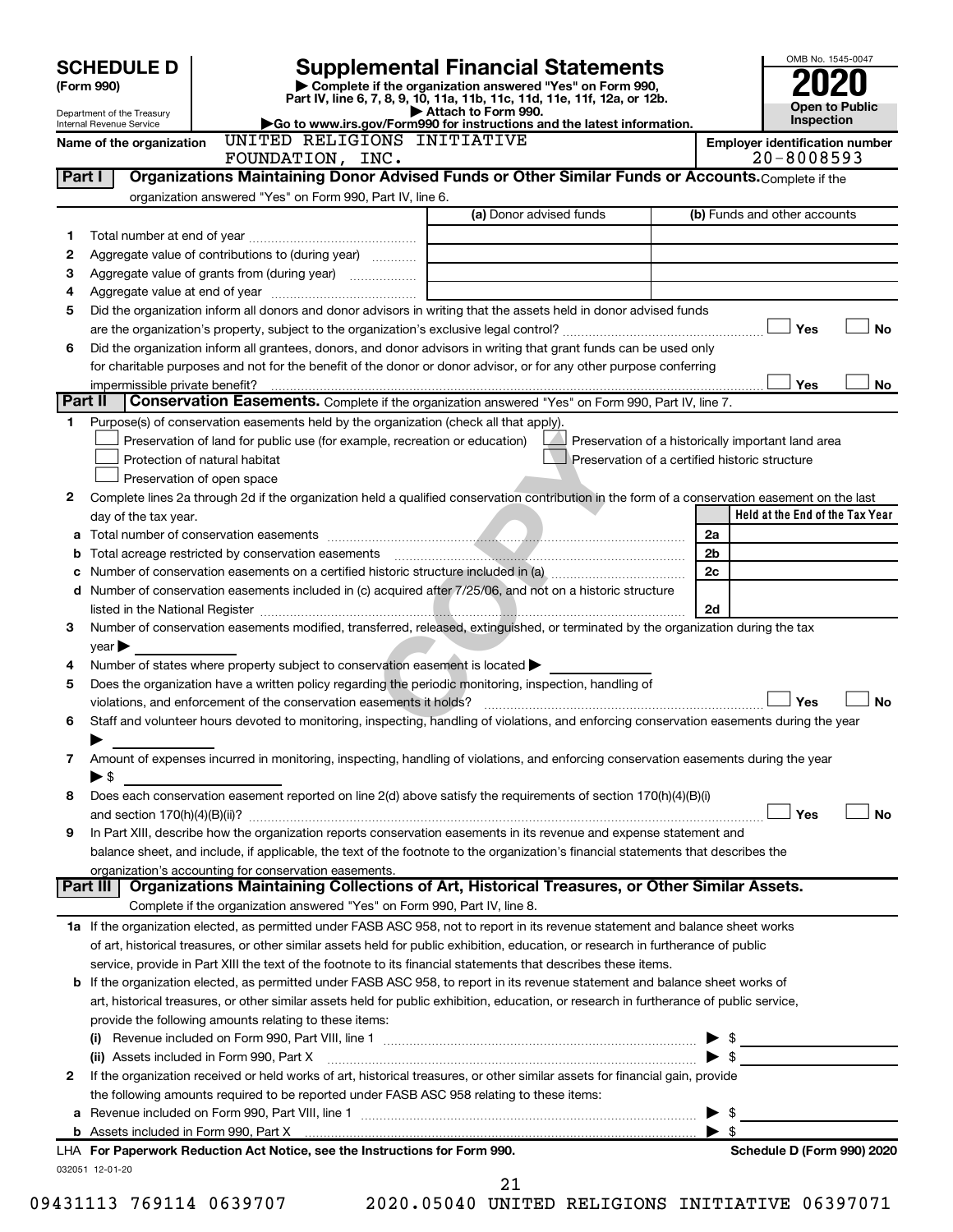|               |                                                                                                                                                                                                                                       | UNITED RELIGIONS INITIATIVE     |                |                                                                                                                                                                                                                                |                      |                |                                 |
|---------------|---------------------------------------------------------------------------------------------------------------------------------------------------------------------------------------------------------------------------------------|---------------------------------|----------------|--------------------------------------------------------------------------------------------------------------------------------------------------------------------------------------------------------------------------------|----------------------|----------------|---------------------------------|
|               | Schedule D (Form 990) 2020                                                                                                                                                                                                            | FOUNDATION, INC.                |                |                                                                                                                                                                                                                                |                      |                | $20 - 8008593$ Page 2           |
|               | Part III<br>Organizations Maintaining Collections of Art, Historical Treasures, or Other Similar Assets (continued)                                                                                                                   |                                 |                |                                                                                                                                                                                                                                |                      |                |                                 |
| 3             | Using the organization's acquisition, accession, and other records, check any of the following that make significant use of its                                                                                                       |                                 |                |                                                                                                                                                                                                                                |                      |                |                                 |
|               | collection items (check all that apply):                                                                                                                                                                                              |                                 |                |                                                                                                                                                                                                                                |                      |                |                                 |
| a             | Public exhibition                                                                                                                                                                                                                     | d                               |                | Loan or exchange program                                                                                                                                                                                                       |                      |                |                                 |
| b             | Scholarly research                                                                                                                                                                                                                    | e                               |                | Other and the control of the control of the control of the control of the control of the control of the control of the control of the control of the control of the control of the control of the control of the control of th |                      |                |                                 |
| c             | Preservation for future generations                                                                                                                                                                                                   |                                 |                |                                                                                                                                                                                                                                |                      |                |                                 |
| 4             | Provide a description of the organization's collections and explain how they further the organization's exempt purpose in Part XIII.                                                                                                  |                                 |                |                                                                                                                                                                                                                                |                      |                |                                 |
| 5             | During the year, did the organization solicit or receive donations of art, historical treasures, or other similar assets                                                                                                              |                                 |                |                                                                                                                                                                                                                                |                      |                |                                 |
|               |                                                                                                                                                                                                                                       |                                 |                |                                                                                                                                                                                                                                |                      | Yes            | No                              |
|               | Part IV<br>Escrow and Custodial Arrangements. Complete if the organization answered "Yes" on Form 990, Part IV, line 9, or                                                                                                            |                                 |                |                                                                                                                                                                                                                                |                      |                |                                 |
|               | reported an amount on Form 990, Part X, line 21.                                                                                                                                                                                      |                                 |                |                                                                                                                                                                                                                                |                      |                |                                 |
|               | 1a Is the organization an agent, trustee, custodian or other intermediary for contributions or other assets not included                                                                                                              |                                 |                |                                                                                                                                                                                                                                |                      |                |                                 |
|               |                                                                                                                                                                                                                                       |                                 |                |                                                                                                                                                                                                                                |                      | Yes            | <b>No</b>                       |
|               | b If "Yes," explain the arrangement in Part XIII and complete the following table:                                                                                                                                                    |                                 |                |                                                                                                                                                                                                                                |                      |                |                                 |
|               |                                                                                                                                                                                                                                       |                                 |                |                                                                                                                                                                                                                                |                      | Amount         |                                 |
|               | c Beginning balance                                                                                                                                                                                                                   |                                 |                |                                                                                                                                                                                                                                | 1c                   |                |                                 |
|               |                                                                                                                                                                                                                                       |                                 |                |                                                                                                                                                                                                                                | 1d                   |                |                                 |
|               | d Additions during the year manufactured and an account of the year manufactured and account of the year manufactured and account of the year manufactured and account of the year manufactured and account of the year manufa        |                                 |                |                                                                                                                                                                                                                                | 1e                   |                |                                 |
| f             | e Distributions during the year manufactured and an account of the year manufactured and account of the year manufactured and account of the state of the state of the state of the state of the state of the state of the sta        |                                 |                |                                                                                                                                                                                                                                | 1f                   |                |                                 |
|               | Ending balance <b>construction and construction of the construction of the construction of the construction</b><br>2a Did the organization include an amount on Form 990, Part X, line 21, for escrow or custodial account liability? |                                 |                |                                                                                                                                                                                                                                |                      | Yes            | No                              |
|               |                                                                                                                                                                                                                                       |                                 |                |                                                                                                                                                                                                                                |                      |                |                                 |
| <b>Part V</b> | b If "Yes," explain the arrangement in Part XIII. Check here if the explanation has been provided on Part XIII<br><b>Endowment Funds.</b> Complete if the organization answered "Yes" on Form 990, Part IV, line 10.                  |                                 |                |                                                                                                                                                                                                                                |                      |                |                                 |
|               |                                                                                                                                                                                                                                       |                                 |                |                                                                                                                                                                                                                                |                      |                |                                 |
|               |                                                                                                                                                                                                                                       | (a) Current year<br>15,811,459. | (b) Prior year | (c) Two years back                                                                                                                                                                                                             | (d) Three years back |                | (e) Four years back<br>674,362. |
|               | 1a Beginning of year balance                                                                                                                                                                                                          |                                 | 15, 418, 565.  | 16, 378, 352.                                                                                                                                                                                                                  | 773,144.             |                |                                 |
| b             |                                                                                                                                                                                                                                       | 478,744.                        | 388,810.       | 1,406,450.                                                                                                                                                                                                                     | 15,783,035.          |                |                                 |
|               | Net investment earnings, gains, and losses                                                                                                                                                                                            | 1,993,185.                      | 2,309,401.     | $-620,683.$                                                                                                                                                                                                                    | 509,328.             |                | 98,782.                         |
|               |                                                                                                                                                                                                                                       | 1,444,128.                      | 2, 168, 792.   | 1,657,157.                                                                                                                                                                                                                     | 672,690              |                |                                 |
|               | e Other expenditures for facilities                                                                                                                                                                                                   |                                 |                |                                                                                                                                                                                                                                |                      |                |                                 |
|               | and programs                                                                                                                                                                                                                          |                                 |                |                                                                                                                                                                                                                                |                      |                |                                 |
| f             | Administrative expenses                                                                                                                                                                                                               | 161,711.                        | 136,525.       | 88, 397.                                                                                                                                                                                                                       | 14,464.              |                |                                 |
| g             | End of year balance                                                                                                                                                                                                                   | 16,677,549.                     | 15,811,459.    | 15,418,565.                                                                                                                                                                                                                    | 16, 378, 352.        |                | 773, 144.                       |
| 2             | Provide the estimated percentage of the current year end balance (line 1g, column (a)) held as:                                                                                                                                       |                                 |                |                                                                                                                                                                                                                                |                      |                |                                 |
| a             | Board designated or quasi-endowment                                                                                                                                                                                                   | 70.2050                         | %              |                                                                                                                                                                                                                                |                      |                |                                 |
| b             | Permanent endowment > 19.2390                                                                                                                                                                                                         | $\%$                            |                |                                                                                                                                                                                                                                |                      |                |                                 |
|               |                                                                                                                                                                                                                                       |                                 |                |                                                                                                                                                                                                                                |                      |                |                                 |
|               | The percentages on lines 2a, 2b, and 2c should equal 100%.                                                                                                                                                                            |                                 |                |                                                                                                                                                                                                                                |                      |                |                                 |
|               | 3a Are there endowment funds not in the possession of the organization that are held and administered for the organization                                                                                                            |                                 |                |                                                                                                                                                                                                                                |                      |                |                                 |
|               | by:                                                                                                                                                                                                                                   |                                 |                |                                                                                                                                                                                                                                |                      |                | Yes<br>No                       |
|               |                                                                                                                                                                                                                                       |                                 |                |                                                                                                                                                                                                                                |                      | 3a(i)          | X                               |
|               |                                                                                                                                                                                                                                       |                                 |                |                                                                                                                                                                                                                                |                      | 3a(ii)         | X                               |
|               |                                                                                                                                                                                                                                       |                                 |                |                                                                                                                                                                                                                                |                      | 3 <sub>b</sub> |                                 |
|               | Describe in Part XIII the intended uses of the organization's endowment funds.                                                                                                                                                        |                                 |                |                                                                                                                                                                                                                                |                      |                |                                 |
|               | <b>Part VI</b><br>Land, Buildings, and Equipment.                                                                                                                                                                                     |                                 |                |                                                                                                                                                                                                                                |                      |                |                                 |
|               | Complete if the organization answered "Yes" on Form 990, Part IV, line 11a. See Form 990, Part X, line 10.                                                                                                                            |                                 |                |                                                                                                                                                                                                                                |                      |                |                                 |
|               | Description of property                                                                                                                                                                                                               | (a) Cost or other               |                | (b) Cost or other                                                                                                                                                                                                              | (c) Accumulated      | (d) Book value |                                 |
|               |                                                                                                                                                                                                                                       | basis (investment)              |                | basis (other)                                                                                                                                                                                                                  | depreciation         |                |                                 |
|               |                                                                                                                                                                                                                                       |                                 |                |                                                                                                                                                                                                                                |                      |                |                                 |
|               |                                                                                                                                                                                                                                       |                                 |                |                                                                                                                                                                                                                                |                      |                |                                 |
|               |                                                                                                                                                                                                                                       |                                 |                |                                                                                                                                                                                                                                |                      |                |                                 |
|               |                                                                                                                                                                                                                                       |                                 |                |                                                                                                                                                                                                                                |                      |                |                                 |
|               |                                                                                                                                                                                                                                       |                                 |                |                                                                                                                                                                                                                                |                      |                |                                 |
|               |                                                                                                                                                                                                                                       |                                 |                |                                                                                                                                                                                                                                |                      |                | ο.                              |
|               | Total. Add lines 1a through 1e. (Column (d) must equal Form 990, Part X, column (B), line 10c.)                                                                                                                                       |                                 |                |                                                                                                                                                                                                                                |                      |                |                                 |
|               |                                                                                                                                                                                                                                       |                                 |                |                                                                                                                                                                                                                                |                      |                | Schedule D (Form 990) 2020      |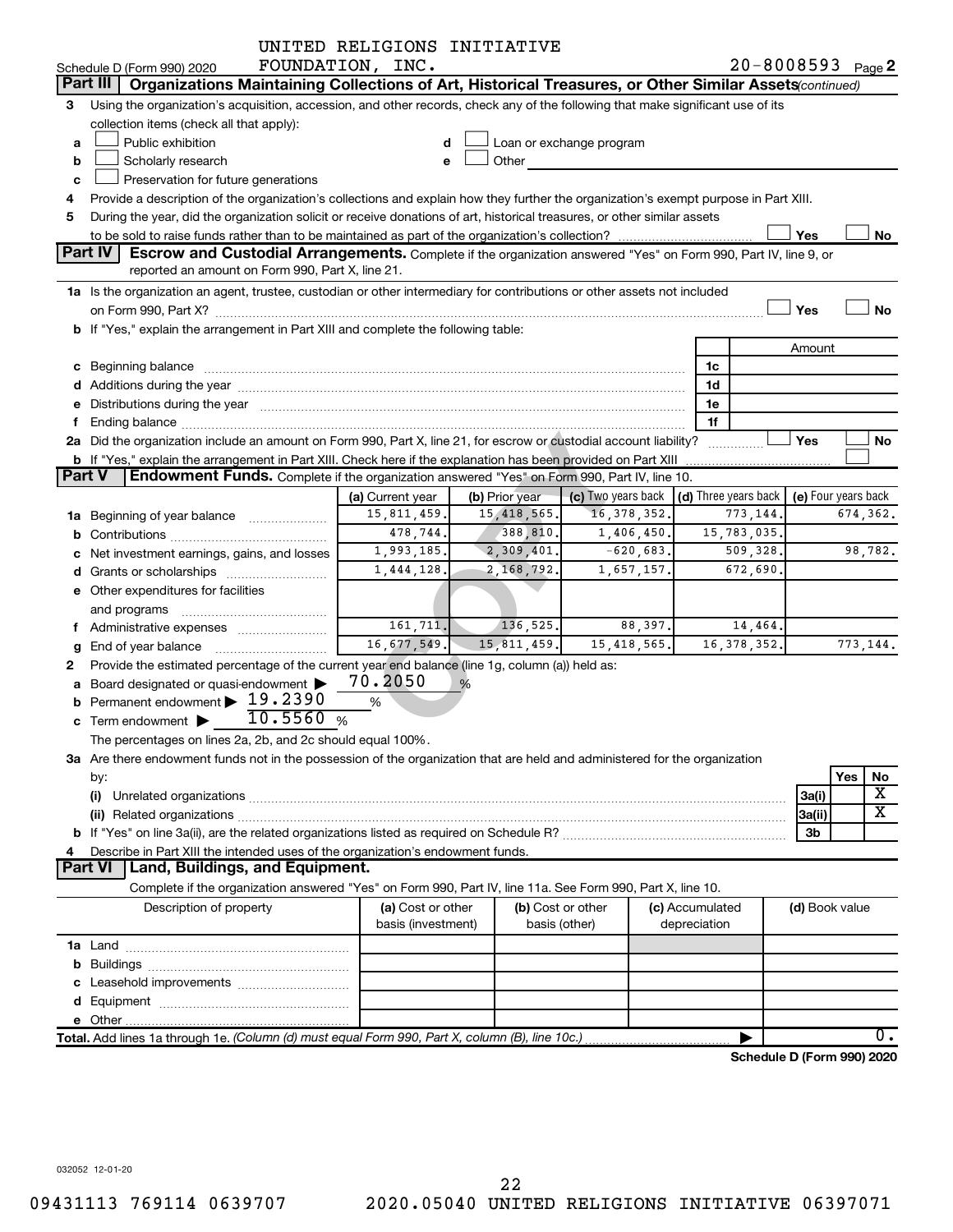|  | UNITED RELIGIONS INITIATIVE |
|--|-----------------------------|
|  |                             |

|             | Schedule D (Form 990) 2020    | FOUNDATION, INC.                                                     |                 |                                                                                                                                                                         | $20 - 8008593$ Page 3 |
|-------------|-------------------------------|----------------------------------------------------------------------|-----------------|-------------------------------------------------------------------------------------------------------------------------------------------------------------------------|-----------------------|
|             |                               | <b>Part VII</b> Investments - Other Securities.                      |                 |                                                                                                                                                                         |                       |
|             |                               |                                                                      |                 | Complete if the organization answered "Yes" on Form 990, Part IV, line 11b. See Form 990, Part X, line 12.                                                              |                       |
|             |                               | (a) Description of security or category (including name of security) | (b) Book value  | (c) Method of valuation: Cost or end-of-year market value                                                                                                               |                       |
|             |                               |                                                                      |                 |                                                                                                                                                                         |                       |
|             |                               |                                                                      |                 |                                                                                                                                                                         |                       |
| $(3)$ Other |                               |                                                                      |                 |                                                                                                                                                                         |                       |
| (A)         |                               |                                                                      |                 |                                                                                                                                                                         |                       |
| (B)         |                               |                                                                      |                 |                                                                                                                                                                         |                       |
| (C)         |                               |                                                                      |                 |                                                                                                                                                                         |                       |
| (D)         |                               |                                                                      |                 |                                                                                                                                                                         |                       |
| (E)         |                               |                                                                      |                 |                                                                                                                                                                         |                       |
| (F)         |                               |                                                                      |                 |                                                                                                                                                                         |                       |
| (G)         |                               |                                                                      |                 |                                                                                                                                                                         |                       |
| (H)         |                               |                                                                      |                 |                                                                                                                                                                         |                       |
|             |                               | Total. (Col. (b) must equal Form 990, Part X, col. (B) line 12.)     |                 |                                                                                                                                                                         |                       |
|             |                               | Part VIII Investments - Program Related.                             |                 |                                                                                                                                                                         |                       |
|             |                               |                                                                      |                 |                                                                                                                                                                         |                       |
|             | (a) Description of investment |                                                                      | (b) Book value  | Complete if the organization answered "Yes" on Form 990, Part IV, line 11c. See Form 990, Part X, line 13.<br>(c) Method of valuation: Cost or end-of-year market value |                       |
|             |                               |                                                                      |                 |                                                                                                                                                                         |                       |
| (1)         |                               |                                                                      |                 |                                                                                                                                                                         |                       |
| (2)         |                               |                                                                      |                 |                                                                                                                                                                         |                       |
| (3)         |                               |                                                                      |                 |                                                                                                                                                                         |                       |
| (4)         |                               |                                                                      |                 |                                                                                                                                                                         |                       |
| (5)         |                               |                                                                      |                 |                                                                                                                                                                         |                       |
| (6)         |                               |                                                                      |                 |                                                                                                                                                                         |                       |
| (7)         |                               |                                                                      |                 |                                                                                                                                                                         |                       |
| (8)         |                               |                                                                      |                 |                                                                                                                                                                         |                       |
| (9)         |                               |                                                                      |                 |                                                                                                                                                                         |                       |
|             |                               | Total. (Col. (b) must equal Form 990, Part X, col. (B) line 13.)     |                 |                                                                                                                                                                         |                       |
| Part IX     | <b>Other Assets.</b>          |                                                                      |                 |                                                                                                                                                                         |                       |
|             |                               |                                                                      |                 | Complete if the organization answered "Yes" on Form 990, Part IV, line 11d. See Form 990, Part X, line 15.                                                              |                       |
|             |                               |                                                                      | (a) Description |                                                                                                                                                                         | (b) Book value        |
| (1)         |                               |                                                                      |                 |                                                                                                                                                                         |                       |
| (2)         |                               |                                                                      |                 |                                                                                                                                                                         |                       |
| (3)         |                               |                                                                      |                 |                                                                                                                                                                         |                       |
| (4)         |                               |                                                                      |                 |                                                                                                                                                                         |                       |
| (5)         |                               |                                                                      |                 |                                                                                                                                                                         |                       |
| (6)         |                               |                                                                      |                 |                                                                                                                                                                         |                       |
| (7)         |                               |                                                                      |                 |                                                                                                                                                                         |                       |
| (8)         |                               |                                                                      |                 |                                                                                                                                                                         |                       |
| (9)         |                               |                                                                      |                 |                                                                                                                                                                         |                       |
|             |                               | Total. (Column (b) must equal Form 990, Part X, col. (B) line 15.)   |                 |                                                                                                                                                                         |                       |
| Part X      | <b>Other Liabilities.</b>     |                                                                      |                 |                                                                                                                                                                         |                       |
|             |                               |                                                                      |                 | Complete if the organization answered "Yes" on Form 990, Part IV, line 11e or 11f. See Form 990, Part X, line 25.                                                       |                       |
| 1.          |                               | (a) Description of liability                                         |                 |                                                                                                                                                                         | (b) Book value        |
| (1)         | Federal income taxes          |                                                                      |                 |                                                                                                                                                                         |                       |
| (2)         |                               | INVESTMENTS HELD FOR UNITED                                          |                 |                                                                                                                                                                         |                       |
| (3)         | <b>RELIGIONS</b>              |                                                                      |                 |                                                                                                                                                                         | 539,568.              |
| (4)         |                               |                                                                      |                 |                                                                                                                                                                         |                       |
|             |                               |                                                                      |                 |                                                                                                                                                                         |                       |
| (5)         |                               |                                                                      |                 |                                                                                                                                                                         |                       |
| (6)         |                               |                                                                      |                 |                                                                                                                                                                         |                       |
| (7)         |                               |                                                                      |                 |                                                                                                                                                                         |                       |
| (8)         |                               |                                                                      |                 |                                                                                                                                                                         |                       |
| (9)         |                               |                                                                      |                 |                                                                                                                                                                         |                       |
|             |                               |                                                                      |                 |                                                                                                                                                                         | 539,568.              |
|             |                               |                                                                      |                 | 2. Liability for uncertain tax positions. In Part XIII, provide the text of the footnote to the organization's financial statements that reports the                    |                       |

organization's liability for uncertain tax positions under FASB ASC 740. Check here if the text of the footnote has been provided in Part XIII...

**Schedule D (Form 990) 2020**

032053 12-01-20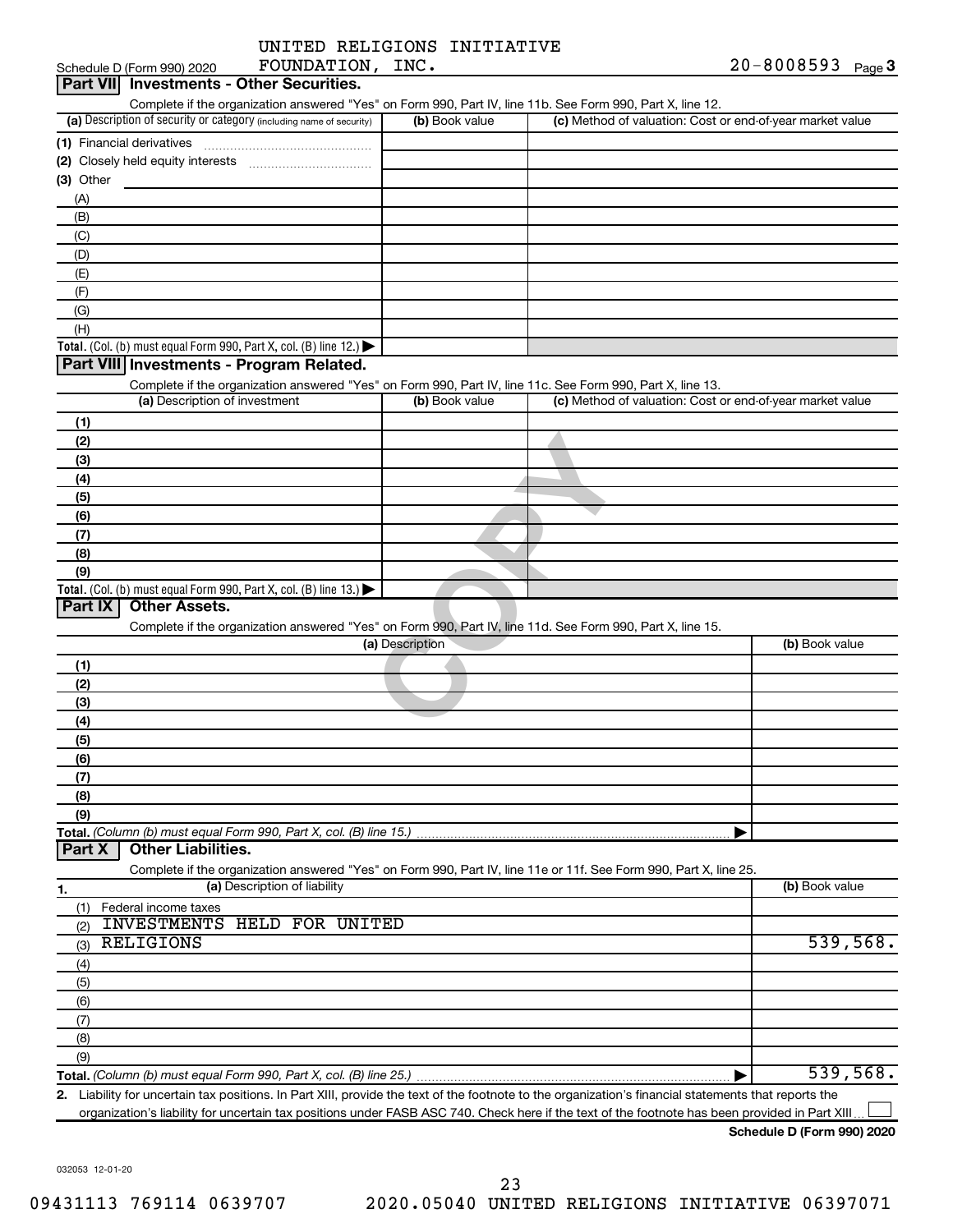|    | UNITED RELIGIONS INITIATIVE                                                                                                                                                                                                         |                |                   |                |            |
|----|-------------------------------------------------------------------------------------------------------------------------------------------------------------------------------------------------------------------------------------|----------------|-------------------|----------------|------------|
|    | FOUNDATION, INC.<br>Schedule D (Form 990) 2020                                                                                                                                                                                      |                | 20-8008593 Page 4 |                |            |
|    | Reconciliation of Revenue per Audited Financial Statements With Revenue per Return.<br><b>Part XI</b>                                                                                                                               |                |                   |                |            |
|    | Complete if the organization answered "Yes" on Form 990, Part IV, line 12a.                                                                                                                                                         |                |                   |                |            |
| 1  | Total revenue, gains, and other support per audited financial statements [[[[[[[[[[[[[[[[[[[[[[[[]]]]]]]]]]]]                                                                                                                       |                |                   | $\blacksquare$ | 2,561,643. |
| 2  | Amounts included on line 1 but not on Form 990, Part VIII, line 12:                                                                                                                                                                 |                |                   |                |            |
| а  |                                                                                                                                                                                                                                     | 2a             | 1,634,668.        |                |            |
| b  |                                                                                                                                                                                                                                     | 2 <sub>b</sub> |                   |                |            |
| с  |                                                                                                                                                                                                                                     | 2c             |                   |                |            |
| d  |                                                                                                                                                                                                                                     | 2d             |                   |                |            |
| е  | Add lines 2a through 2d                                                                                                                                                                                                             |                |                   | 2e             | 1,634,668. |
| 3  |                                                                                                                                                                                                                                     |                |                   | $\mathbf{a}$   | 926,975.   |
| 4  | Amounts included on Form 990, Part VIII, line 12, but not on line 1:                                                                                                                                                                |                |                   |                |            |
| а  |                                                                                                                                                                                                                                     | 4a             | 108,571.          |                |            |
| b  |                                                                                                                                                                                                                                     | 4 <sub>b</sub> | 1,147.            |                |            |
| c  | Add lines 4a and 4b                                                                                                                                                                                                                 |                |                   | 4c             | 109,718.   |
| 5  |                                                                                                                                                                                                                                     | 5              | 1,036,693.        |                |            |
|    | Part XII   Reconciliation of Expenses per Audited Financial Statements With Expenses per Return.                                                                                                                                    |                |                   |                |            |
|    | Complete if the organization answered "Yes" on Form 990, Part IV, line 12a.                                                                                                                                                         |                |                   |                |            |
| 1  |                                                                                                                                                                                                                                     |                |                   | $\blacksquare$ | 1,496,121. |
| 2  | Amounts included on line 1 but not on Form 990, Part IX, line 25:                                                                                                                                                                   |                |                   |                |            |
| а  |                                                                                                                                                                                                                                     | 2a             |                   |                |            |
| b  |                                                                                                                                                                                                                                     | 2 <sub>b</sub> |                   |                |            |
| c  |                                                                                                                                                                                                                                     | 2c             |                   |                |            |
|    |                                                                                                                                                                                                                                     | 2d             |                   |                |            |
|    | e Add lines 2a through 2d <b>must be a control to the control of the Control of Add</b> lines 2a through 2d must be a control of the control of the control of the control of the control of the control of the control of the cont |                |                   | 2e             |            |
| 3  |                                                                                                                                                                                                                                     |                |                   | 3              | 1,496,121. |
| 4  | Amounts included on Form 990, Part IX, line 25, but not on line 1:                                                                                                                                                                  |                |                   |                |            |
|    |                                                                                                                                                                                                                                     | 4a             | 108,571.          |                |            |
|    |                                                                                                                                                                                                                                     | 4b             | 1,147.            |                |            |
|    | c Add lines 4a and 4b                                                                                                                                                                                                               |                |                   | 4c             | 109,718.   |
| 5. |                                                                                                                                                                                                                                     |                |                   | 5              | 1,605,839. |
|    | Part XIII Supplemental Information.                                                                                                                                                                                                 |                |                   |                |            |
|    | Provide the descriptions required for Part II, lines 3, 5, and 9; Part III, lines 1a and 4; Part IV, lines 1b and 2b; Part V, line 4; Part X, line 2; Part XI,                                                                      |                |                   |                |            |
|    | lines 2d and 4b; and Part XII, lines 2d and 4b. Also complete this part to provide any additional information.                                                                                                                      |                |                   |                |            |
|    |                                                                                                                                                                                                                                     |                |                   |                |            |
|    |                                                                                                                                                                                                                                     |                |                   |                |            |

### PART XI, LINE 4B - OTHER ADJUSTMENTS:

#### PLEDGE RECEIVABLE WRITE-DOWN 1,147.

#### PART XII, LINE 4B - OTHER ADJUSTMENTS:

#### PLEDGE RECEIVABLE WRITE-DOWN 1,147.

032054 12-01-20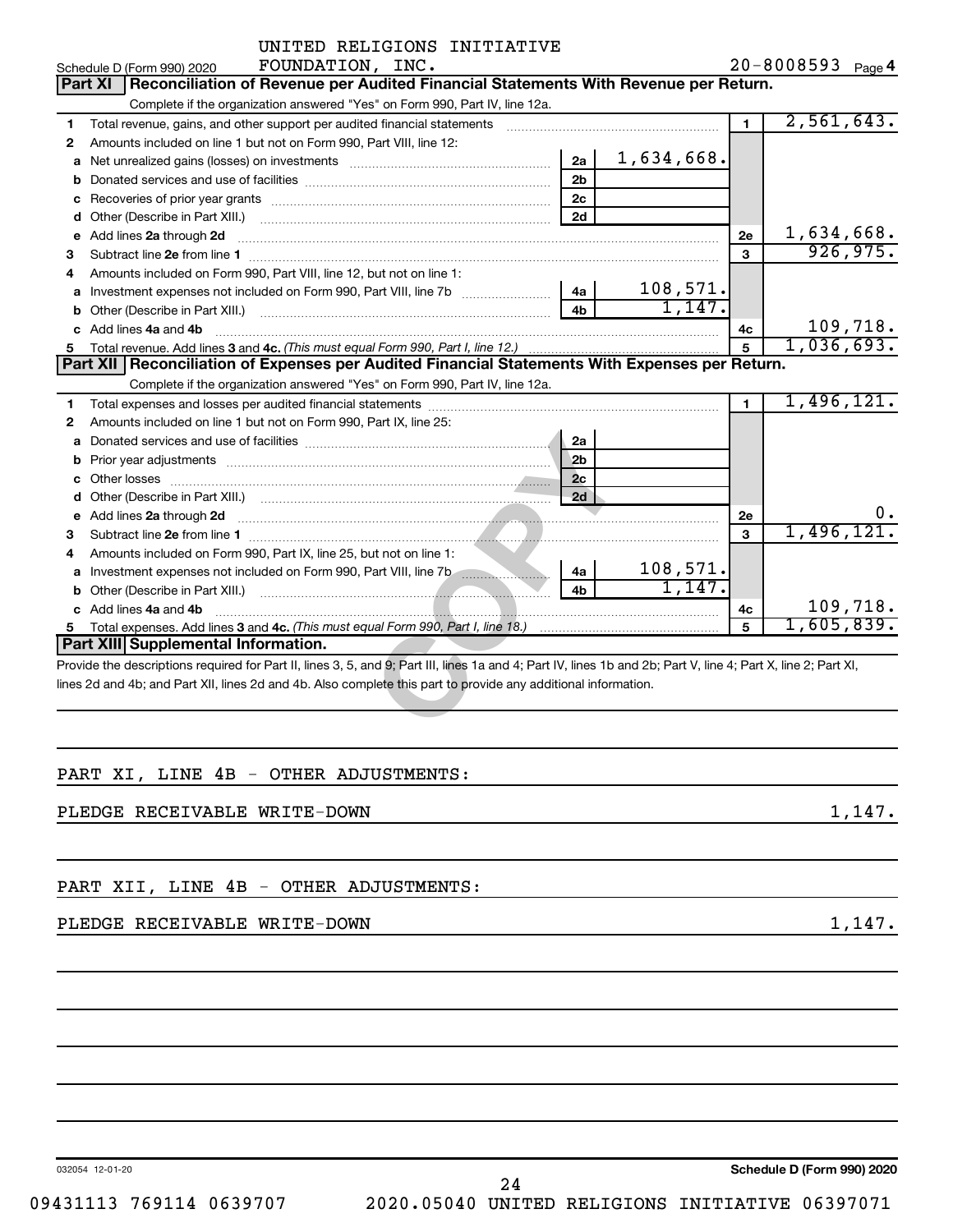| <b>Grants and Other Assistance to Organizations,</b><br><b>SCHEDULE I</b><br>(Form 990)<br>Governments, and Individuals in the United States<br>Complete if the organization answered "Yes" on Form 990, Part IV, line 21 or 22.<br>Attach to Form 990.<br>Department of the Treasury<br>Internal Revenue Service<br>Go to www.irs.gov/Form990 for the latest information. |            |                                    |                             |                                         |                                               |                                          |                                                     |  |  |  |  |
|----------------------------------------------------------------------------------------------------------------------------------------------------------------------------------------------------------------------------------------------------------------------------------------------------------------------------------------------------------------------------|------------|------------------------------------|-----------------------------|-----------------------------------------|-----------------------------------------------|------------------------------------------|-----------------------------------------------------|--|--|--|--|
| Name of the organization                                                                                                                                                                                                                                                                                                                                                   |            | UNITED RELIGIONS INITIATIVE        |                             |                                         |                                               |                                          | Inspection<br><b>Employer identification number</b> |  |  |  |  |
| FOUNDATION, INC.                                                                                                                                                                                                                                                                                                                                                           |            |                                    |                             |                                         |                                               |                                          | $20 - 8008593$                                      |  |  |  |  |
| Part I<br><b>General Information on Grants and Assistance</b>                                                                                                                                                                                                                                                                                                              |            |                                    |                             |                                         |                                               |                                          |                                                     |  |  |  |  |
| Does the organization maintain records to substantiate the amount of the grants or assistance, the grantees' eligibility for the grants or assistance, and the selection<br>$\mathbf 1$<br>Describe in Part IV the organization's procedures for monitoring the use of grant funds in the United States.<br>$\mathbf{2}$                                                   |            |                                    |                             |                                         |                                               |                                          | $\boxed{\text{X}}$ No<br>Yes                        |  |  |  |  |
| Part II<br>Grants and Other Assistance to Domestic Organizations and Domestic Governments. Complete if the organization answered "Yes" on Form 990, Part IV, line 21, for any                                                                                                                                                                                              |            |                                    |                             |                                         |                                               |                                          |                                                     |  |  |  |  |
| recipient that received more than \$5,000. Part II can be duplicated if additional space is needed.                                                                                                                                                                                                                                                                        |            |                                    |                             |                                         | (f) Method of                                 |                                          |                                                     |  |  |  |  |
| 1 (a) Name and address of organization<br>or government                                                                                                                                                                                                                                                                                                                    | $(b)$ EIN  | (c) IRC section<br>(if applicable) | (d) Amount of<br>cash grant | (e) Amount of<br>non-cash<br>assistance | valuation (book,<br>FMV, appraisal,<br>other) | (g) Description of<br>noncash assistance | (h) Purpose of grant<br>or assistance               |  |  |  |  |
| UNITED RELIGIONS INITIATIVE<br>1009 GENERAL KENNEDY AVE. 1ST FLOOR                                                                                                                                                                                                                                                                                                         |            |                                    |                             |                                         |                                               |                                          | SUPPORT OF URI                                      |  |  |  |  |
| SAN FRANCISCO, CA 94129                                                                                                                                                                                                                                                                                                                                                    | 68-0369482 | 501(C)(3)                          | 1,444,128.                  | 0                                       |                                               |                                          | INITIATIVES.                                        |  |  |  |  |
|                                                                                                                                                                                                                                                                                                                                                                            |            |                                    |                             |                                         |                                               |                                          |                                                     |  |  |  |  |
|                                                                                                                                                                                                                                                                                                                                                                            |            |                                    |                             |                                         |                                               |                                          |                                                     |  |  |  |  |
|                                                                                                                                                                                                                                                                                                                                                                            |            |                                    |                             |                                         |                                               |                                          |                                                     |  |  |  |  |
|                                                                                                                                                                                                                                                                                                                                                                            |            |                                    |                             |                                         |                                               |                                          |                                                     |  |  |  |  |
|                                                                                                                                                                                                                                                                                                                                                                            |            |                                    |                             |                                         |                                               |                                          |                                                     |  |  |  |  |
| $\mathbf{2}$<br>Enter total number of other organizations listed in the line 1 table<br>3                                                                                                                                                                                                                                                                                  |            |                                    |                             |                                         |                                               |                                          | 1.                                                  |  |  |  |  |

**For Paperwork Reduction Act Notice, see the Instructions for Form 990. Schedule I (Form 990) 2020** LHA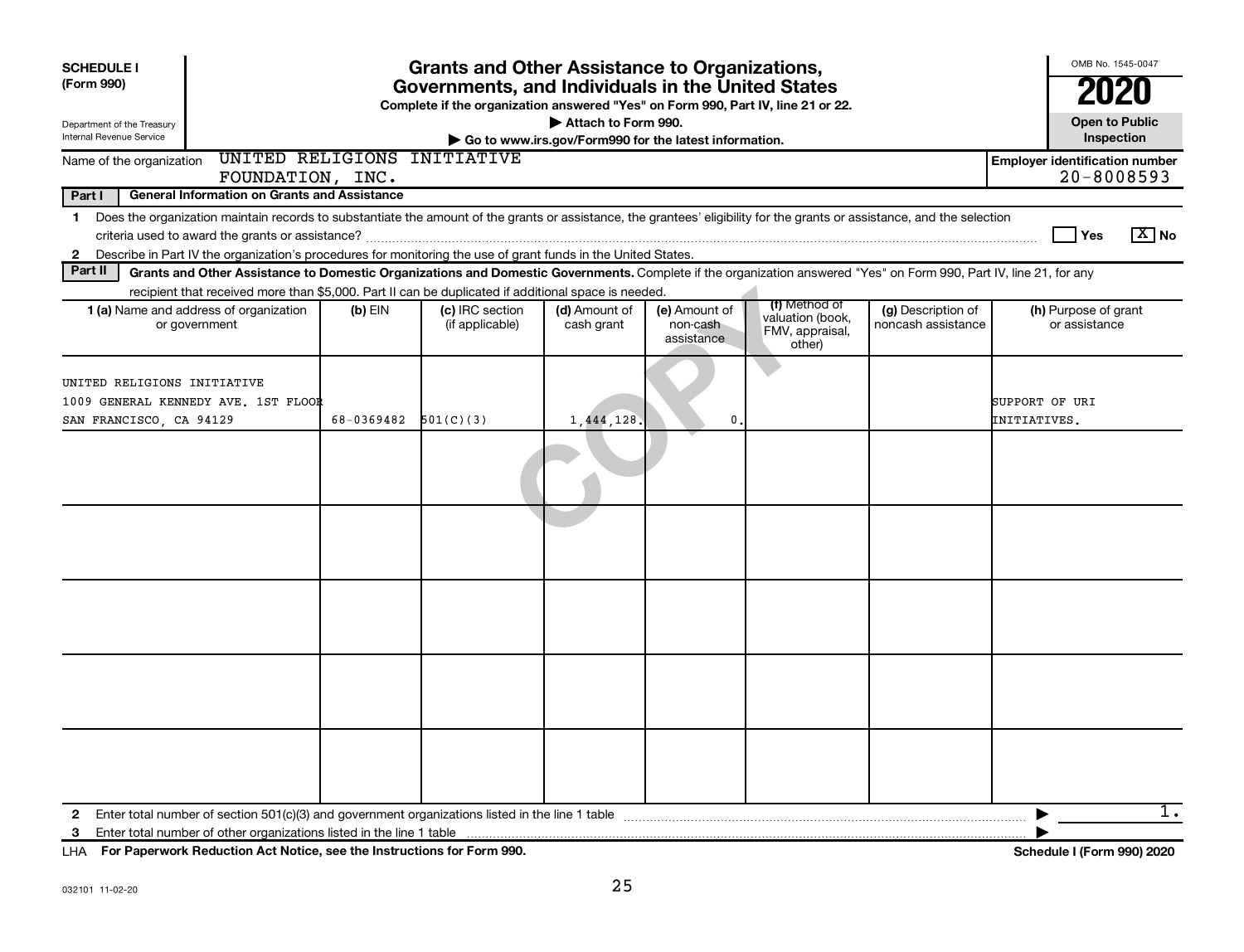Schedule I (Form 990) 2020 Page FOUNDATION, INC. 20-8008593

**2**

Part III | Grants and Other Assistance to Domestic Individuals. Complete if the organization answered "Yes" on Form 990, Part IV, line 22. Part III can be duplicated if additional space is needed.

| (a) Type of grant or assistance                                                                                                                      | (b) Number of<br>recipients | (c) Amount of<br>cash grant | (d) Amount of non-<br>cash assistance | (e) Method of valuation<br>(book, FMV, appraisal, other) | (f) Description of noncash assistance |
|------------------------------------------------------------------------------------------------------------------------------------------------------|-----------------------------|-----------------------------|---------------------------------------|----------------------------------------------------------|---------------------------------------|
|                                                                                                                                                      |                             |                             |                                       |                                                          |                                       |
|                                                                                                                                                      |                             |                             |                                       |                                                          |                                       |
|                                                                                                                                                      |                             |                             |                                       |                                                          |                                       |
|                                                                                                                                                      |                             |                             |                                       |                                                          |                                       |
|                                                                                                                                                      |                             |                             |                                       |                                                          |                                       |
|                                                                                                                                                      |                             |                             |                                       |                                                          |                                       |
|                                                                                                                                                      |                             |                             |                                       |                                                          |                                       |
|                                                                                                                                                      |                             |                             |                                       |                                                          |                                       |
|                                                                                                                                                      |                             |                             |                                       |                                                          |                                       |
|                                                                                                                                                      |                             |                             |                                       |                                                          |                                       |
| Part IV<br>Supplemental Information. Provide the information required in Part I, line 2; Part III, column (b); and any other additional information. |                             |                             |                                       |                                                          |                                       |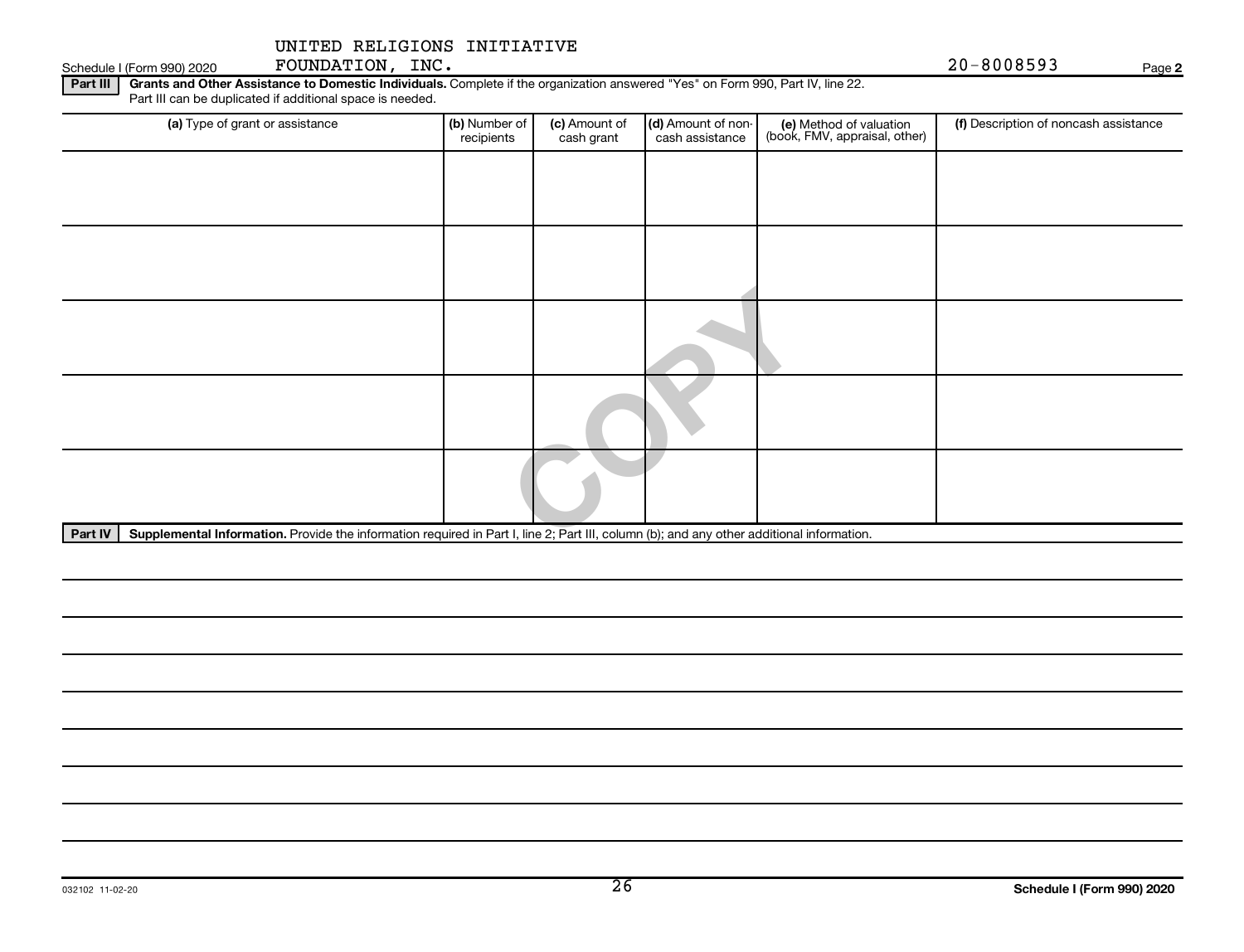|   | <b>SCHEDULE J</b>                                                                                          | <b>Compensation Information</b>                                                                                        |                                       | OMB No. 1545-0047          |     |                         |
|---|------------------------------------------------------------------------------------------------------------|------------------------------------------------------------------------------------------------------------------------|---------------------------------------|----------------------------|-----|-------------------------|
|   | (Form 990)<br>For certain Officers, Directors, Trustees, Key Employees, and Highest                        |                                                                                                                        |                                       | 2020                       |     |                         |
|   | <b>Compensated Employees</b><br>Complete if the organization answered "Yes" on Form 990, Part IV, line 23. |                                                                                                                        |                                       |                            |     |                         |
|   | Department of the Treasury                                                                                 |                                                                                                                        | <b>Open to Public</b>                 |                            |     |                         |
|   | Internal Revenue Service                                                                                   | Attach to Form 990.<br>Go to www.irs.gov/Form990 for instructions and the latest information.                          |                                       | Inspection                 |     |                         |
|   | Name of the organization                                                                                   | UNITED RELIGIONS INITIATIVE                                                                                            | <b>Employer identification number</b> |                            |     |                         |
|   |                                                                                                            | FOUNDATION, INC.                                                                                                       |                                       | 20-8008593                 |     |                         |
|   | Part I                                                                                                     | <b>Questions Regarding Compensation</b>                                                                                |                                       |                            |     |                         |
|   |                                                                                                            |                                                                                                                        |                                       |                            | Yes | No                      |
|   |                                                                                                            | Check the appropriate box(es) if the organization provided any of the following to or for a person listed on Form 990, |                                       |                            |     |                         |
|   |                                                                                                            | Part VII, Section A, line 1a. Complete Part III to provide any relevant information regarding these items.             |                                       |                            |     |                         |
|   | First-class or charter travel                                                                              | $\mathbf{X}$ Housing allowance or residence for personal use                                                           |                                       |                            |     |                         |
|   | Travel for companions                                                                                      | Payments for business use of personal residence                                                                        |                                       |                            |     |                         |
|   |                                                                                                            | Health or social club dues or initiation fees<br>Tax indemnification and gross-up payments                             |                                       |                            |     |                         |
|   |                                                                                                            | Discretionary spending account<br>Personal services (such as maid, chauffeur, chef)                                    |                                       |                            |     |                         |
|   |                                                                                                            |                                                                                                                        |                                       |                            |     |                         |
|   |                                                                                                            | <b>b</b> If any of the boxes on line 1a are checked, did the organization follow a written policy regarding payment or |                                       |                            |     |                         |
|   |                                                                                                            |                                                                                                                        |                                       | 1b                         | X   |                         |
| 2 |                                                                                                            | Did the organization require substantiation prior to reimbursing or allowing expenses incurred by all directors,       |                                       |                            |     |                         |
|   |                                                                                                            |                                                                                                                        |                                       | $\mathbf{2}$               | X   |                         |
|   |                                                                                                            |                                                                                                                        |                                       |                            |     |                         |
| з |                                                                                                            | Indicate which, if any, of the following the organization used to establish the compensation of the organization's     |                                       |                            |     |                         |
|   |                                                                                                            | CEO/Executive Director. Check all that apply. Do not check any boxes for methods used by a related organization to     |                                       |                            |     |                         |
|   |                                                                                                            | establish compensation of the CEO/Executive Director, but explain in Part III.                                         |                                       |                            |     |                         |
|   | $\boxed{\textbf{X}}$ Compensation committee                                                                | Written employment contract                                                                                            |                                       |                            |     |                         |
|   |                                                                                                            | $ \underline{\mathbf{X}} $ Independent compensation consultant<br>$\mathbf{X}$ Compensation survey or study            |                                       |                            |     |                         |
|   | $ \mathbf{X} $ Form 990 of other organizations                                                             | $\mathbf{X}$ Approval by the board or compensation committee                                                           |                                       |                            |     |                         |
|   |                                                                                                            |                                                                                                                        |                                       |                            |     |                         |
|   |                                                                                                            | During the year, did any person listed on Form 990, Part VII, Section A, line 1a, with respect to the filing           |                                       |                            |     |                         |
|   | organization or a related organization:                                                                    |                                                                                                                        |                                       |                            |     | х                       |
| а |                                                                                                            | Receive a severance payment or change-of-control payment?                                                              |                                       | 4a                         |     | $\overline{\textbf{x}}$ |
| b |                                                                                                            |                                                                                                                        |                                       | 4b<br>4c                   |     | $\mathbf x$             |
|   |                                                                                                            |                                                                                                                        |                                       |                            |     |                         |
|   |                                                                                                            | If "Yes" to any of lines 4a-c, list the persons and provide the applicable amounts for each item in Part III.          |                                       |                            |     |                         |
|   |                                                                                                            | Only section 501(c)(3), 501(c)(4), and 501(c)(29) organizations must complete lines 5-9.                               |                                       |                            |     |                         |
|   |                                                                                                            | For persons listed on Form 990, Part VII, Section A, line 1a, did the organization pay or accrue any compensation      |                                       |                            |     |                         |
|   | contingent on the revenues of:                                                                             |                                                                                                                        |                                       |                            |     |                         |
| a |                                                                                                            |                                                                                                                        |                                       | 5a                         |     | x                       |
|   |                                                                                                            |                                                                                                                        |                                       | 5b                         |     | X                       |
|   |                                                                                                            | If "Yes" on line 5a or 5b, describe in Part III.                                                                       |                                       |                            |     |                         |
|   |                                                                                                            | 6 For persons listed on Form 990, Part VII, Section A, line 1a, did the organization pay or accrue any compensation    |                                       |                            |     |                         |
|   | contingent on the net earnings of:                                                                         |                                                                                                                        |                                       |                            |     |                         |
| a |                                                                                                            |                                                                                                                        |                                       | 6a                         |     | x                       |
|   |                                                                                                            |                                                                                                                        |                                       | 6b                         |     | $\overline{\mathbf{X}}$ |
|   |                                                                                                            | If "Yes" on line 6a or 6b, describe in Part III.                                                                       |                                       |                            |     |                         |
|   |                                                                                                            | 7 For persons listed on Form 990, Part VII, Section A, line 1a, did the organization provide any nonfixed payments     |                                       |                            |     |                         |
|   |                                                                                                            |                                                                                                                        |                                       | 7                          |     | x                       |
| 8 |                                                                                                            | Were any amounts reported on Form 990, Part VII, paid or accrued pursuant to a contract that was subject to the        |                                       |                            |     |                         |
|   |                                                                                                            |                                                                                                                        |                                       | 8                          |     | x                       |
| 9 |                                                                                                            | If "Yes" on line 8, did the organization also follow the rebuttable presumption procedure described in                 |                                       |                            |     |                         |
|   |                                                                                                            |                                                                                                                        |                                       | 9                          |     |                         |
|   |                                                                                                            | LHA For Paperwork Reduction Act Notice, see the Instructions for Form 990.                                             |                                       | Schedule J (Form 990) 2020 |     |                         |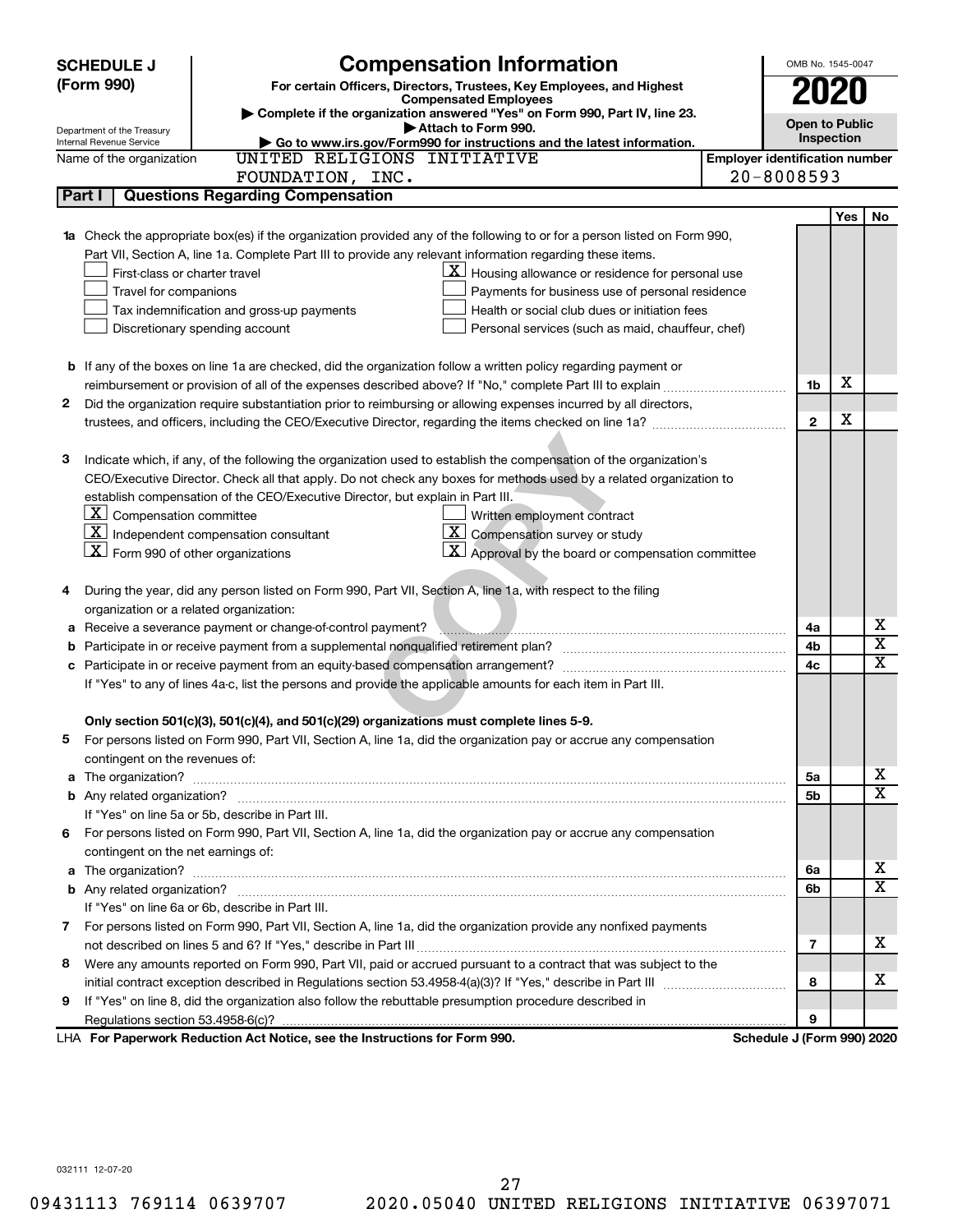Schedule J (Form 990) 2020 Page FOUNDATION, INC. 20-8008593

Part II | Officers, Directors, Trustees, Key Employees, and Highest Compensated Employees. Use duplicate copies if additional space is needed.

For each individual whose compensation must be reported on Schedule J, report compensation from the organization on row (i) and from related organizations, described in the instructions, on row (ii). Do not list any individuals that aren't listed on Form 990, Part VII.

Note: The sum of columns (B)(i)-(iii) for each listed individual must equal the total amount of Form 990, Part VII, Section A, line 1a, applicable column (D) and (E) amounts for that individual.

|                                      | (B) Breakdown of W-2 and/or 1099-MISC compensation |                          |                                           | (C) Retirement and<br>other deferred      | (D) Nontaxable<br>benefits  | (E) Total of columns<br>$(B)(i)$ - $(D)$ | (F) Compensation<br>in column (B) |                                           |
|--------------------------------------|----------------------------------------------------|--------------------------|-------------------------------------------|-------------------------------------------|-----------------------------|------------------------------------------|-----------------------------------|-------------------------------------------|
| (A) Name and Title                   |                                                    | (i) Base<br>compensation | (ii) Bonus &<br>incentive<br>compensation | (iii) Other<br>reportable<br>compensation | compensation                |                                          |                                   | reported as deferred<br>on prior Form 990 |
| REV. VICTOR H. KAZANJIAN, JR.<br>(1) | (i)                                                | $\overline{0}$ .         | $\overline{\mathbf{0}}$ .                 | $\overline{0}$ .                          | $\overline{0}$ .            | $\overline{0}$                           | $\mathbf 0$ .                     | $\overline{\mathbf{0}}$ .                 |
| PRESIDENT                            | $\vert$ (ii)                                       | 133,438.                 | $\overline{0}$                            | $\overline{0}$ .                          | $\overline{0}$ .            | 79,552.                                  | 212,990.                          | $\overline{0}$ .                          |
| THE RIGHT REV. WILLIAM SWING<br>(2)  | $(\mathsf{i})$                                     | $\overline{0}$ .         | $\overline{0}$ .                          | $\overline{0}$ .                          | $\overline{\mathfrak{o}}$ . | $\overline{\mathbf{0}}$ .                | $\overline{0}$ .                  | $\overline{0}$ .                          |
| PRESIDENT, URI                       | $\vert$ (ii)                                       | 139,674.                 | $\overline{0}$ .                          | $\overline{0}$ .                          | $\overline{0}$ .            | 2,700.                                   | 142, 374.                         | $\overline{0}$ .                          |
|                                      | (i)                                                |                          |                                           |                                           |                             |                                          |                                   |                                           |
|                                      | $\vert$ (ii)                                       |                          |                                           |                                           |                             |                                          |                                   |                                           |
|                                      | $(\sf{i})$                                         |                          |                                           |                                           |                             |                                          |                                   |                                           |
|                                      | $\vert$ (ii)                                       |                          |                                           |                                           |                             |                                          |                                   |                                           |
|                                      | (i)                                                |                          |                                           |                                           |                             |                                          |                                   |                                           |
|                                      | $\vert$ (ii)                                       |                          |                                           |                                           |                             |                                          |                                   |                                           |
|                                      | (i)                                                |                          |                                           |                                           |                             |                                          |                                   |                                           |
|                                      | $\vert$ (ii)                                       |                          |                                           |                                           |                             |                                          |                                   |                                           |
|                                      | (i)                                                |                          |                                           |                                           |                             |                                          |                                   |                                           |
|                                      | $\vert$ (ii)                                       |                          |                                           |                                           |                             |                                          |                                   |                                           |
|                                      | (i)                                                |                          |                                           |                                           |                             |                                          |                                   |                                           |
|                                      | $\vert$ (ii)                                       |                          |                                           |                                           |                             |                                          |                                   |                                           |
|                                      | (i)                                                |                          |                                           |                                           |                             |                                          |                                   |                                           |
|                                      | $\vert$ (ii)<br>$(\sf{i})$                         |                          |                                           |                                           |                             |                                          |                                   |                                           |
|                                      | $\vert$ (ii)                                       |                          |                                           |                                           |                             |                                          |                                   |                                           |
|                                      | (i)                                                |                          |                                           |                                           |                             |                                          |                                   |                                           |
|                                      | $\vert$ (ii)                                       |                          |                                           |                                           |                             |                                          |                                   |                                           |
|                                      | (i)                                                |                          |                                           |                                           |                             |                                          |                                   |                                           |
|                                      | $\vert$ (ii)                                       |                          |                                           |                                           |                             |                                          |                                   |                                           |
|                                      | (i)                                                |                          |                                           |                                           |                             |                                          |                                   |                                           |
|                                      | $\vert$ (ii)                                       |                          |                                           |                                           |                             |                                          |                                   |                                           |
|                                      | (i)                                                |                          |                                           |                                           |                             |                                          |                                   |                                           |
|                                      | $\vert$ (ii)                                       |                          |                                           |                                           |                             |                                          |                                   |                                           |
|                                      | (i)                                                |                          |                                           |                                           |                             |                                          |                                   |                                           |
|                                      | $\vert$ (ii)                                       |                          |                                           |                                           |                             |                                          |                                   |                                           |
|                                      | $(\sf{i})$                                         |                          |                                           |                                           |                             |                                          |                                   |                                           |
|                                      | (ii)                                               |                          |                                           |                                           |                             |                                          |                                   |                                           |

**2**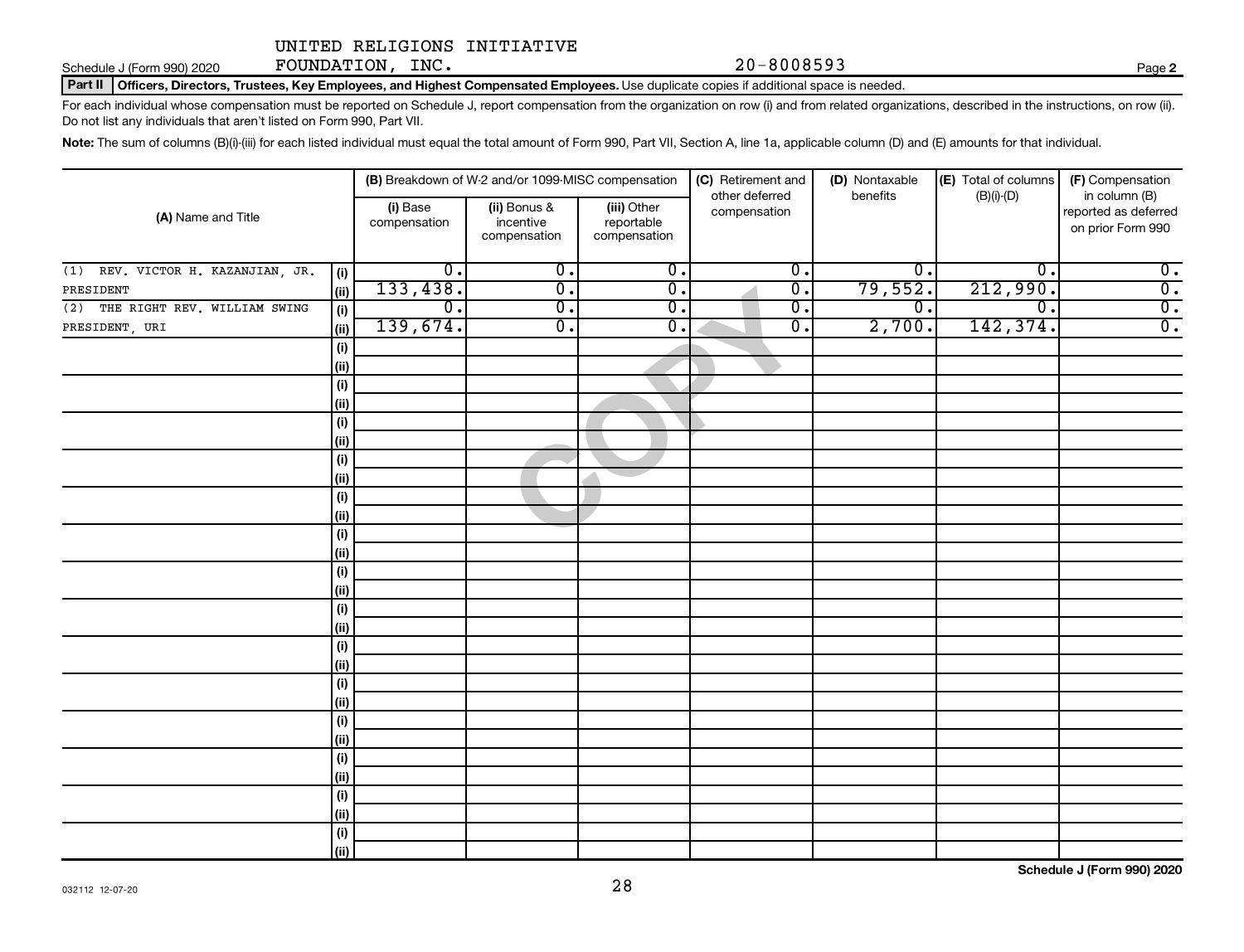|  | UNITED RELIGIONS INITIATIVE |
|--|-----------------------------|
|  |                             |

#### **Part III Supplemental Information**

Provide the information, explanation, or descriptions required for Part I, lines 1a, 1b, 3, 4a, 4b, 4c, 5a, 5b, 6a, 6b, 7, and 8, and for Part II. Also complete this part for any additional information.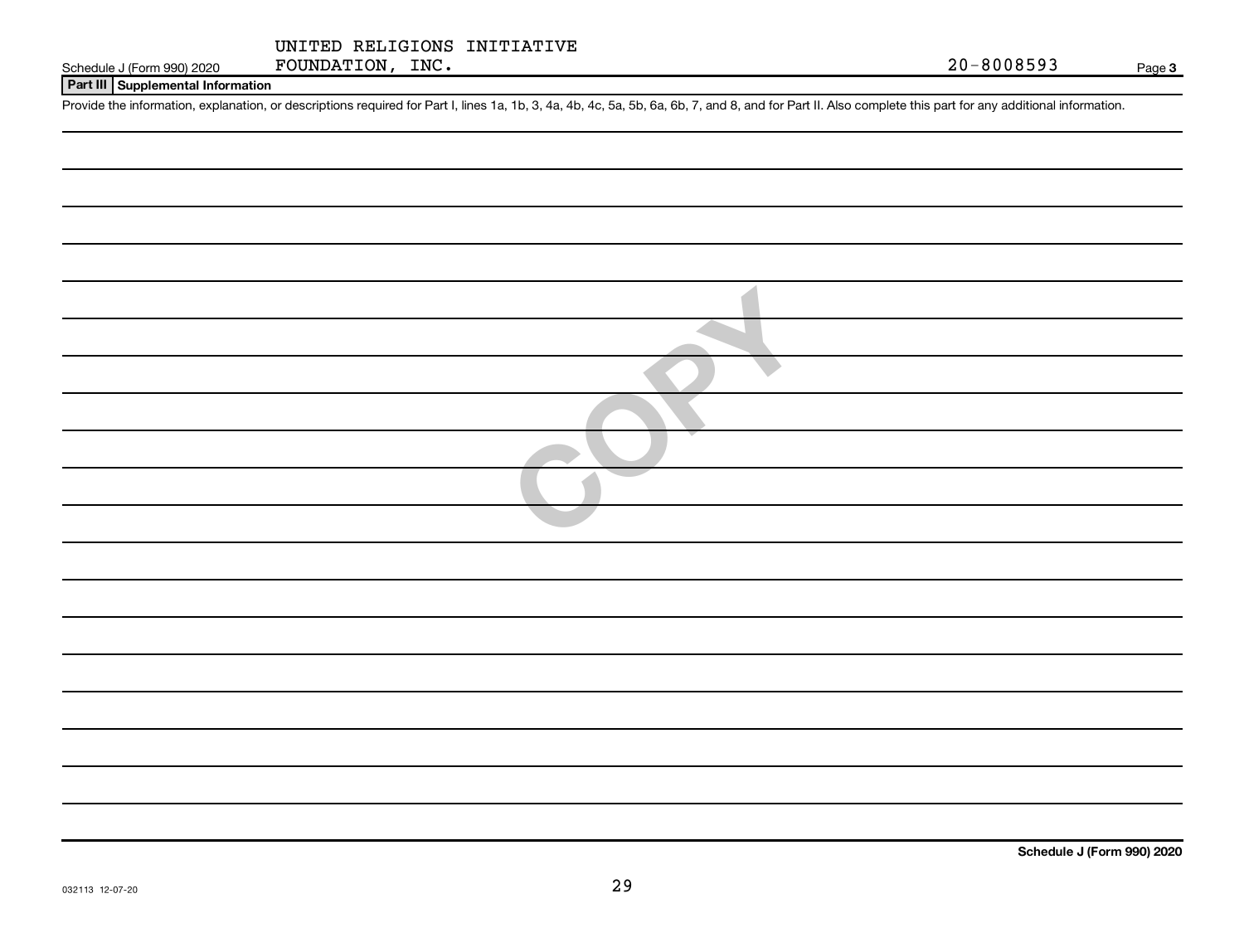ICY REQUIRES CONTEMPORANEOU<br>
MAY GIVE RISE TO A CONFLIC<br>
THE POLICY AND SIGN AN AFF OMB No. 1545-0047 Department of the Treasury Internal Revenue Service **Complete to provide information for responses to specific questions on Form 990 or 990-EZ or to provide any additional information. | Attach to Form 990 or 990-EZ. | Go to www.irs.gov/Form990 for the latest information. (Form 990 or 990-EZ) Open to Public Inspection Employer identification number** Name of the organization **SCHEDULE O Supplemental Information to Form 990 or 990-EZ 2020** UNITED RELIGIONS INITIATIVE FOUNDATION, INC. 20-8008593 FORM 990, PART VI, SECTION B, LINE 11B: A CPA FIRM PREPARES THE TAX RETURN WITH THE HELP OF THE ORGANIZATION'S FINANCIAL MANAGER. THE FINANCIAL MANAGER REVIEWS THE RETURN AFTER IT IS PREPARED AND PRESENTS IT TO THE EXECUTIVE DIRECTOR FOR SIGNATURE ONCE IT HAS BEEN REVIEWED AND APPROVED. FORM 990, PART VI, SECTION B, LINE 12C: THE CONFLICT OF INTEREST POLICY REQUIRES CONTEMPORANEOUS DISCLOSURE OF ANY FINANCIAL TRANSACTIONS WHICH MAY GIVE RISE TO A CONFLICT. BOARD MEMBERS AND OFFICERS ANNUALLY REVIEW THE POLICY AND SIGN AN AFFIDAVIT OF INDEPENDENCE. FORM 990, PART VI, SECTION C, LINE 19: COPIES ARE PROVIDED UPON REQUEST OR ON URI'S WEBSITE. FORM 990, PART XI, LINE 9, CHANGES IN NET ASSETS: EQUITY TRANSFER FROM UNITED RELIGIONS INITIATIVE 10,000. RECLASSIFIED 2019 CONTRIBUTION  $-209,432$ . TOTAL TO FORM 990, PART XI, LINE 9  $-199,432$ .

032211 11-20-20 **For Paperwork Reduction Act Notice, see the Instructions for Form 990 or 990-EZ. Schedule O (Form 990 or 990-EZ) 2020** LHA

09431113 769114 0639707 2020.05040 UNITED RELIGIONS INITIATIVE 06397071

30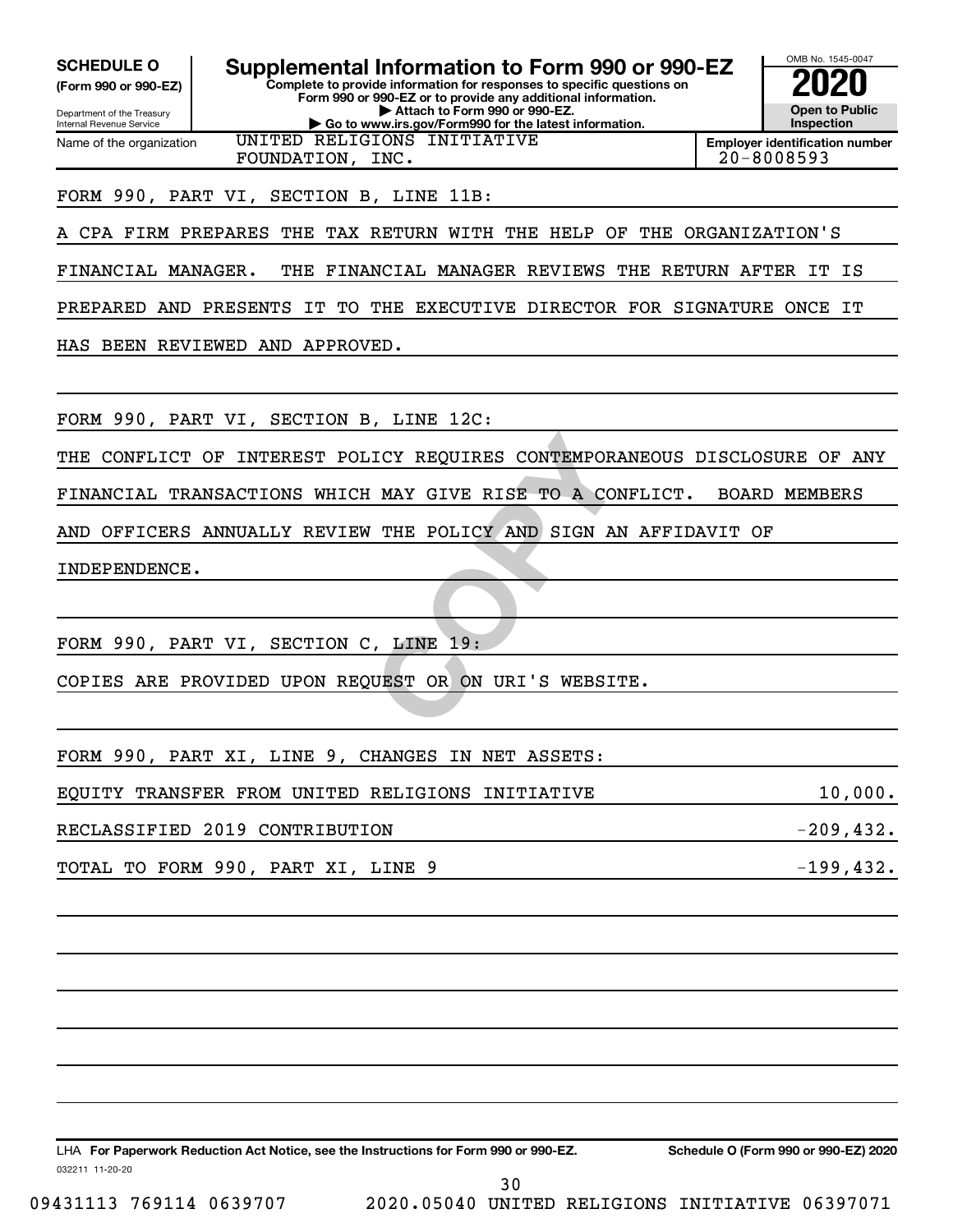| <b>Related Organizations and Unrelated Partnerships</b><br><b>SCHEDULE R</b> |                                                                                                                                                                              |                                                                                                       |                                                     |                                      |                                                          |                                     |                                                         | OMB No. 1545-0047                                          |
|------------------------------------------------------------------------------|------------------------------------------------------------------------------------------------------------------------------------------------------------------------------|-------------------------------------------------------------------------------------------------------|-----------------------------------------------------|--------------------------------------|----------------------------------------------------------|-------------------------------------|---------------------------------------------------------|------------------------------------------------------------|
| (Form 990)<br>Department of the Treasury<br>Internal Revenue Service         |                                                                                                                                                                              | Complete if the organization answered "Yes" on Form 990, Part IV, line 33, 34, 35b, 36, or 37.        | Attach to Form 990.                                 |                                      |                                                          |                                     | <b>2020</b><br><b>Open to Public</b><br>Inspection      |                                                            |
| Name of the organization                                                     | FOUNDATION, INC.                                                                                                                                                             | Go to www.irs.gov/Form990 for instructions and the latest information.<br>UNITED RELIGIONS INITIATIVE |                                                     |                                      |                                                          |                                     | <b>Employer identification number</b><br>$20 - 8008593$ |                                                            |
| Part I                                                                       | Identification of Disregarded Entities. Complete if the organization answered "Yes" on Form 990, Part IV, line 33.                                                           |                                                                                                       |                                                     |                                      |                                                          |                                     |                                                         |                                                            |
| (a)<br>Name, address, and EIN (if applicable)<br>of disregarded entity       |                                                                                                                                                                              | (b)<br>Primary activity                                                                               | (c)<br>Legal domicile (state or<br>foreign country) | (d)<br>Total income                  | (e)<br>End-of-year assets                                |                                     | (f)<br>Direct controlling<br>entity                     |                                                            |
|                                                                              |                                                                                                                                                                              |                                                                                                       |                                                     |                                      |                                                          |                                     |                                                         |                                                            |
|                                                                              |                                                                                                                                                                              |                                                                                                       |                                                     |                                      |                                                          |                                     |                                                         |                                                            |
|                                                                              |                                                                                                                                                                              |                                                                                                       |                                                     |                                      |                                                          |                                     |                                                         |                                                            |
|                                                                              | Identification of Related Tax-Exempt Organizations. Complete if the organization answered "Yes" on Form 990, Part IV, line 34, because it had one or more related tax-exempt |                                                                                                       |                                                     |                                      |                                                          |                                     |                                                         |                                                            |
| Part II                                                                      | organizations during the tax year.                                                                                                                                           |                                                                                                       |                                                     |                                      |                                                          |                                     |                                                         |                                                            |
|                                                                              | (a)<br>Name, address, and EIN<br>of related organization                                                                                                                     | (b)<br>Primary activity                                                                               | (c)<br>Legal domicile (state or<br>foreign country) | (d)<br><b>Exempt Code</b><br>section | (e)<br>Public charity<br>status (if section<br>501(c)(3) | (f)<br>Direct controlling<br>entity | Yes                                                     | $(g)$<br>Section 512(b)(13)<br>controlled<br>entity?<br>No |
| UNITED RELIGIONS - 68-0369482                                                |                                                                                                                                                                              |                                                                                                       |                                                     |                                      |                                                          |                                     |                                                         |                                                            |
| P.O. BOX 29242<br>SAN FRANCISCO, CA 94129-0242                               |                                                                                                                                                                              | SOCIAL SERVICES                                                                                       | CALIFORNIA                                          | RELIGIOUS                            | LINE 7                                                   | SELF                                |                                                         | х                                                          |
|                                                                              |                                                                                                                                                                              |                                                                                                       |                                                     |                                      |                                                          |                                     |                                                         |                                                            |
|                                                                              |                                                                                                                                                                              |                                                                                                       |                                                     |                                      |                                                          |                                     |                                                         |                                                            |
|                                                                              |                                                                                                                                                                              |                                                                                                       |                                                     |                                      |                                                          |                                     |                                                         |                                                            |
|                                                                              | For Paperwork Reduction Act Notice, see the Instructions for Form 990.                                                                                                       |                                                                                                       |                                                     |                                      |                                                          |                                     | Schedule R (Form 990) 2020                              |                                                            |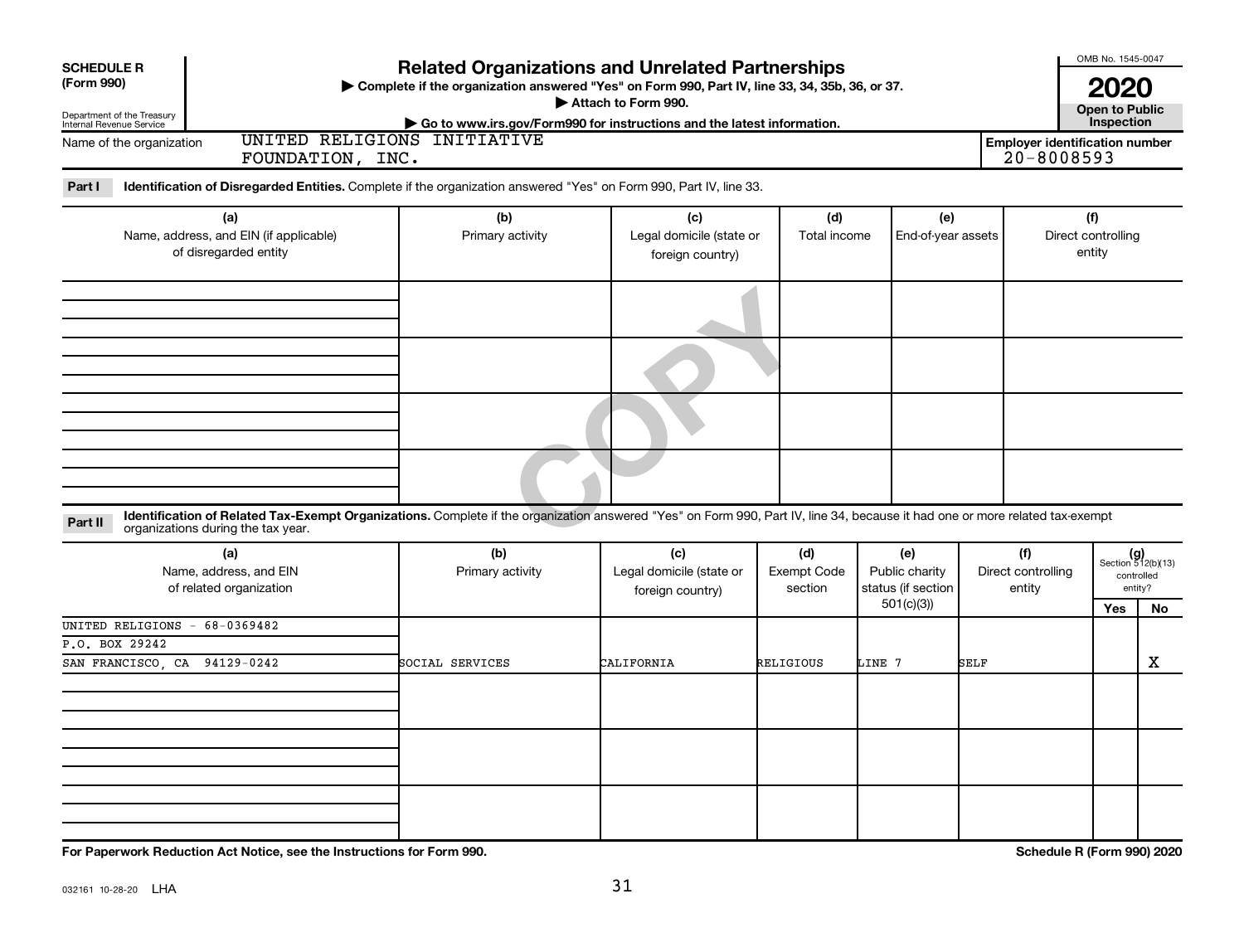#### Schedule R (Form 990) 2020 Page FOUNDATION, INC. 20-8008593

#### **2**

Disproportionate allocations? Legal domicile (state or foreign country) General or Percentage managing partner? Part III Identification of Related Organizations Taxable as a Partnership. Complete if the organization answered "Yes" on Form 990, Part IV, line 34, because it had one or more related<br>Read to the organizations tracted as **(a) (b) (c) (d) (e) (f) (g) (h) (i) (j) (k) Yes No Yes No** K-1 (Form 1065) Predominant income (related, unrelated, excluded from tax under sections 512-514) organizations treated as a partnership during the tax year. Name, address, and EIN of related organization Primary activity  $\left| \begin{array}{c} \text{Legal} \\ \text{demiilla} \end{array} \right|$  Direct controlling entity Share of total income Share of end-of-year assets Code V-UBI amount in box 20 of Schedule ownership

| Identification of Related Organizations Taxable as a Corporation or Trust. Complete if the organization answered "Yes" on Form 990, Part IV, line 34, because it had one or more related organizations treated as a corporatio<br>Part IV |  |  |     |     |     |  |     |  |  |     |     |  |
|-------------------------------------------------------------------------------------------------------------------------------------------------------------------------------------------------------------------------------------------|--|--|-----|-----|-----|--|-----|--|--|-----|-----|--|
| (a)                                                                                                                                                                                                                                       |  |  | (b) | (c) | (d) |  | (e) |  |  | (g) | (h) |  |

| (a)<br>Name, address, and EIN<br>of related organization | (b)<br>Primary activity | (c)<br>Legal domicile<br>(state or<br>foreign | (d)<br>Direct controlling<br>entity | (e)<br>Type of entity<br>(C corp, S corp,<br>or trust) | (f)<br>Share of total<br>income | (g)<br>Share of<br>end-of-year<br>assets | (h)<br>Percentage<br>ownership | $\begin{array}{c} \textbf{(i)}\\ \text{Section}\\ 512 \text{(b)} \text{(13)}\\ \text{controlled} \end{array}$ | entity?  |
|----------------------------------------------------------|-------------------------|-----------------------------------------------|-------------------------------------|--------------------------------------------------------|---------------------------------|------------------------------------------|--------------------------------|---------------------------------------------------------------------------------------------------------------|----------|
|                                                          |                         | country)                                      |                                     |                                                        |                                 |                                          |                                |                                                                                                               | Yes   No |
|                                                          |                         |                                               |                                     |                                                        |                                 |                                          |                                |                                                                                                               |          |
|                                                          |                         |                                               |                                     |                                                        |                                 |                                          |                                |                                                                                                               |          |
|                                                          |                         |                                               |                                     |                                                        |                                 |                                          |                                |                                                                                                               |          |
|                                                          |                         |                                               |                                     |                                                        |                                 |                                          |                                |                                                                                                               |          |
|                                                          |                         |                                               |                                     |                                                        |                                 |                                          |                                |                                                                                                               |          |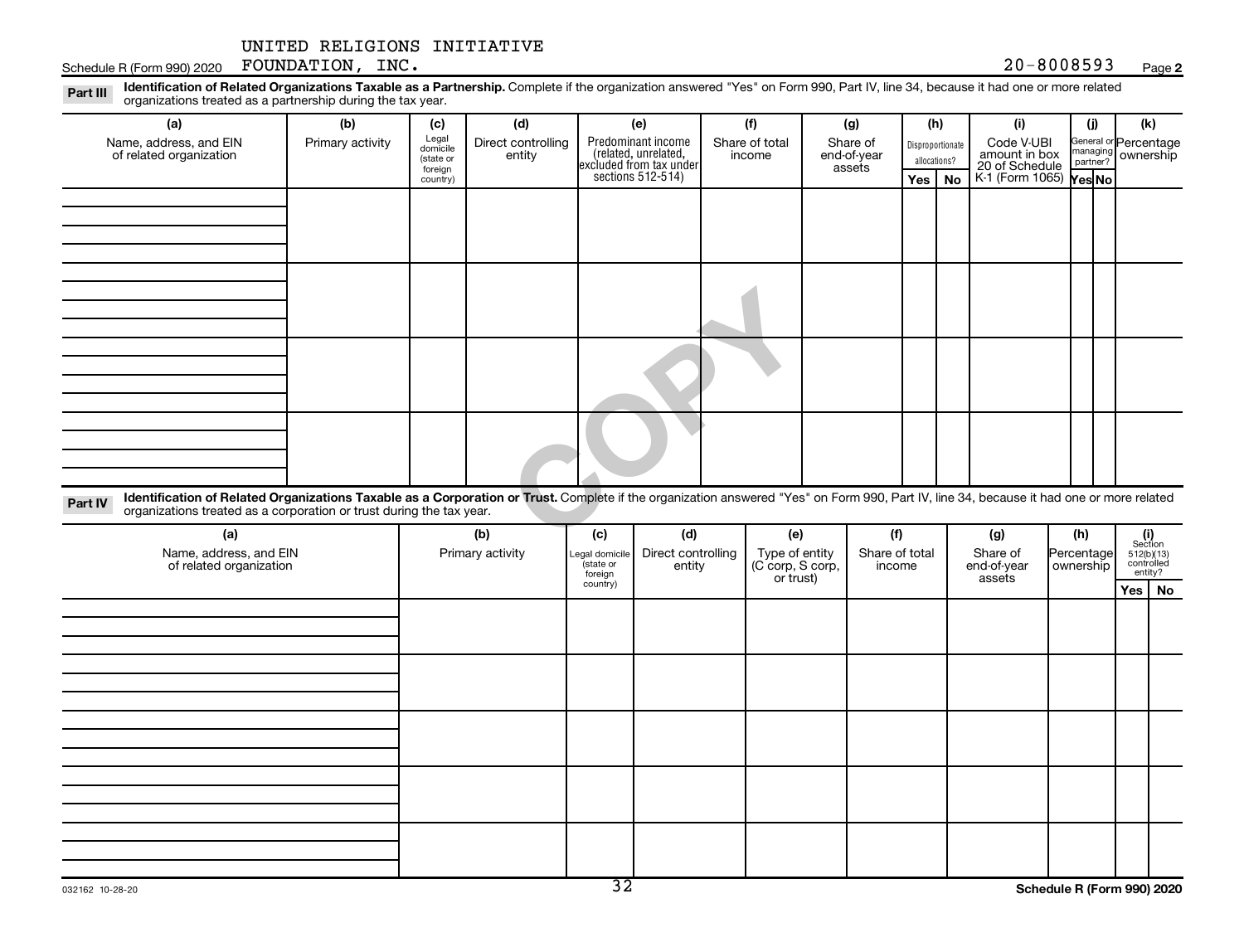|  |  |  | <b>Part V</b> Transactions With Related Organizations. Complete if the organization answered "Yes" on Form 990, Part IV, line 34, 35b, or 36. |
|--|--|--|-----------------------------------------------------------------------------------------------------------------------------------------------|
|--|--|--|-----------------------------------------------------------------------------------------------------------------------------------------------|

| Note: Complete line 1 if any entity is listed in Parts II, III, or IV of this schedule.                                                                                                                                        |                 | Yes   No                |                             |
|--------------------------------------------------------------------------------------------------------------------------------------------------------------------------------------------------------------------------------|-----------------|-------------------------|-----------------------------|
| During the tax year, did the organization engage in any of the following transactions with one or more related organizations listed in Parts II-IV?                                                                            |                 |                         |                             |
|                                                                                                                                                                                                                                | 1a              |                         | $\overline{\mathbf{X}}$     |
| b Gift, grant, or capital contribution to related organization(s) manufaction contracts and contribution to related organization(s) manufaction contribution to related organization(s) manufactured contribution contribution | 1 <sub>b</sub>  | $\overline{\textbf{X}}$ |                             |
|                                                                                                                                                                                                                                | 1c              |                         | $\mathbf x$                 |
| d Loans or loan guarantees to or for related organization(s) www.communities.com/www.communities.com/www.communities-                                                                                                          | 1 <sub>d</sub>  |                         | $\overline{\mathbf{x}}$     |
| e Loans or loan guarantees by related organization(s) www.array.com/www.array.com/www.array.com/www.array.com/www.array.com/www.array.com/www.array.com/www.array.com/www.array.com/www.array.com/www.array.com/www.array.com/ | 1e              |                         | $\mathbf x$                 |
|                                                                                                                                                                                                                                |                 |                         |                             |
|                                                                                                                                                                                                                                | 1f              |                         | х                           |
| g Sale of assets to related organization(s) manufacture content to the content of the content of the content of the content of the content of the content of the content of the content of the content of the content of the c | 1g              |                         | $\overline{\textbf{x}}$     |
| h Purchase of assets from related organization(s) manufactured content to the content of the content of the content of the content of the content of the content of the content of the content of the content of the content o | 1 <sub>h</sub>  |                         | х                           |
| Exchange of assets with related organization(s) www.assettion.com/www.assettion.com/www.assettion.com/www.assettion.com/www.assettion.com/www.assettion.com/www.assettion.com/www.assettion.com/www.assettion.com/www.assettio | 11              |                         | х                           |
|                                                                                                                                                                                                                                | 1j.             |                         | $\overline{\textnormal{x}}$ |
|                                                                                                                                                                                                                                |                 |                         |                             |
|                                                                                                                                                                                                                                | 1k              |                         | х                           |
| Performance of services or membership or fundraising solicitations for related organization(s) manuscription manuscription and content of services or membership or fundraising solicitations for related organization(s)      | 11              |                         | x                           |
|                                                                                                                                                                                                                                | 1 <sub>m</sub>  |                         | $\mathbf x$                 |
|                                                                                                                                                                                                                                | 1n              |                         | $\overline{\mathbf{x}}$     |
| o Sharing of paid employees with related organization(s) manufactured and an account of the state of the state organization (s)                                                                                                | 10 <sub>o</sub> |                         | X                           |
|                                                                                                                                                                                                                                |                 |                         |                             |
|                                                                                                                                                                                                                                | 1p              |                         | X                           |
|                                                                                                                                                                                                                                | 1q              |                         | $\overline{\mathbf{x}}$     |
|                                                                                                                                                                                                                                |                 |                         |                             |
|                                                                                                                                                                                                                                | 1r              |                         | X                           |
|                                                                                                                                                                                                                                | 1s              | х                       |                             |
| 2 If the answer to any of the above is "Yes," see the instructions for information on who must complete this line, including covered relationships and transaction thresholds.                                                 |                 |                         |                             |

| (a)<br>Name of related organization | (b)<br>Transaction<br>type (a-s) | (c)<br>Amount involved | (d)<br>Method of determining amount involved |
|-------------------------------------|----------------------------------|------------------------|----------------------------------------------|
| (1) UNITED RELIGIONS INITIATIVE     | S                                | $10,000$ . FMV         |                                              |
| (2) UNITED RELIGIONS INITIATIVE     | B                                | 1,444,128.FMV          |                                              |
| (3)                                 |                                  |                        |                                              |
| (4)                                 |                                  |                        |                                              |
| (5)                                 |                                  |                        |                                              |
| (6)                                 | $\overline{\phantom{a}}$         |                        |                                              |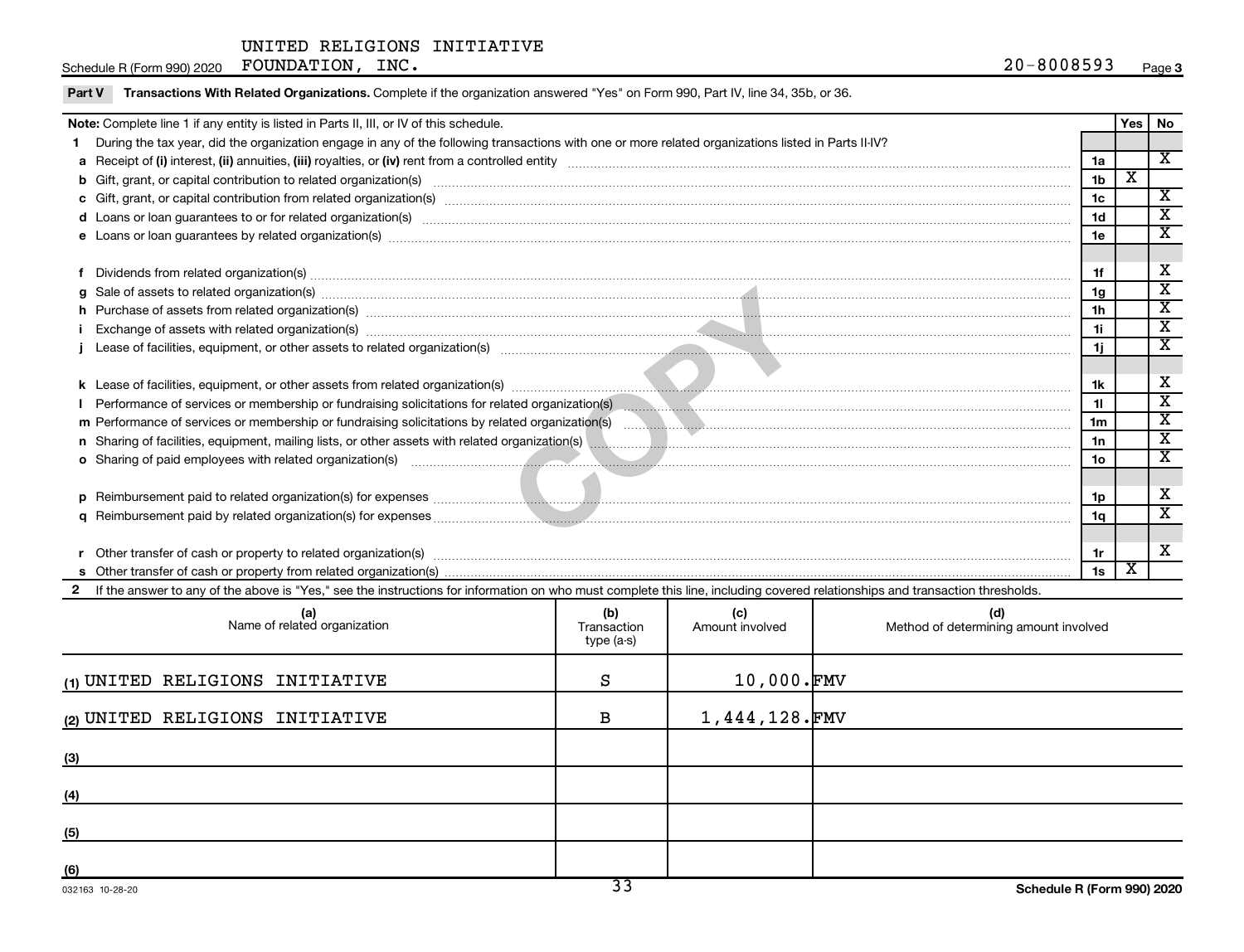Schedule R (Form 990) 2020 Page FOUNDATION, INC. 20-8008593

Part VI Unrelated Organizations Taxable as a Partnership. Complete if the organization answered "Yes" on Form 990, Part IV, line 37.

Provide the following information for each entity taxed as a partnership through which the organization conducted more than five percent of its activities (measured by total assets or gross revenue) that was not a related organization. See instructions regarding exclusion for certain investment partnerships.

| hat neo hot a rolatod organization. Ooo motraotiono rogaranty oxolaolon for oortam invootmont partnolompo.<br>(a) | (b)              | (c)                                 | (d)                                                                                        |                                                          | (f)               | (g)                     | (h)                                                                                                                                       | (i)                                                                                                  | (i)    | $(\mathsf{k})$ |
|-------------------------------------------------------------------------------------------------------------------|------------------|-------------------------------------|--------------------------------------------------------------------------------------------|----------------------------------------------------------|-------------------|-------------------------|-------------------------------------------------------------------------------------------------------------------------------------------|------------------------------------------------------------------------------------------------------|--------|----------------|
| Name, address, and EIN<br>of entity                                                                               | Primary activity | Legal domicile<br>(state or foreign |                                                                                            | (e)<br>Are all<br>partners sec.<br>$501(c)(3)$<br>orgs.? | Share of<br>total | Share of<br>end-of-year | $\fbox{\parbox{0.5cm}{\begin{tabular}{ l l } \hline Disproportion} \\ \hline \text{tion} \\ \hline allocations? \\ \hline \end{tabular}}$ |                                                                                                      |        |                |
|                                                                                                                   |                  | country)                            | Predominant income<br>(related, unrelated,<br>excluded from tax under<br>sections 512-514) | Yes No                                                   | income            | assets                  | Yes No                                                                                                                                    | Code V-UBI<br>amount in box 20 managing<br>of Schedule K-1<br>(Form 1065)<br>$\overline{Y}_{res}$ No | Yes No |                |
|                                                                                                                   |                  |                                     |                                                                                            |                                                          |                   |                         |                                                                                                                                           |                                                                                                      |        |                |
|                                                                                                                   |                  |                                     |                                                                                            |                                                          |                   |                         |                                                                                                                                           |                                                                                                      |        |                |
|                                                                                                                   |                  |                                     |                                                                                            |                                                          |                   |                         |                                                                                                                                           |                                                                                                      |        |                |
|                                                                                                                   |                  |                                     |                                                                                            |                                                          |                   |                         |                                                                                                                                           |                                                                                                      |        |                |
|                                                                                                                   |                  |                                     |                                                                                            |                                                          |                   |                         |                                                                                                                                           |                                                                                                      |        |                |
|                                                                                                                   |                  |                                     |                                                                                            |                                                          |                   |                         |                                                                                                                                           |                                                                                                      |        |                |
|                                                                                                                   |                  |                                     |                                                                                            |                                                          |                   |                         |                                                                                                                                           |                                                                                                      |        |                |
|                                                                                                                   |                  |                                     |                                                                                            |                                                          |                   |                         |                                                                                                                                           |                                                                                                      |        |                |
|                                                                                                                   |                  |                                     |                                                                                            |                                                          |                   |                         |                                                                                                                                           |                                                                                                      |        |                |
|                                                                                                                   |                  |                                     |                                                                                            |                                                          |                   |                         |                                                                                                                                           |                                                                                                      |        |                |
|                                                                                                                   |                  |                                     |                                                                                            |                                                          |                   |                         |                                                                                                                                           |                                                                                                      |        |                |
|                                                                                                                   |                  |                                     |                                                                                            |                                                          |                   |                         |                                                                                                                                           |                                                                                                      |        |                |
|                                                                                                                   |                  |                                     |                                                                                            |                                                          |                   |                         |                                                                                                                                           |                                                                                                      |        |                |
|                                                                                                                   |                  |                                     |                                                                                            |                                                          |                   |                         |                                                                                                                                           |                                                                                                      |        |                |
|                                                                                                                   |                  |                                     |                                                                                            |                                                          |                   |                         |                                                                                                                                           |                                                                                                      |        |                |
|                                                                                                                   |                  |                                     |                                                                                            |                                                          |                   |                         |                                                                                                                                           |                                                                                                      |        |                |
|                                                                                                                   |                  |                                     |                                                                                            |                                                          |                   |                         |                                                                                                                                           |                                                                                                      |        |                |
|                                                                                                                   |                  |                                     |                                                                                            |                                                          |                   |                         |                                                                                                                                           |                                                                                                      |        |                |
|                                                                                                                   |                  |                                     |                                                                                            |                                                          |                   |                         |                                                                                                                                           |                                                                                                      |        |                |
|                                                                                                                   |                  |                                     |                                                                                            |                                                          |                   |                         |                                                                                                                                           |                                                                                                      |        |                |
|                                                                                                                   |                  |                                     |                                                                                            |                                                          |                   |                         |                                                                                                                                           |                                                                                                      |        |                |
|                                                                                                                   |                  |                                     |                                                                                            |                                                          |                   |                         |                                                                                                                                           |                                                                                                      |        |                |
|                                                                                                                   |                  |                                     |                                                                                            |                                                          |                   |                         |                                                                                                                                           |                                                                                                      |        |                |
|                                                                                                                   |                  |                                     |                                                                                            |                                                          |                   |                         |                                                                                                                                           |                                                                                                      |        |                |
|                                                                                                                   |                  |                                     |                                                                                            |                                                          |                   |                         |                                                                                                                                           |                                                                                                      |        |                |
|                                                                                                                   |                  |                                     |                                                                                            |                                                          |                   |                         |                                                                                                                                           |                                                                                                      |        |                |

**Schedule R (Form 990) 2020**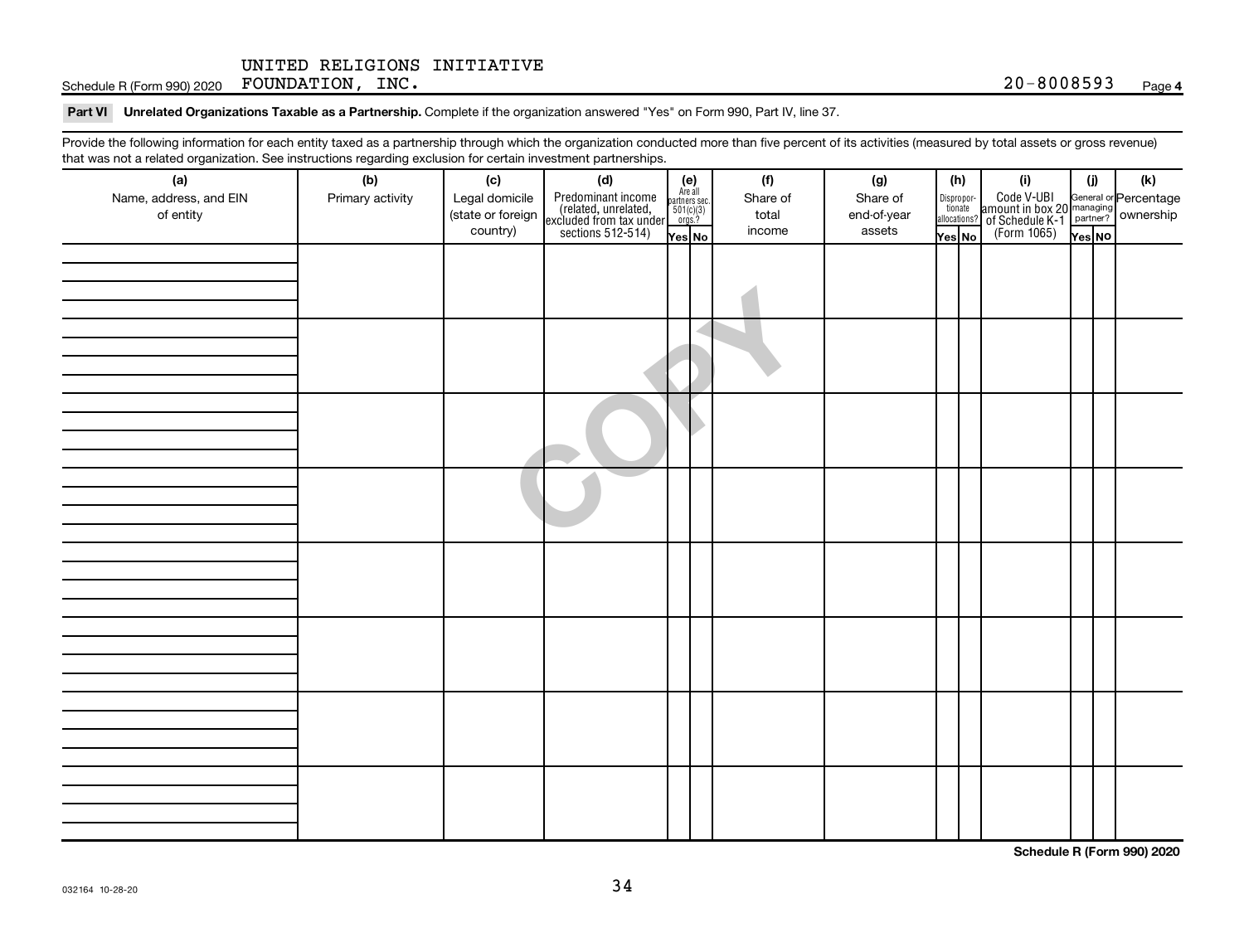|                            | UNITED RELIGIONS INITIATIVE |                       |
|----------------------------|-----------------------------|-----------------------|
| Schedule R (Form 990) 2020 | FOUNDATION,<br>INC.         | $20 - 8008593$ Page 5 |

| Schedule R (Form 990) 2020 |  |  |
|----------------------------|--|--|
|                            |  |  |

# **Part VII Supplemental Information**

Provide additional information for responses to questions on Schedule R. See instructions.

| 032165 10-28-20         | Schedule R (Form 990) 2020<br>$35\,$            |
|-------------------------|-------------------------------------------------|
| 09431113 769114 0639707 | 2020.05040 UNITED RELIGIONS INITIATIVE 06397071 |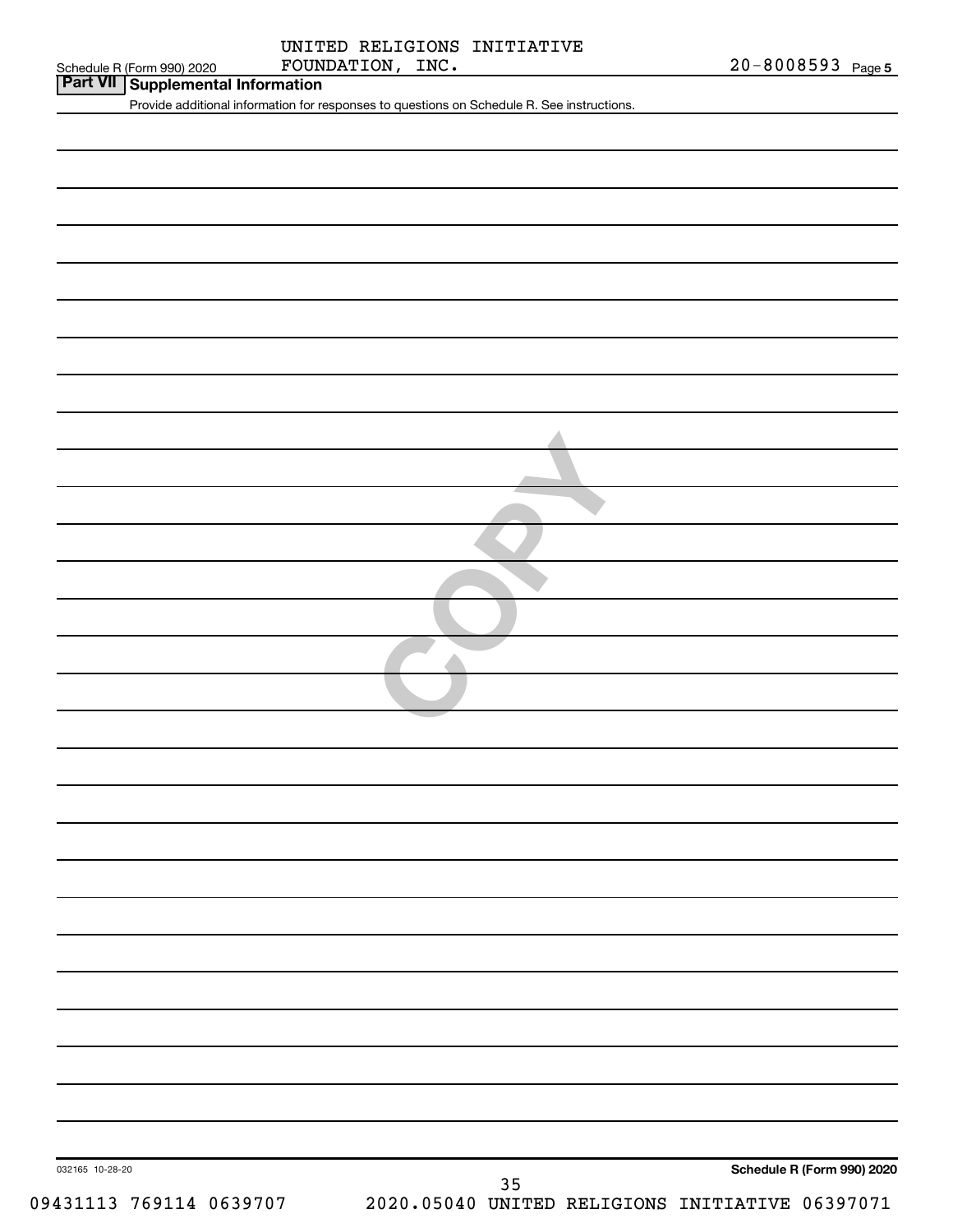## TAXABLE YEAR **California Exempt Organization California Exempt Organization 2020 Annual Information Return 199**

| ∠∪∠∪                 |                                                                                                                                                                                                                                      |             |                                                       | טט ו                                                                                |    |
|----------------------|--------------------------------------------------------------------------------------------------------------------------------------------------------------------------------------------------------------------------------------|-------------|-------------------------------------------------------|-------------------------------------------------------------------------------------|----|
|                      | , and ending (mm/dd/yyyy)<br>Calendar Year 2020 or fiscal year beginning (mm/dd/yyyy)                                                                                                                                                |             |                                                       |                                                                                     |    |
|                      | Corporation/Organization name                                                                                                                                                                                                        |             | California corporation number                         |                                                                                     |    |
|                      | UNITED RELIGIONS INITIATIVE<br>FOUNDATION, INC.                                                                                                                                                                                      |             | 2932787                                               |                                                                                     |    |
|                      | Additional information. See instructions.                                                                                                                                                                                            | <b>FEIN</b> |                                                       |                                                                                     |    |
|                      |                                                                                                                                                                                                                                      |             | 20-8008593                                            |                                                                                     |    |
|                      | Street address (suite or room)                                                                                                                                                                                                       |             | PMB no.                                               |                                                                                     |    |
|                      | P.O. BOX 29242                                                                                                                                                                                                                       |             |                                                       |                                                                                     |    |
| City                 | State                                                                                                                                                                                                                                |             | ZIP code                                              |                                                                                     |    |
|                      | SAN FRANCISCO                                                                                                                                                                                                                        | CA          | 94129-0242                                            |                                                                                     |    |
| Foreign country name | Foreign province/state/county                                                                                                                                                                                                        |             | Foreign postal code                                   |                                                                                     |    |
|                      |                                                                                                                                                                                                                                      |             |                                                       |                                                                                     |    |
| First return<br>A    | Yes $X$ No I<br>Did the organization have any changes to its guidelines                                                                                                                                                              |             |                                                       |                                                                                     |    |
| B                    | Yes $X$ No                                                                                                                                                                                                                           |             |                                                       | Yes $X$ No                                                                          |    |
| C                    | Yes $X$ No<br>J If exempt under R&TC Section 23701d, has the organization                                                                                                                                                            |             |                                                       |                                                                                     |    |
| D                    | engaged in political activities? See instructions. $\Box$ Yes $\boxed{\mathbf{X}}$ No<br>Final information return?                                                                                                                   |             |                                                       |                                                                                     |    |
|                      | K Is the organization exempt under R&TC Section 23701g? $\bullet$ $\Box$ Yes $\boxed{\mathbf{X}}$ No<br>Surrendered (Withdrawn)<br>Merged/Reorganized<br>Dissolved                                                                   |             |                                                       |                                                                                     |    |
|                      | If "Yes," enter the gross receipts from nonmember sources \$<br>Enter date: (mm/dd/yyyy) $\bullet$                                                                                                                                   |             |                                                       |                                                                                     |    |
| Е                    | Check accounting method: (1) $\Box$ Cash (2) $\Box$ Accrual (3) other<br>L Is the organization a limited liability company?                                                                                                          |             |                                                       | $\bullet$ $\sqrt{Y_{\text{ES}}\left[\begin{array}{c} X \\ X \end{array}\right]}$ No |    |
| F                    | Federal return filed? (1) $\bullet$ $\Box$ 990T(2) $\bullet$ $\Box$ 990PF (3) $\bullet$ $\Box$ Sch H(990)<br>M Did the organization file Form 100 or Form 109 to                                                                     |             |                                                       |                                                                                     |    |
|                      | $(4)$ X Other 990 series                                                                                                                                                                                                             |             |                                                       |                                                                                     |    |
| G                    | Is this a group filing? See instructions $\overline{\cdots}$ $\bullet$ $\overline{\cdots}$ Yes $\boxed{\mathbf{X}}$ No   N Is the organization under audit by the IRS or has the                                                     |             |                                                       |                                                                                     |    |
| H.                   | Yes $\boxed{\mathbf{X}}$ No                                                                                                                                                                                                          |             |                                                       |                                                                                     |    |
|                      | If "Yes," what is the parent's name?                                                                                                                                                                                                 |             |                                                       | Yes $X$ No                                                                          |    |
|                      | Date filed with IRS                                                                                                                                                                                                                  |             |                                                       |                                                                                     |    |
| Part I               | Complete Part I unless not required to file this form. See General Information B and C.                                                                                                                                              |             |                                                       |                                                                                     |    |
|                      | Gross sales or receipts from other sources. From Side 2, Part II, line 8                                                                                                                                                             |             | 1                                                     | $6,156,762]$ <sub>00</sub>                                                          |    |
|                      | Gross dues and assessments from members and affiliates <b>Constanting Constanting Constanting O</b><br>2                                                                                                                             |             | $\overline{\mathbf{2}}$                               |                                                                                     | 00 |
|                      | Gross contributions, gifts, grants, and similar amounts received<br>3                                                                                                                                                                |             | $\overline{3}$                                        | $678, 175$ <sub>00</sub>                                                            |    |
|                      | Total gross receipts for filing requirement test. Add line 1 through line 3.<br>4                                                                                                                                                    |             |                                                       |                                                                                     |    |
| Receipts             |                                                                                                                                                                                                                                      |             | $\vert$                                               | $6,834,937$ <sub>00</sub>                                                           |    |
| and                  | 5                                                                                                                                                                                                                                    |             | 00                                                    |                                                                                     |    |
| Revenues             | $\overline{6}$<br>$5,798,245$ <sub>00</sub><br>6                                                                                                                                                                                     |             |                                                       |                                                                                     |    |
|                      | Total costs. Add line 5 and line 6 [11] manufacture contracts and line 6 [11] manufacture contracts and line 6                                                                                                                       |             | $\overline{7}$                                        | $5,798,245$ <sub>00</sub>                                                           |    |
|                      |                                                                                                                                                                                                                                      |             | 8                                                     | $1,036,692]$ <sub>00</sub>                                                          |    |
| Expenses             | Total expenses and disbursements. From Side 2, Part II, line 18<br>9                                                                                                                                                                 |             | 9<br>$\bullet$                                        | $1,958,503$ <sub>00</sub>                                                           |    |
|                      | 10                                                                                                                                                                                                                                   |             | 10                                                    | $-921,811$                                                                          | 00 |
|                      | Total payments [111] continuum contract and continuum contract and contract and continuum contract and contract and contract and contract and contract and contract and contract and contract and contract and contract and co<br>11 |             | 11                                                    |                                                                                     | 00 |
|                      | Use tax. See General Information K [111] Martin Martin Martin Martin Martin Martin Martin Martin Martin Martin M<br>12                                                                                                               |             | 12                                                    |                                                                                     | 00 |
|                      | 13                                                                                                                                                                                                                                   |             | 13                                                    |                                                                                     | 00 |
| <b>Filing Fee</b>    | Use tax balance. If line 12 is more than line 11, subtract line 11 from line 12<br>14                                                                                                                                                |             | 14                                                    |                                                                                     | 00 |
|                      | 15                                                                                                                                                                                                                                   |             | 15                                                    |                                                                                     | 00 |
|                      | Balance due. Add line 12 and line 15. Then subtract line 11 from the result<br>16<br>Under penalties of perjury, I declare that I have examined this return, including accompanying schedules and state                              |             | 16<br>is, and to the best of my knowledge and belief, |                                                                                     | 00 |
| Sign                 | it is true, correct, and complete. Declaration of preparer (other than taxpayer) is based on all information of which preparer has any knowledge.                                                                                    |             |                                                       |                                                                                     |    |
| Here                 | Title<br>Signature<br>of officer<br>ACTING EXEC. D                                                                                                                                                                                   | Date        |                                                       | ● Telephone<br> 415-561-2300                                                        |    |
|                      | Date                                                                                                                                                                                                                                 |             |                                                       | $\bullet$ PTIN                                                                      |    |
|                      | Preparer's EDWARD M. FAHEY<br>11/13/21                                                                                                                                                                                               | Check if    | self-employed                                         | P00194561                                                                           |    |
| Paid                 | Firm's name                                                                                                                                                                                                                          |             |                                                       | <b>•</b> Firm's FEIN                                                                |    |
| Preparer's           | (or yours,<br>RINA ACCOUNTANCY LLP                                                                                                                                                                                                   |             |                                                       | 84-1980623                                                                          |    |
| Use Only             | if self-<br>150 POST STREET, STE 200<br>employed)                                                                                                                                                                                    |             |                                                       | <b>Telephone</b>                                                                    |    |
|                      | and address<br>SAN FRANCISCO, CA 94108                                                                                                                                                                                               |             |                                                       | (415)777-4488                                                                       |    |
|                      | May the FTB discuss this return with the preparer shown above? See instructions $\boxed{\ldots}$ $\ldots$ $\ldots$ $\ldots$ $\ldots$ $\boxed{\textbf{X}}$                                                                            |             | Yes                                                   | <b>No</b>                                                                           |    |

L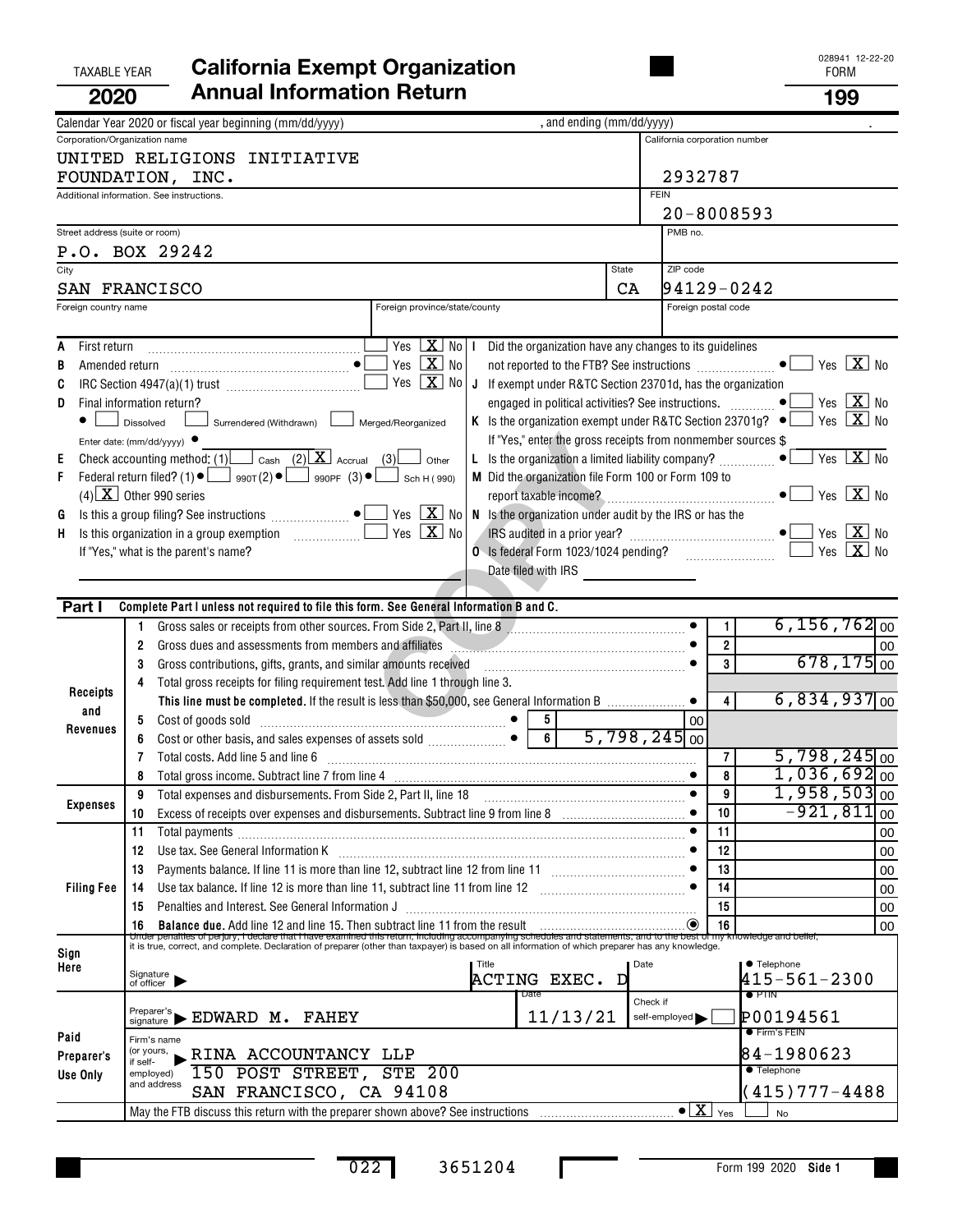#### UNITED RELIGIONS INITIATIVE FOUNDATION, INC. 20-8008593

**Organizations with gross receipts of more than \$50,000 and private foundations regardless of amount of gross receipts - complete Part II or furnish substitute information. Part II**

028951 12-22-20

|                                            |                                        | Gross sales or receipts from all business activities. See instructions [111] [12] content content of the sales or receipts from all business activities. See instructions [11] [12] $\alpha$                                                                                                                                                                                                                                     |                                                                                                                                                                                                                                                                                                                                                                                                                                               |                                       |                                         |           | 1                         | 00                        |
|--------------------------------------------|----------------------------------------|----------------------------------------------------------------------------------------------------------------------------------------------------------------------------------------------------------------------------------------------------------------------------------------------------------------------------------------------------------------------------------------------------------------------------------|-----------------------------------------------------------------------------------------------------------------------------------------------------------------------------------------------------------------------------------------------------------------------------------------------------------------------------------------------------------------------------------------------------------------------------------------------|---------------------------------------|-----------------------------------------|-----------|---------------------------|---------------------------|
|                                            | $\mathbf{2}$                           |                                                                                                                                                                                                                                                                                                                                                                                                                                  |                                                                                                                                                                                                                                                                                                                                                                                                                                               |                                       |                                         |           | $\overline{\mathbf{2}}$   | $75,260$ <sub>00</sub>    |
|                                            | 3                                      |                                                                                                                                                                                                                                                                                                                                                                                                                                  |                                                                                                                                                                                                                                                                                                                                                                                                                                               |                                       |                                         |           | 3                         | $233,037$ <sub>00</sub>   |
| Receipts                                   | 4                                      |                                                                                                                                                                                                                                                                                                                                                                                                                                  |                                                                                                                                                                                                                                                                                                                                                                                                                                               |                                       |                                         |           |                           | 00                        |
| from                                       | 5                                      |                                                                                                                                                                                                                                                                                                                                                                                                                                  |                                                                                                                                                                                                                                                                                                                                                                                                                                               |                                       |                                         |           | 5                         | 00                        |
| <b>Other</b>                               | 6                                      | Gross amount received from sale of assets (See Instructions) Materian Materian STATEMENT 1                                                                                                                                                                                                                                                                                                                                       |                                                                                                                                                                                                                                                                                                                                                                                                                                               |                                       |                                         |           | 6                         | $5,848,465$ <sub>00</sub> |
| <b>Sources</b>                             | 7                                      | Other income                                                                                                                                                                                                                                                                                                                                                                                                                     |                                                                                                                                                                                                                                                                                                                                                                                                                                               |                                       |                                         |           | $\overline{7}$            | 00                        |
|                                            | 8                                      | Total gross sales or receipts from other sources. Add line 1 through line 7. Enter here and on Side 1, Part I, line 1                                                                                                                                                                                                                                                                                                            |                                                                                                                                                                                                                                                                                                                                                                                                                                               |                                       |                                         |           | 8                         | $6,156,762$ <sub>00</sub> |
|                                            | 9                                      | Contributions, gifts, grants, and similar amounts paid material material contributions, gifts, grants, and similar amounts paid material contract controller and $\bullet$                                                                                                                                                                                                                                                       |                                                                                                                                                                                                                                                                                                                                                                                                                                               |                                       |                                         |           | 9                         | $1,444,128$ <sub>00</sub> |
|                                            |                                        | 10 Disbursements to or for members<br>11 Compensation of officers, directors, and trustees<br>21 Compensation of officers, directors, and trustees<br>21 Compensation of officers, directors, and trustees<br>21 Compensation of the S                                                                                                                                                                                           |                                                                                                                                                                                                                                                                                                                                                                                                                                               |                                       |                                         |           | 10                        | 00                        |
|                                            |                                        |                                                                                                                                                                                                                                                                                                                                                                                                                                  |                                                                                                                                                                                                                                                                                                                                                                                                                                               |                                       |                                         | $\bullet$ | 11                        | $352,664$ <sub>00</sub>   |
|                                            |                                        | 12 Other salaries and wages <b>construction and construction</b> and wages <b>construction</b> and and analyzing <b>construction</b> and analyzing <b>construction</b> and analyzing <b>construction</b> and analyzing <b>construction</b> and analyzing <b>co</b>                                                                                                                                                               |                                                                                                                                                                                                                                                                                                                                                                                                                                               |                                       |                                         |           | 12                        | 00                        |
| <b>Expenses</b>                            | 13                                     |                                                                                                                                                                                                                                                                                                                                                                                                                                  | ${\small \rule{0.0cm}{0.0cm}} {\small \rule{0.0cm}{0.0cm}} {\small \rule{0.0cm}{0.0cm}} {\small \rule{0.0cm}{0.0cm}} {\small \rule{0.0cm}{0.0cm}} {\small \rule{0.0cm}{0.0cm}} {\small \rule{0.0cm}{0.0cm}} {\small \rule{0.0cm}{0.0cm}} {\small \rule{0.0cm}{0.0cm}} {\small \rule{0.0cm}{0.0cm}} {\small \rule{0.0cm}{0.0cm}} {\small \rule{0.0cm}{0.0cm}} {\small \rule{0.0cm}{0.0cm}} {\small \rule{0.0cm}{0.0cm}} {\small \rule{0.0cm}{$ |                                       |                                         |           | 13                        | 00                        |
| and                                        | 14                                     |                                                                                                                                                                                                                                                                                                                                                                                                                                  |                                                                                                                                                                                                                                                                                                                                                                                                                                               |                                       |                                         |           | 14                        | 00                        |
| Disburse-                                  | 15                                     |                                                                                                                                                                                                                                                                                                                                                                                                                                  |                                                                                                                                                                                                                                                                                                                                                                                                                                               |                                       |                                         |           | 15                        | 00                        |
| ments                                      | 16                                     |                                                                                                                                                                                                                                                                                                                                                                                                                                  |                                                                                                                                                                                                                                                                                                                                                                                                                                               |                                       |                                         |           | 16                        | 00                        |
|                                            |                                        |                                                                                                                                                                                                                                                                                                                                                                                                                                  |                                                                                                                                                                                                                                                                                                                                                                                                                                               |                                       |                                         | $\bullet$ | 17                        | $161,711$ <sub>00</sub>   |
|                                            |                                        | 18 Total expenses and disbursements. Add line 9 through line 17. Enter here and on Side 1, Part I, line 9                                                                                                                                                                                                                                                                                                                        |                                                                                                                                                                                                                                                                                                                                                                                                                                               |                                       |                                         |           | 18<br>End of taxable year | $1,958,503$ <sub>00</sub> |
| <b>Schedule L</b>                          |                                        | <b>Balance Sheet</b>                                                                                                                                                                                                                                                                                                                                                                                                             |                                                                                                                                                                                                                                                                                                                                                                                                                                               | Beginning of taxable year             |                                         |           |                           |                           |
| Assets                                     |                                        |                                                                                                                                                                                                                                                                                                                                                                                                                                  | (a)                                                                                                                                                                                                                                                                                                                                                                                                                                           |                                       | (b)                                     | (c)       |                           | (d)                       |
| 1 Cash                                     |                                        |                                                                                                                                                                                                                                                                                                                                                                                                                                  |                                                                                                                                                                                                                                                                                                                                                                                                                                               |                                       |                                         |           | $\bullet$<br>$\bullet$    |                           |
|                                            |                                        | Net accounts receivable                                                                                                                                                                                                                                                                                                                                                                                                          |                                                                                                                                                                                                                                                                                                                                                                                                                                               |                                       |                                         |           | $\bullet$                 |                           |
| 3                                          |                                        |                                                                                                                                                                                                                                                                                                                                                                                                                                  |                                                                                                                                                                                                                                                                                                                                                                                                                                               |                                       |                                         |           | $\bullet$                 |                           |
|                                            |                                        | $Inventories \begin{picture}(1,0) \put(0,0){\vector(1,0){100}} \put(0,0){\vector(1,0){100}} \put(0,0){\vector(1,0){100}} \put(0,0){\vector(1,0){100}} \put(0,0){\vector(1,0){100}} \put(0,0){\vector(1,0){100}} \put(0,0){\vector(1,0){100}} \put(0,0){\vector(1,0){100}} \put(0,0){\vector(1,0){100}} \put(0,0){\vector(1,0){100}} \put(0,0){\vector(1,0){100}} \put(0,0){\vector($<br>Federal and state government obligations |                                                                                                                                                                                                                                                                                                                                                                                                                                               |                                       |                                         |           | $\bullet$                 |                           |
| 5<br>6                                     |                                        | Investments in other bonds                                                                                                                                                                                                                                                                                                                                                                                                       |                                                                                                                                                                                                                                                                                                                                                                                                                                               |                                       |                                         |           | $\bullet$                 |                           |
| 7                                          |                                        |                                                                                                                                                                                                                                                                                                                                                                                                                                  |                                                                                                                                                                                                                                                                                                                                                                                                                                               |                                       |                                         |           | $\bullet$                 |                           |
|                                            |                                        |                                                                                                                                                                                                                                                                                                                                                                                                                                  |                                                                                                                                                                                                                                                                                                                                                                                                                                               |                                       |                                         |           | $\bullet$                 |                           |
| 8<br>9                                     |                                        | Other investments __________ STMT 5                                                                                                                                                                                                                                                                                                                                                                                              |                                                                                                                                                                                                                                                                                                                                                                                                                                               |                                       | 13,408,780                              |           | $\bullet$                 | 16, 217, 117              |
|                                            |                                        |                                                                                                                                                                                                                                                                                                                                                                                                                                  |                                                                                                                                                                                                                                                                                                                                                                                                                                               |                                       |                                         |           |                           |                           |
|                                            |                                        | <b>b</b> Less accumulated depreciation <i></i>                                                                                                                                                                                                                                                                                                                                                                                   |                                                                                                                                                                                                                                                                                                                                                                                                                                               |                                       |                                         |           |                           |                           |
| 11 Land                                    |                                        |                                                                                                                                                                                                                                                                                                                                                                                                                                  |                                                                                                                                                                                                                                                                                                                                                                                                                                               |                                       |                                         |           | $\bullet$                 |                           |
|                                            |                                        | 12 Other assets STMT 6                                                                                                                                                                                                                                                                                                                                                                                                           |                                                                                                                                                                                                                                                                                                                                                                                                                                               |                                       | 2,421,825                               |           |                           | 1,000,000                 |
|                                            |                                        |                                                                                                                                                                                                                                                                                                                                                                                                                                  |                                                                                                                                                                                                                                                                                                                                                                                                                                               |                                       | 15,830,605                              |           |                           | 17, 217, 117              |
| Liabilities and net worth                  |                                        |                                                                                                                                                                                                                                                                                                                                                                                                                                  |                                                                                                                                                                                                                                                                                                                                                                                                                                               |                                       |                                         |           |                           |                           |
|                                            |                                        |                                                                                                                                                                                                                                                                                                                                                                                                                                  |                                                                                                                                                                                                                                                                                                                                                                                                                                               |                                       |                                         |           | $\bullet$                 |                           |
|                                            |                                        | 15 Contributions, gifts, or grants payable                                                                                                                                                                                                                                                                                                                                                                                       |                                                                                                                                                                                                                                                                                                                                                                                                                                               |                                       |                                         |           |                           |                           |
|                                            |                                        | 16 Bonds and notes payable                                                                                                                                                                                                                                                                                                                                                                                                       |                                                                                                                                                                                                                                                                                                                                                                                                                                               |                                       |                                         |           |                           |                           |
|                                            |                                        |                                                                                                                                                                                                                                                                                                                                                                                                                                  |                                                                                                                                                                                                                                                                                                                                                                                                                                               |                                       |                                         |           |                           |                           |
| 18                                         |                                        |                                                                                                                                                                                                                                                                                                                                                                                                                                  |                                                                                                                                                                                                                                                                                                                                                                                                                                               |                                       | 19,146                                  |           |                           | 539,568                   |
| 19                                         |                                        | Capital stock or principal fund                                                                                                                                                                                                                                                                                                                                                                                                  |                                                                                                                                                                                                                                                                                                                                                                                                                                               |                                       |                                         |           | $\bullet$                 |                           |
| 20                                         |                                        | Paid-in or capital surplus. Attach reconciliation                                                                                                                                                                                                                                                                                                                                                                                |                                                                                                                                                                                                                                                                                                                                                                                                                                               |                                       |                                         |           | $\bullet$                 |                           |
| 21                                         |                                        | Retained earnings or income fund                                                                                                                                                                                                                                                                                                                                                                                                 |                                                                                                                                                                                                                                                                                                                                                                                                                                               |                                       | 15,811,459                              |           | $\bullet$                 | 16,677,549                |
|                                            |                                        | 22 Total liabilities and net worth                                                                                                                                                                                                                                                                                                                                                                                               |                                                                                                                                                                                                                                                                                                                                                                                                                                               |                                       | 15,830,605                              |           |                           | 17, 217, 117              |
|                                            |                                        | Schedule M-1 Reconciliation of income per books with income per return<br>Do not complete this schedule if the amount on Schedule L, line 13, column (d), is less than \$50,000.                                                                                                                                                                                                                                                 |                                                                                                                                                                                                                                                                                                                                                                                                                                               |                                       |                                         |           |                           |                           |
|                                            |                                        |                                                                                                                                                                                                                                                                                                                                                                                                                                  | $\bullet$                                                                                                                                                                                                                                                                                                                                                                                                                                     | 722,857                               | 7 Income recorded on books this year    |           |                           |                           |
|                                            |                                        |                                                                                                                                                                                                                                                                                                                                                                                                                                  |                                                                                                                                                                                                                                                                                                                                                                                                                                               | STMT 8<br>not included in this return |                                         | $\bullet$ | 1,644,668                 |                           |
|                                            |                                        | 3 Excess of capital losses over capital gains                                                                                                                                                                                                                                                                                                                                                                                    |                                                                                                                                                                                                                                                                                                                                                                                                                                               |                                       | 8 Deductions in this return not charged |           |                           |                           |
|                                            | Income not recorded on books this year |                                                                                                                                                                                                                                                                                                                                                                                                                                  |                                                                                                                                                                                                                                                                                                                                                                                                                                               |                                       | against book income this year           |           |                           |                           |
| 5 Expenses recorded on books this year not |                                        |                                                                                                                                                                                                                                                                                                                                                                                                                                  |                                                                                                                                                                                                                                                                                                                                                                                                                                               |                                       | 9 Total. Add line 7 and line 8          |           |                           | 1,644,668                 |

•

022 3652204

**9** Total. Add line 7 and line 8 **10** Net income per return.

Subtract line 9 from line 6 722,857 -921,811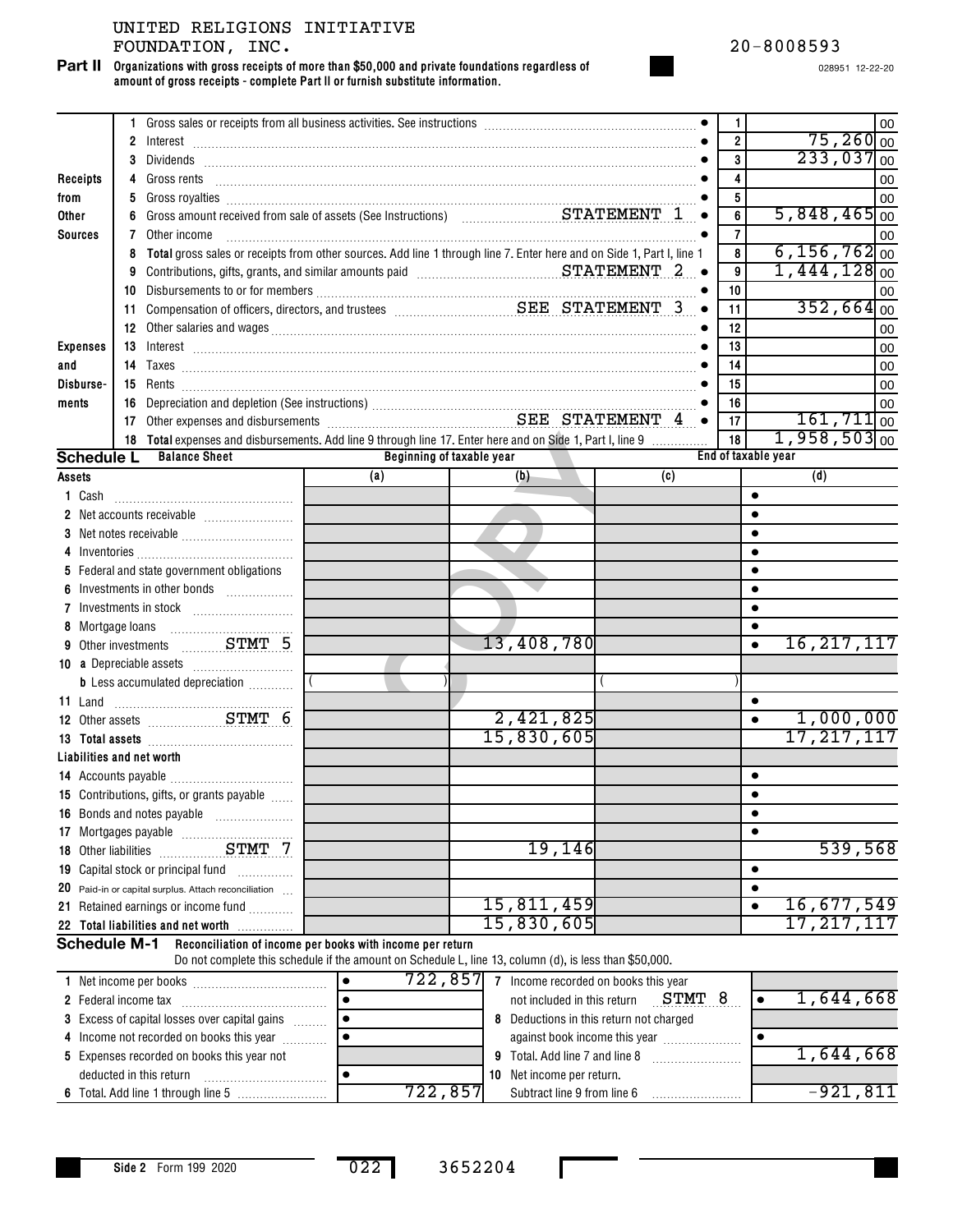| CA 199                                      |                | GROSS AMOUNT FROM SALE OF ASSETS                              |  |                     |                           | $\mathbf{1}$<br><b>STATEMENT</b>   |  |
|---------------------------------------------|----------------|---------------------------------------------------------------|--|---------------------|---------------------------|------------------------------------|--|
| DESCRIPTION                                 |                | <b>DATE</b><br>ACQUIRED                                       |  | <b>DATE</b><br>SOLD |                           | <b>METHOD</b><br>ACQUIRED          |  |
|                                             |                |                                                               |  |                     |                           | <b>PURCHASED</b>                   |  |
|                                             |                | COST OR<br>OTHER BASIS DEPREC.                                |  |                     | <b>EXPENSE</b><br>OF SALE | GROSS<br>SALES PRICE               |  |
|                                             |                | 5,798,245.                                                    |  | 0.                  |                           | 0.5,848,465.                       |  |
| TOTAL TO FORM 199, PAGE 2, LN 6 5,798,245.  |                |                                                               |  | 0.                  |                           | 0.5,848,465.                       |  |
| CA 199                                      |                | CASH CONTRIBUTIONS, GIFTS, GRANTS<br>AND SIMILAR AMOUNTS PAID |  |                     |                           | $\overline{a}$<br><b>STATEMENT</b> |  |
| ACTIVITY CLASSIFICATION: GRANTS TO URI      |                |                                                               |  |                     |                           |                                    |  |
| DONEES NAME                                 | DONEES ADDRESS |                                                               |  | RELATIONSHIP        |                           | <b>AMOUNT</b>                      |  |
| UNITED RELIGIONS                            | CA 94129       | 1009 GENERAL KENNEDY AVENUE,<br>1ST FLOOR - SAN FRANCISCO,    |  | <b>NONE</b>         |                           | 1,444,128.                         |  |
|                                             |                | TOTAL FOR THIS ACTIVITY                                       |  |                     |                           | 1,444,128.                         |  |
| TOTAL INCLUDED ON FORM 199, PART II, LINE 9 |                |                                                               |  |                     |                           | 1,444,128.                         |  |

}}}}}}}}}}}}}}}}}}}}}}}}}}}}}}}}}}}}}}}} }}}}}}}}}}

~~~~~~~~~~~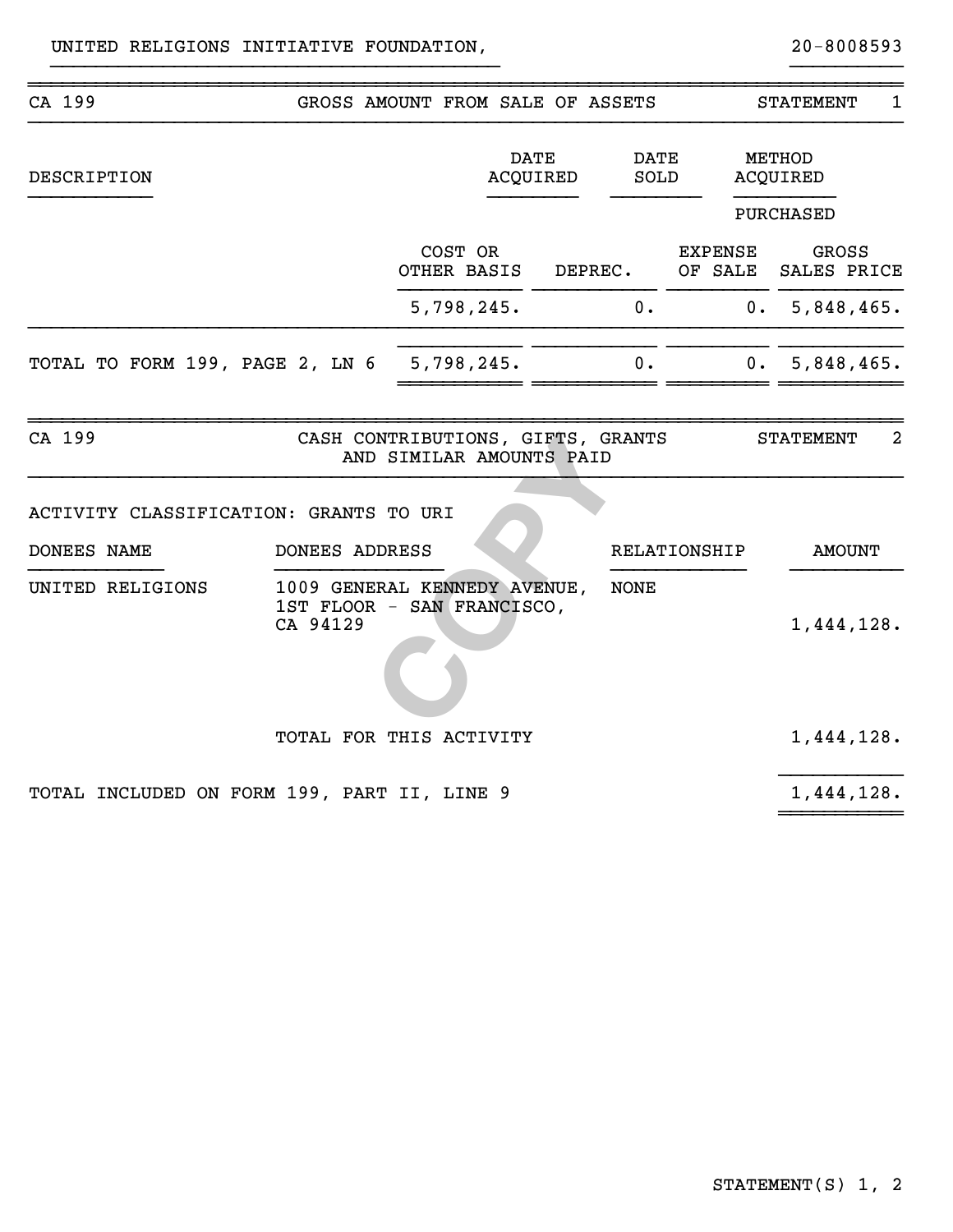UNITED RELIGIONS INITIATIVE FOUNDATION,  $20-8008593$ 

| CA 199                                  |                                                               | COMPENSATION OF OFFICERS, DIRECTORS AND TRUSTEES | $\mathbf{3}$<br><b>STATEMENT</b> |
|-----------------------------------------|---------------------------------------------------------------|--------------------------------------------------|----------------------------------|
| NAME AND ADDRESS                        |                                                               | TITLE AND<br>AVERAGE HRS WORKED/WK               | COMPENSATION                     |
| P.O. BOX 29242                          | REV. VICTOR H. KAZANJIAN, JR.<br>SAN FRANCISCO, CA 94129-0242 | PRESIDENT<br>1.00                                | 212,990.                         |
| P.O. BOX 29242                          | THE RIGHT REV. WILLIAM SWING<br>SAN FRANCISCO, CA 94129-0242  | PRESIDENT, URI<br>1.00                           | 139,674.                         |
| PETER PHLEGER<br>P.O. BOX 29242         | SAN FRANCISCO, CA 94129-0242                                  | BOARD MEMBER, EX-OFFICIO<br>1.00                 | 0.                               |
| DOUG KAHN<br>P.O. BOX 29242             | SAN FRANCISCO, CA 94129-0242                                  | <b>CHAIR</b><br>1.00                             | 0.                               |
| <b>BECKY BURAD</b><br>P.O. BOX 29242    | SAN FRANCISCO, CA 94129-0242                                  | <b>TREASURER</b><br>1.00                         | 0.                               |
| <b>JOHN WEISER</b><br>P.O. BOX 29242    | SAN FRANCISCO, CA 94129-0242                                  | <b>BOARD MEMBER</b><br>1.00                      | 0.                               |
| P.O. BOX 29242                          | SWAMINI ADITYANANDA SARASWATI<br>SAN FRANCISCO, CA 94129-0242 | <b>BOARD MEMBER</b><br>1.00                      | 0.                               |
| KELEY PETERSEN<br>P.O. BOX 29242        | SAN FRANCISCO, CA 94129-0242                                  | BOARD MEMBER, EX-OFFICIO<br>1.00                 | 0.                               |
| <b>JULIA DAVIDSON</b><br>P.O. BOX 29242 | SAN FRANCISCO, CA 94129-0242                                  | <b>BOARD MEMBER</b><br>1.00                      | 0.                               |
| JAMES D. FALASCHI<br>P.O. BOX 29242     | SAN FRANCISCO, CA 94129-0242                                  | <b>BOARD MEMBER</b><br>1.00                      | 0.                               |
| DAVID STEIRMAN<br>P.O. BOX 29242        | SAN FRANCISCO, CA 94129-0242                                  | VICE CHAIR<br>1.00                               | 0.                               |

~~~~~~~~~~~~~~~~~~~~~~~~~~~~~~~~~~~~~~~~~~~~~~~~~~~~~~~~~~~~~~~~~~~~~~~~~~~~~~

}}}}}}}}}}}}}}}}}}}}}}}}}}}}}}}}}}}}}}}} }}}}}}}}}}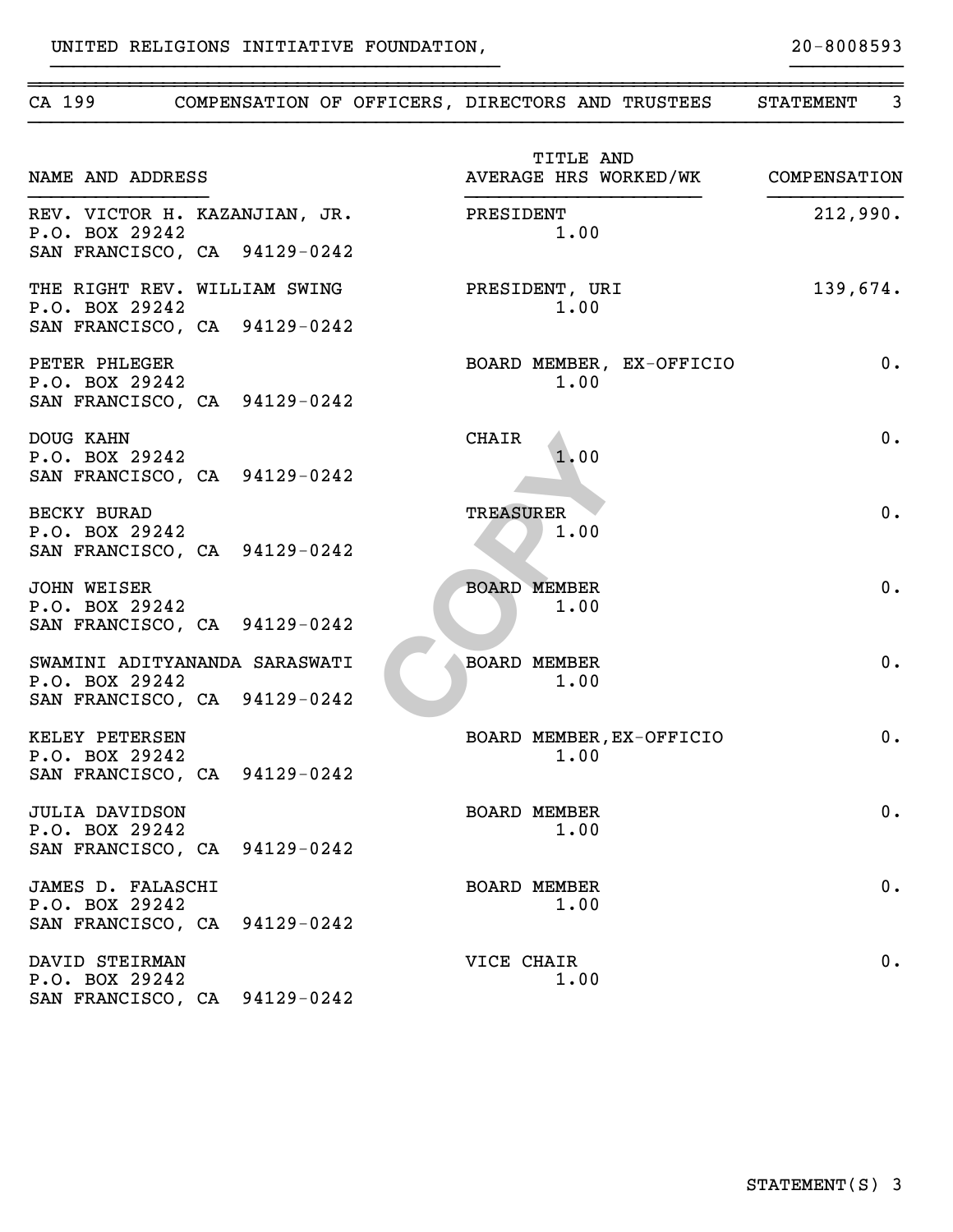| UNITED RELIGIONS INITIATIVE FOUNDATION,                                                                                |                                                               | $20 - 8008593$        |
|------------------------------------------------------------------------------------------------------------------------|---------------------------------------------------------------|-----------------------|
| KAREN PAJARILLO<br><b>BOARD MEMBER</b><br>P.O. BOX 29242<br>SAN FRANCISCO, CA 94129-0242                               | 1.00                                                          | $0$ .                 |
| <b>BARBARA SHANNON</b><br>SECRETARY<br>P.O. BOX 29242<br>1.00<br>SAN FRANCISCO, CA 94129-0242                          | 0.                                                            |                       |
| SUSAN COOK HOGANSON<br><b>BOARD MEMBER</b><br>P.O. BOX 29242<br>SAN FRANCISCO, CA 94129-0242                           | 1.00                                                          | 0.                    |
| TOTAL TO FORM 199, PART II, LINE 11                                                                                    |                                                               | 352,664.              |
| CA 199<br>OTHER EXPENSES                                                                                               |                                                               | <b>STATEMENT</b><br>4 |
| DESCRIPTION                                                                                                            |                                                               | <b>AMOUNT</b>         |
| TAXES & LICENSES<br>PLEDGE RECEIVABLE WRITE<br>MANAGEMENT FEES<br><b>ACCOUNTING FEES</b><br>INVESTMENT MANAGEMENT FEES | 1,993.<br>1,147.<br>45,000.<br>5,000.<br>108,571.<br>161,711. |                       |
| TOTAL TO FORM 199, PART II, LINE 17                                                                                    |                                                               |                       |
| CA 199<br>OTHER INVESTMENTS                                                                                            |                                                               | 5<br><b>STATEMENT</b> |
| DESCRIPTION                                                                                                            | BEG. OF YEAR                                                  | END OF YEAR           |
| <b>INVESTMENTS</b>                                                                                                     | 13,408,780.                                                   | 16, 217, 117.         |
| TOTAL TO FORM 199, SCHEDULE L, LINE 9                                                                                  | 13,408,780.                                                   | 16, 217, 117.         |
| CA 199<br>OTHER ASSETS                                                                                                 |                                                               | 6<br><b>STATEMENT</b> |
| DESCRIPTION                                                                                                            | BEG. OF YEAR                                                  | END OF YEAR           |
| PLEDGES AND GRANTS RECEIVABLE                                                                                          | 2,421,825.                                                    | 1,000,000.            |
| TOTAL TO FORM 199, SCHEDULE L, LINE 12                                                                                 | 2,421,825.                                                    | 1,000,000.            |
|                                                                                                                        |                                                               |                       |

STATEMENT(S) 3, 4, 5, 6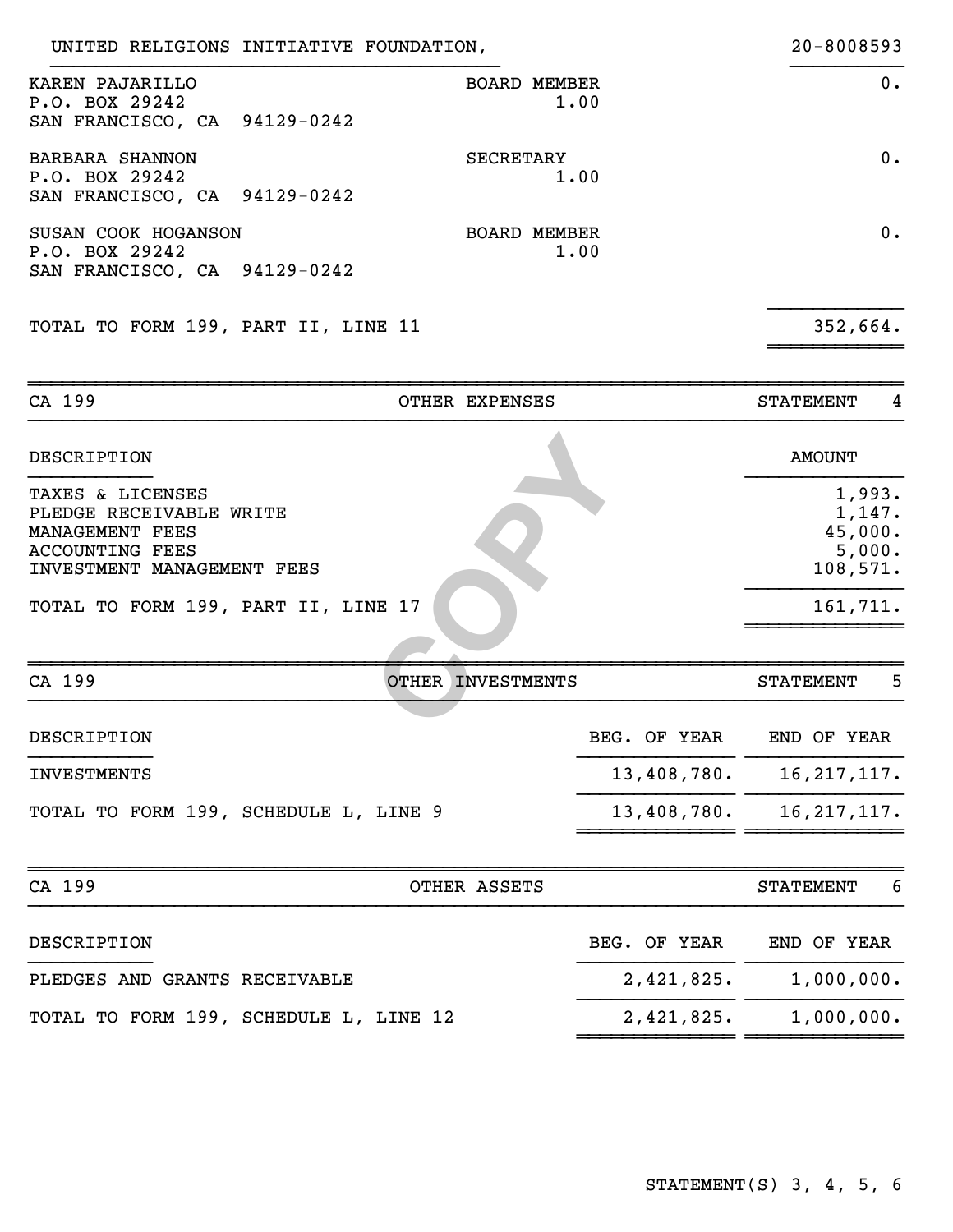| CA 199                                 | OTHER LIABILITIES |              | 7<br><b>STATEMENT</b> |
|----------------------------------------|-------------------|--------------|-----------------------|
| DESCRIPTION                            |                   | BEG. OF YEAR | END OF YEAR           |
| INVESTMENTS HELD FOR UNITED RELIGIONS  |                   | 19, 146.     | 539,568.              |
| TOTAL TO FORM 199, SCHEDULE L, LINE 18 |                   | 19,146.      | 539,568.              |
|                                        |                   |              |                       |

}}}}}}}}}}}}}}}}}}}}}}}}}}}}}}}}}}}}}}}} }}}}}}}}}}

~~~~~~~~~~~~~~~~~~~~~~~~~~~~~~~~~~~~~~~~~~~~~~~~~~~~~~~~~~~~~~~~~~~~~~~~~~~~~~ CA 199 INCOME RECORDED ON BOOKS THIS YEAR STATEMENT 8

| NOT INCLUDED IN THIS RETURN                                  |                       |
|--------------------------------------------------------------|-----------------------|
| DESCRIPTION                                                  | <b>AMOUNT</b>         |
| UNREALIZED GAIN FROM INVESTMENTS<br>EQUITY TRANSFER FROM URI | 1,634,668.<br>10,000. |
| TOTAL TO FORM 199, SCHEDULE M-1, LINE 7                      | 1,644,668.            |
|                                                              |                       |